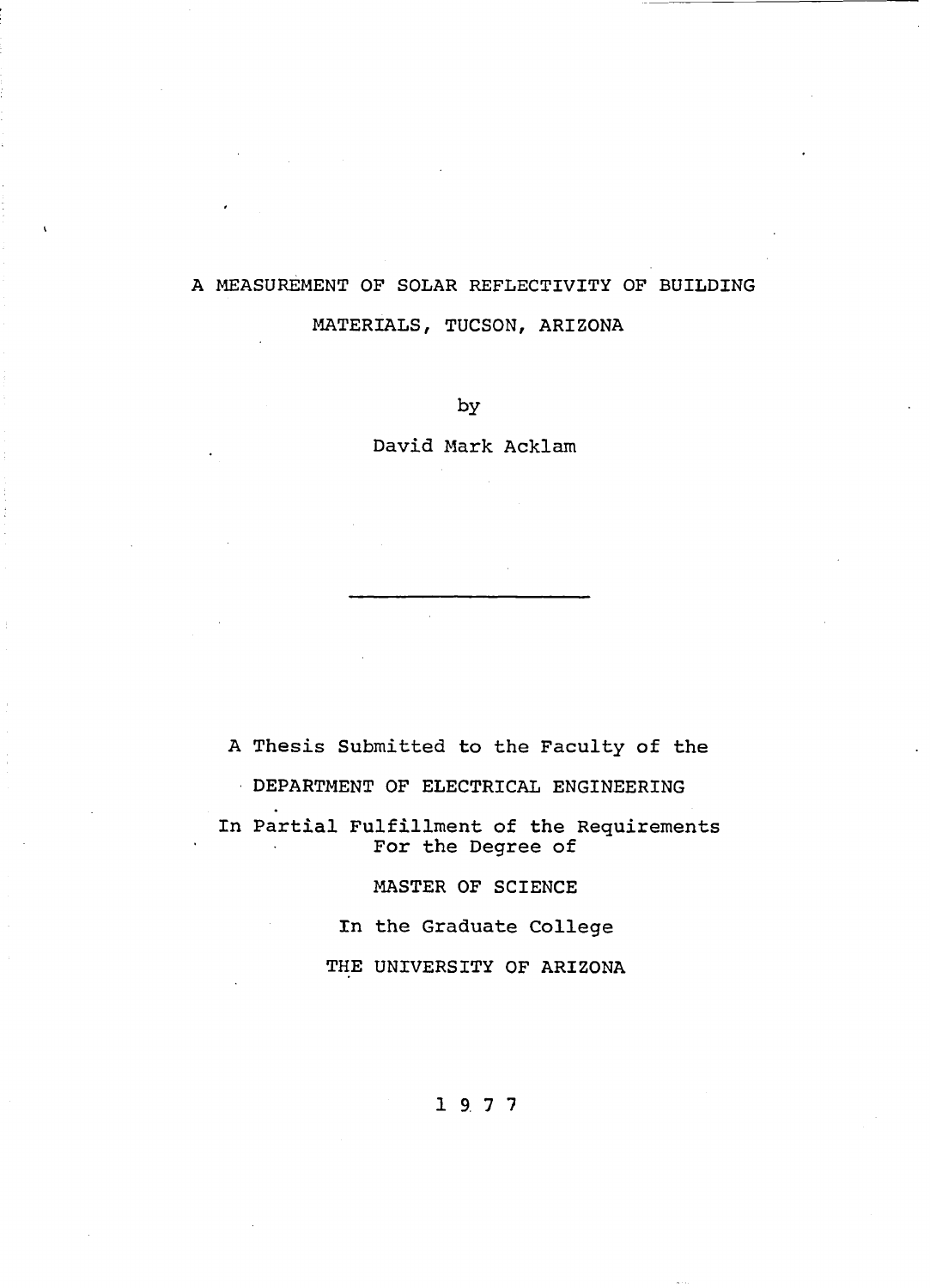### **STATEMENT BY AUTHOR**

**This thesis has been submitted in partial fulfillment of requirements for an advanced degree at The University of Arizona and is deposited in the University Library to be made available to borrowers under rules of the Library.**

**Brief quotations from this thesis are allowable without special permission, provided that accurate acknowledgment of source is made. Requests for permission for extended quotation from or reproduction of this manuscript in whole or in part may be granted by the head of the major department or the Dean of the Graduate College when in his judgment the proposed use of the material is in the interests of scholarship. In all other instances, however, permission must be obtained from the author.**

SIGNED: **Every M alchlein** 

## **APPROVAL BY THESIS DIRECTOR**

**This thesis has been approved on the date shown below:**

JOHN A. YREAGA**M** 

**fofessor of Electrical Engineering**

**Date**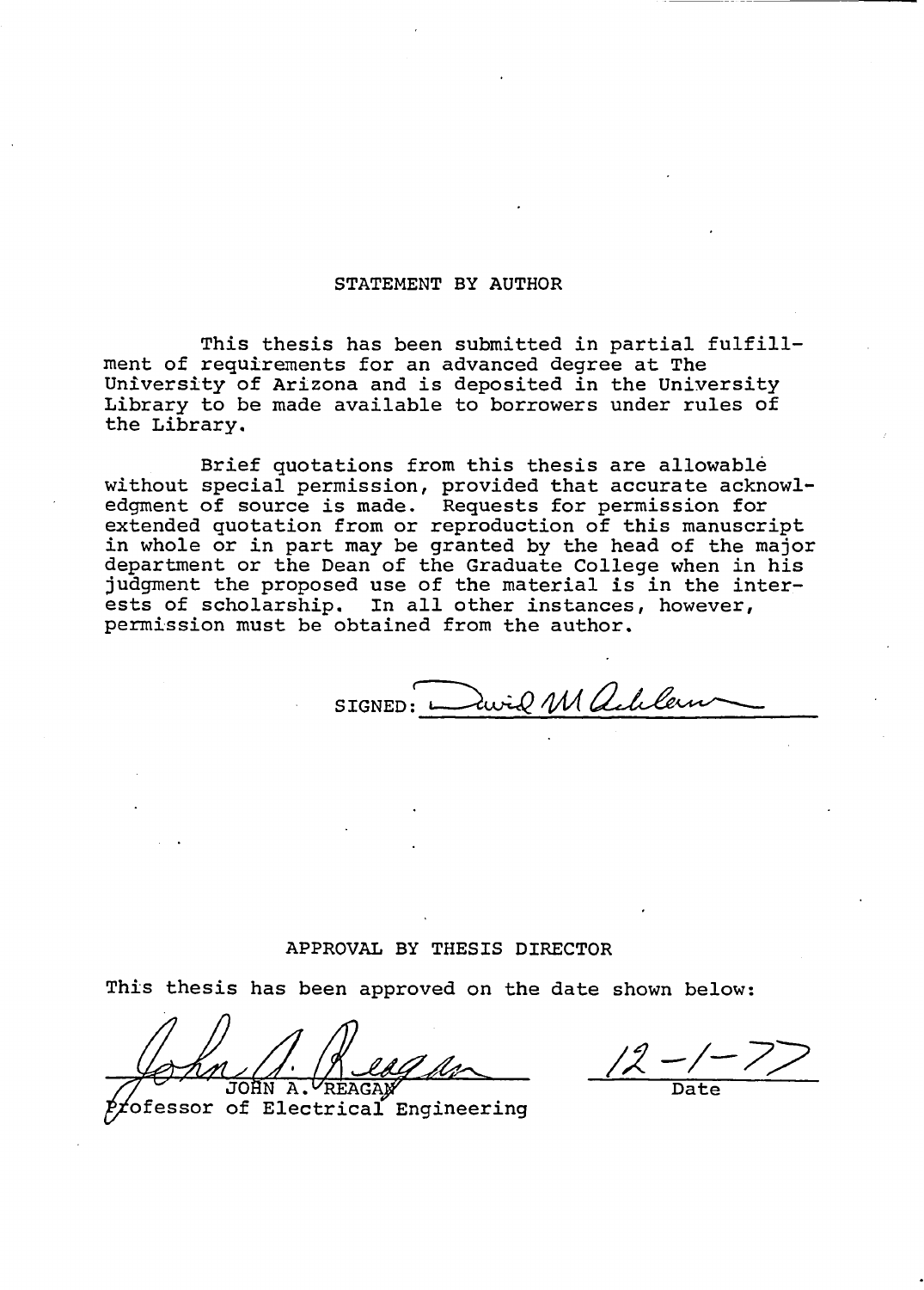#### **ACKNOWLEDGMENTS**

**I wish to thank Mr. Dale Byrne and Capt. Jay Huttenhow, USAF, for their assistance in the preparation of this thesis. I wish to express my appreciation for the cooperation and assistance given by: Beauty Built Homes, Corbett Roofing Co., Chastain Builders Inc***. ,* **Estes Homes, Wood Bros. Homes, and the Phoenix Brickyard of Tucson. I also wish to thank the many homeowners and merchants that allowed me to use their properties to make these reflectance measurements. Last, I want to thank my wife for her patience and help in the making of these measurements and in the preparation of this thesis.**

**iii**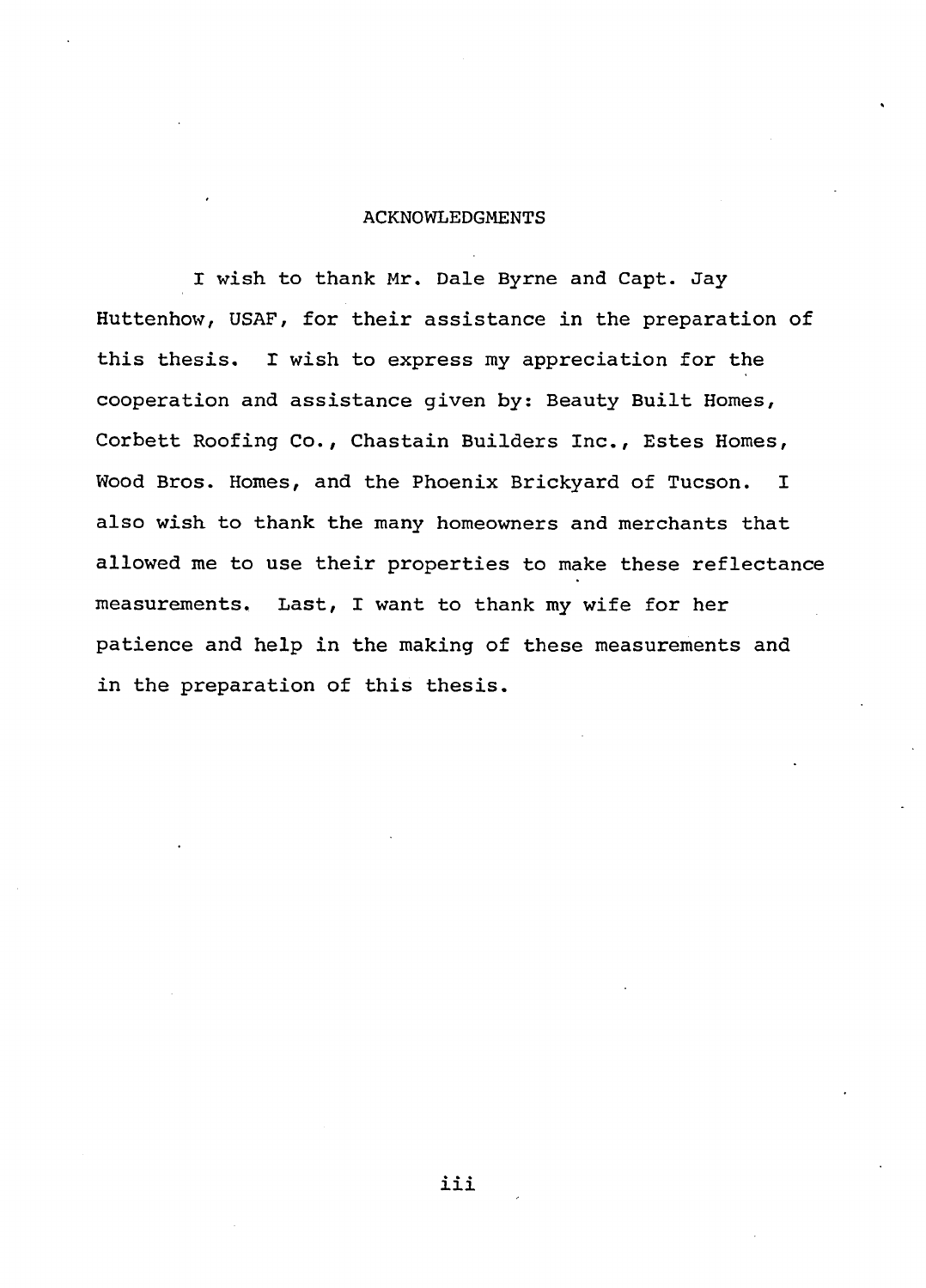## **TABLE OF CONTENTS**

 $\overline{a}$ 

|                                                                                                                                                                          | Page         |
|--------------------------------------------------------------------------------------------------------------------------------------------------------------------------|--------------|
| LIST OF TABLES                                                                                                                                                           | v            |
| LIST OF ILLUSTRATIONS                                                                                                                                                    | vi           |
| ABSTRACT .                                                                                                                                                               | vii          |
| INTRODUCTION                                                                                                                                                             | $\mathbf{I}$ |
| THEORETICAL DEVELOPMENT                                                                                                                                                  | 3            |
| Total Reflectance<br>Lambertian Response                                                                                                                                 | 3<br>6       |
| <b>INSTRUMENTATION</b>                                                                                                                                                   | 9            |
| EXPERIMENTATION                                                                                                                                                          | 18           |
| Optical Probe Lambertian Response<br>Verification Experiment<br>$\sim$ $\sim$<br>Optical Probe Target Size Response<br>Experiment<br>Optical Probe Azimuth and Elevation | 18<br>19     |
| Independence Experiment                                                                                                                                                  | 22           |
| MEASUREMENT PROCEDURES                                                                                                                                                   | 25           |
| Vertical Surface Measurement.<br>Horizontal and Sloped Surface Measurements.                                                                                             | 25<br>26     |
| RESULTS AND DISCUSSION                                                                                                                                                   | 29           |
| SELECTED BIBLIOGRAPHY                                                                                                                                                    | 42           |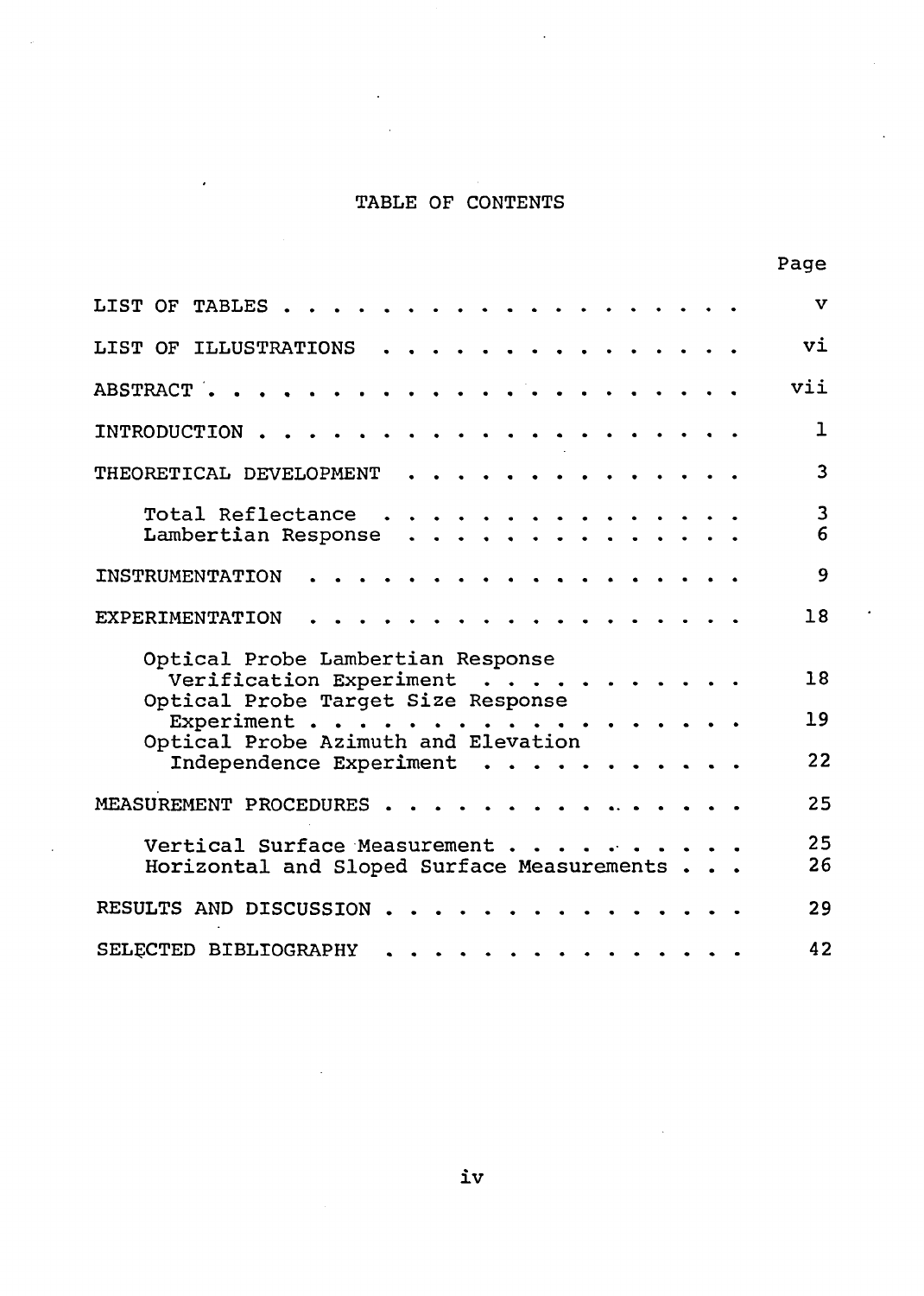## **LIST OF TABLES**

| Table |                                                                                          | Page            |
|-------|------------------------------------------------------------------------------------------|-----------------|
|       | 1. Lambertian response verification<br>experiment data                                   | 19              |
|       | 2. Optical probe response to a target size                                               | 22              |
|       | 3. Walls, block construction                                                             | 30              |
| 4.    | Walls, brick construction                                                                | 31              |
| 5.    | Walls, painted, block construction                                                       | 32 <sub>2</sub> |
| б.    | Walls, painted or stained surfaces                                                       | 32 <sub>2</sub> |
| 7.    | Roofs, shingled                                                                          | 33              |
| 8.    | Roofs, built up construction                                                             | 34              |
|       | 9. Miscellaneous, ground surfaces                                                        | 34              |
|       | 10. Diffuse solar radiation factor data from<br>observations made in June                | 38              |
|       | 11. Diffuse solar radiation factor data from<br>September 5th observations               | 40              |
|       | 12. Solar heat gain factor data comparison<br>for June 23, at 2:30 solar time $\cdots$ . | 41              |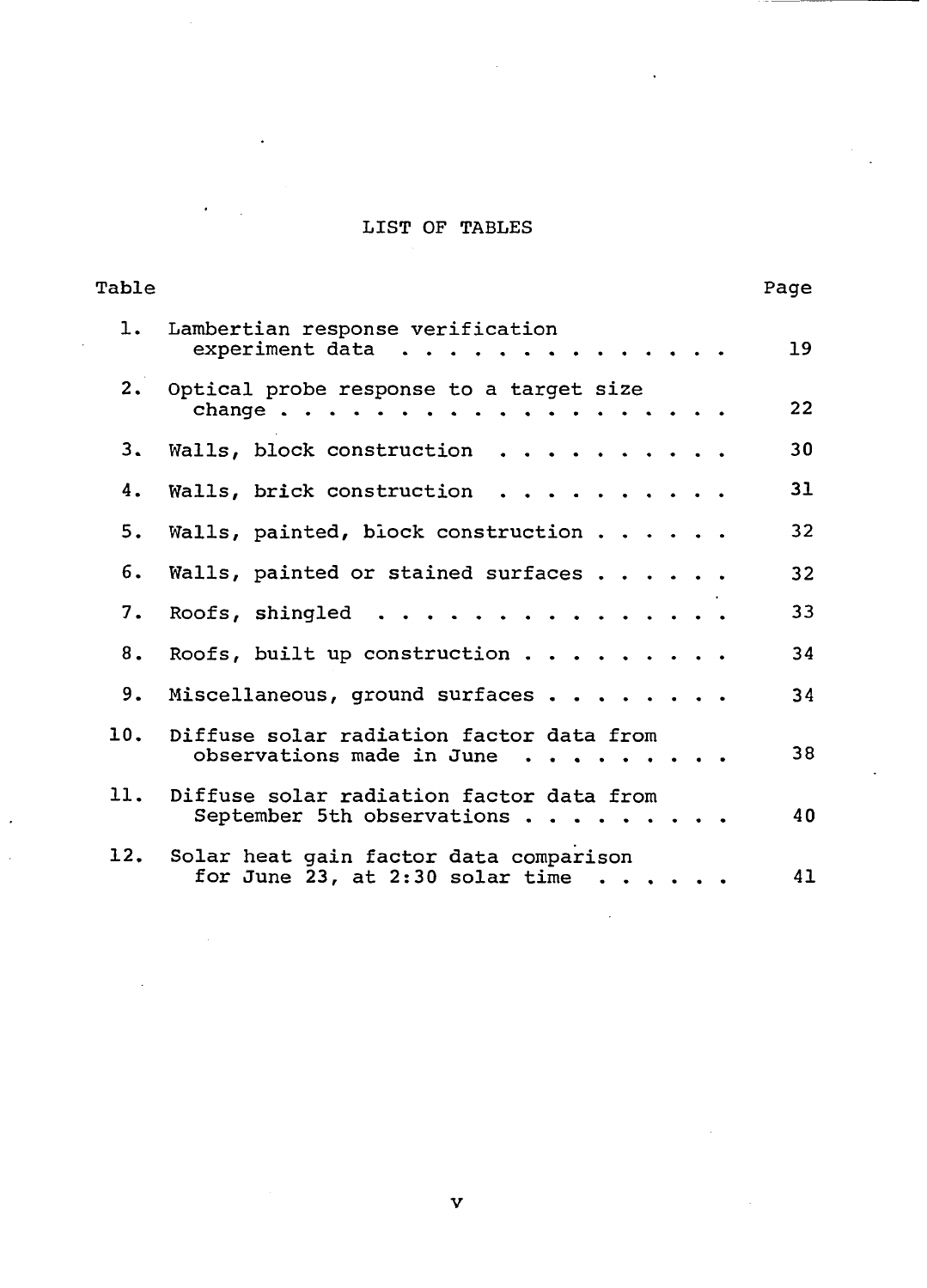#### **LIST OF ILLUSTRATIONS**

| Fiqure |                                   | Page            |
|--------|-----------------------------------|-----------------|
|        | 1. Reflectance geometry           | $\overline{4}$  |
|        | 2. Radiation geometry             | 7               |
|        | 3. Optical probe assembly         | 10 <sup>°</sup> |
|        | 4. Tripod mount assembly          | 11              |
|        | 5. Photodiode response curve      | 13              |
|        | 6. Solar spectral intensity curve | 14              |
|        | 7. Photovoltaic circuit           | 15              |
|        | 8. "A-Frame" mount assembly       | 16              |
|        | 9. Reflectance plot               | 24              |

**vi**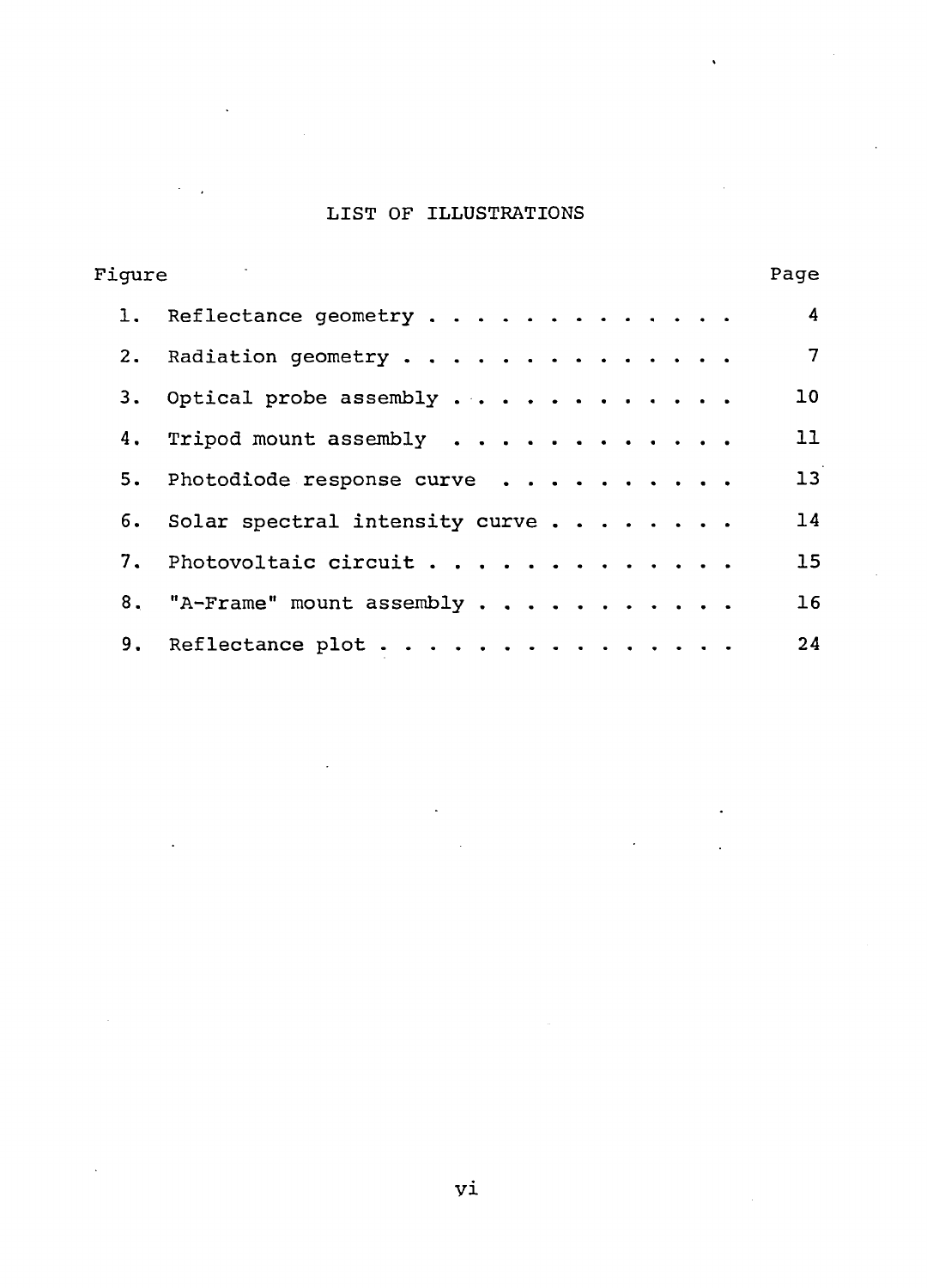#### <span id="page-6-0"></span>**ABSTRACT**

**The measurement of solar reflectance values associated with building materials used in the Tucson, Arizona community is presented. The reflectance values, measured under actual solar exposures, were made using a hemispherical solar radiometer. A theoretical development of the total reflectance value is given. The concept of using a sensing element with a Lambertian response to measure this value is examined. A description is given of the instrumentation employed and of the experimentation conducted to verify that this instrumentation adequately measures the total reflectance. Details of the procedures used in measuring vertical, sloped, and horizontal surfaces are presented along with the limitations imposed by these types of measurements. The results of the measurements,** from a sampling of the exterior surfaces used in this **community, are cataloged. Results are also given of a comparison of measured versus published data pertaining to the diffuse solar radiation factor and the solar heat gain factor.**

**vii**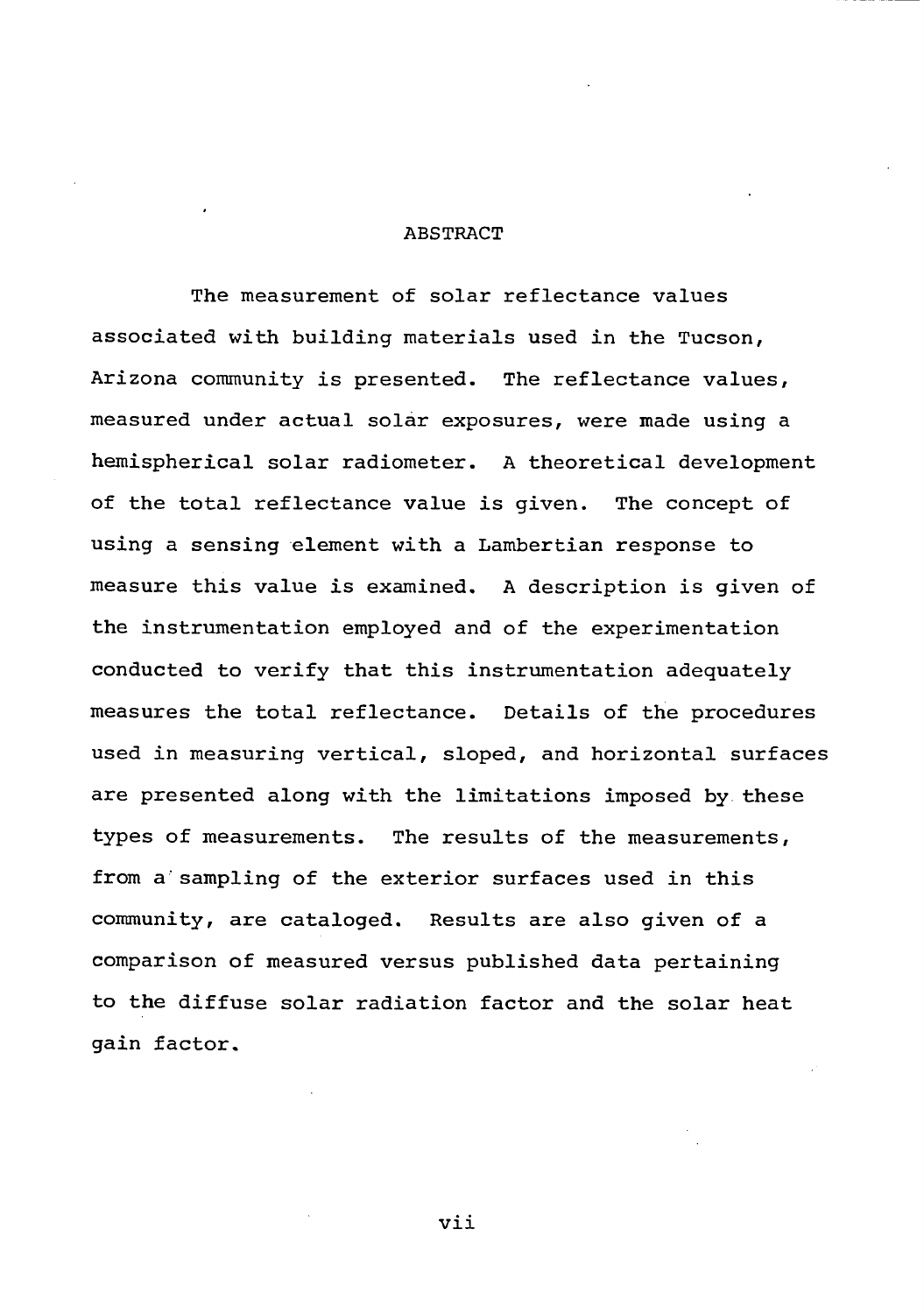#### <span id="page-7-0"></span>**INTRODUCTION**

**Tucson, Arizona is representative of many of the architectures common to the Southwest. The measurement of solar reflectance values, from a sampling of exterior surfaces within this community, resulted in a catalog of data which are applicable throughout the Southwest. These data are of concern in the cooling load calculation because the solar radiation gains through the sunlit roof and exterior walls of a building are affected by the amount of radiant flux absorbed by these surfaces.**

**In addition to measuring reflectance values, the field measurements yielded solar data that were found to be comparable to interpolated data tabulated in the ASHRAE Handbook of Fundamentals (1972). • Comparisons were made for data pertaining to the diffuse solar radiation factor and the solar heat gain factor.**

**Due to the large variety of building materials and methods of construction employed, a standardization of data documentation was necessary. Using brand names, for the purpose of identification only, along with general construction terminology, it was felt that there would be little doubt as to what the actual surface that was measured was. This type of standardization was realized with the assistance of several local home builders,**

**1**

**t.**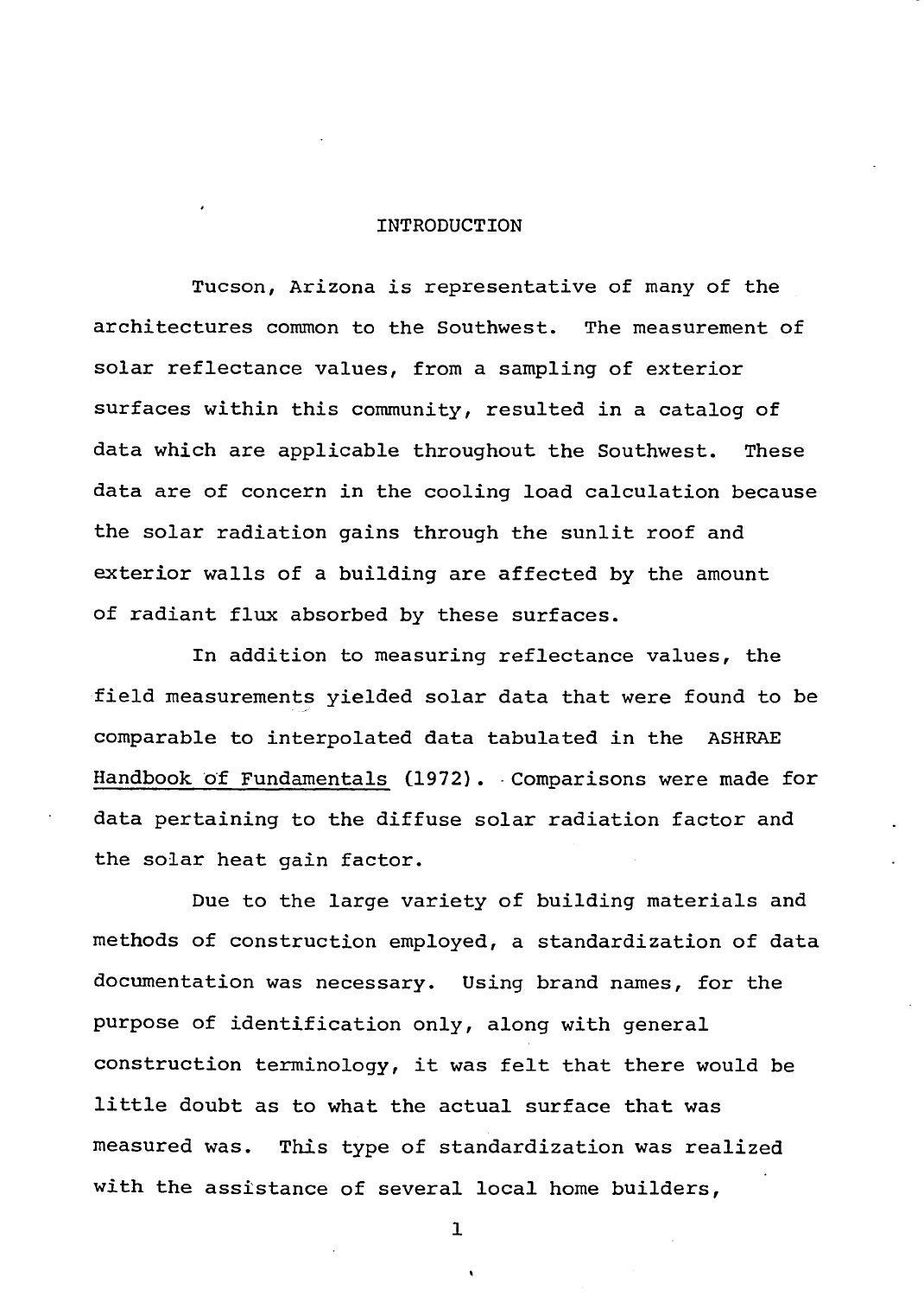**contractors, and merchants. The data were documented in order to follow, but not strictly adhere to, the ASHRAE Standard 74-73 (1973}. This could not be achieved due to the type of instrumentation employed. The standard mandated a thermopile type pyreliometer, whereas, this study used a color compensated silicon cell type radiometer. The radiometer was capable of sensing the total radiant flux within the 0.45 ym to 0.95 ym bandwidth.**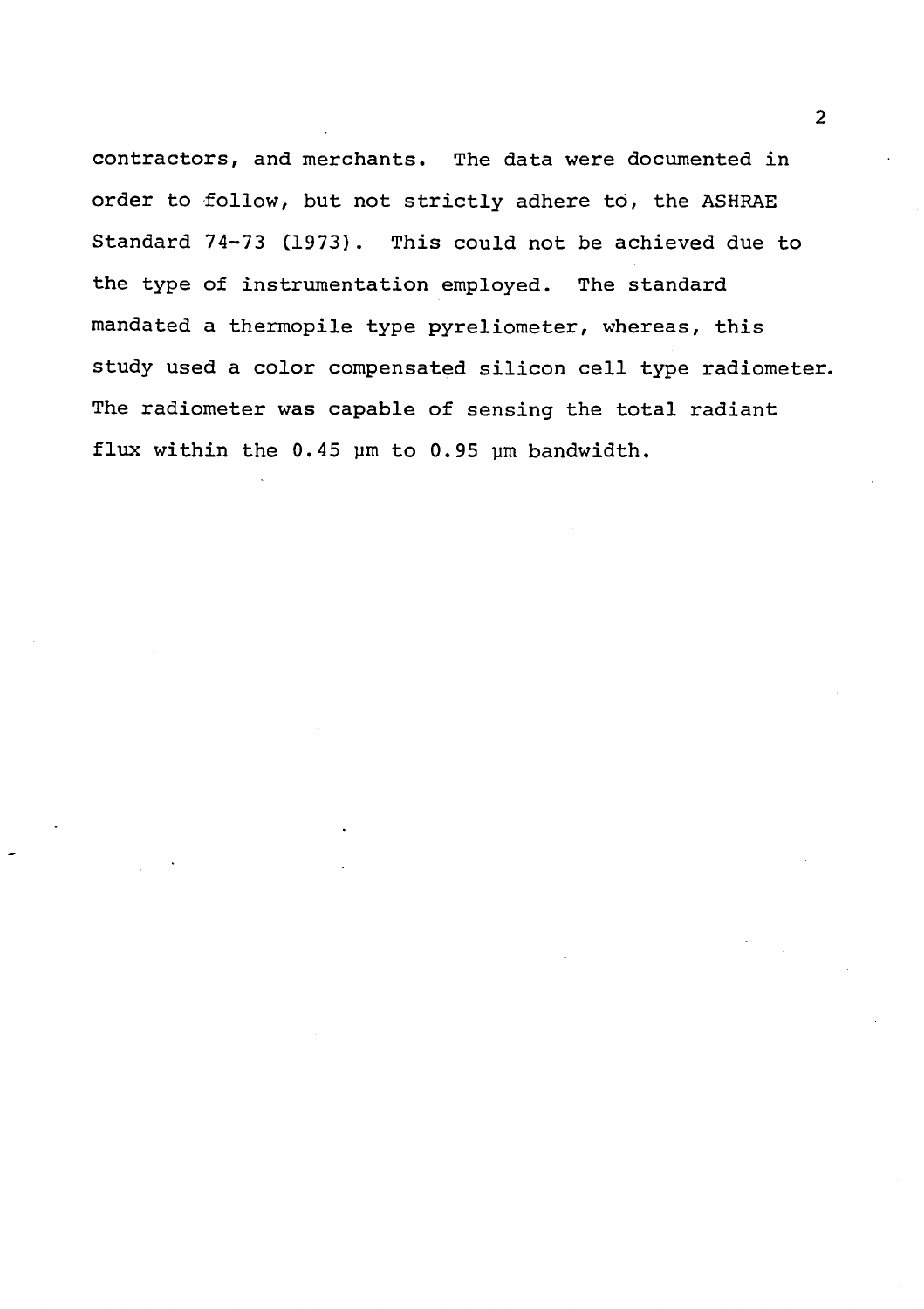#### <span id="page-9-0"></span>**THEORETICAL DEVELOPMENT**

#### **Total Reflectance**

**The reflectance that we are interested in is that as described by Wolfe (1965, p. 25) called total reflectance. It is defined in general as the ratio of the total radiant power (in all directions) reflected to the total radiant power (in all directions) incident on a surface element. Looking at the geometry of the problem. Figure 1, we can describe the monochromatic differential power dP^** incident on a differential surface element dA<sub>0</sub> at the **origin due to radiation within a differential solid angle**  $d\Omega$ <sub>i.</sub> as

$$
dP_{\mathbf{i}} = L_{\mathbf{S}}(\Theta_{\mathbf{i}}, \Phi_{\mathbf{i}}, \lambda_{\mathbf{i}}) dA_{\mathbf{O}} d\Omega_{\mathbf{i}}, \qquad (1)
$$

<span id="page-9-1"></span>where  $L_S(\theta_i, \phi_i, \lambda_i)$  is the incident radiance and d $\Omega_i$  is **given by**

$$
d\Omega_{\mathbf{i}} = \text{Sin}\Theta_{\mathbf{i}}d\Theta_{\mathbf{i}}d\Phi_{\mathbf{i}}.
$$
 (2)

**The total power incident on the surface element is given by**

$$
P_{\hat{\mathbf{i}}} = \begin{pmatrix} \lambda_2 & 2\pi & \pi_2 \\ f & f & \mu_s & (\theta_{\hat{\mathbf{i}}}, \phi_{\hat{\mathbf{i}}}, \lambda_{\hat{\mathbf{i}}}) \sin\theta_{\hat{\mathbf{i}}} \cos\theta_{\hat{\mathbf{i}}} d\theta_{\hat{\mathbf{i}}} d\phi_{\hat{\mathbf{i}}} d\lambda_{\hat{\mathbf{i}}} \\ \lambda_1 & 0 & 0 \end{pmatrix}
$$
 (3)

**Likewise, the total power reflected from the surface element may be described by**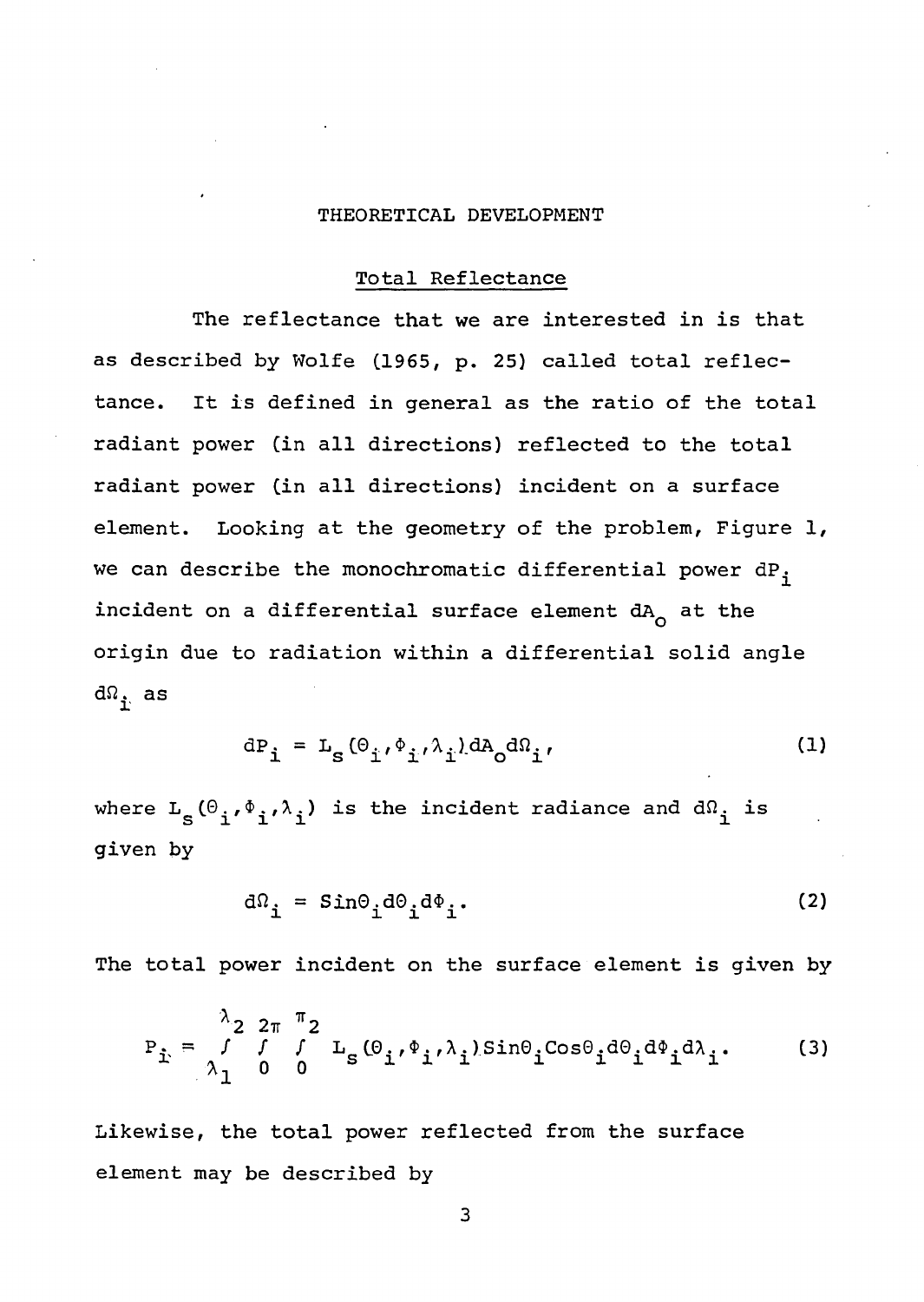

**Figure 1 Reflectance geometry — The geometry used in describing the total reflectance.**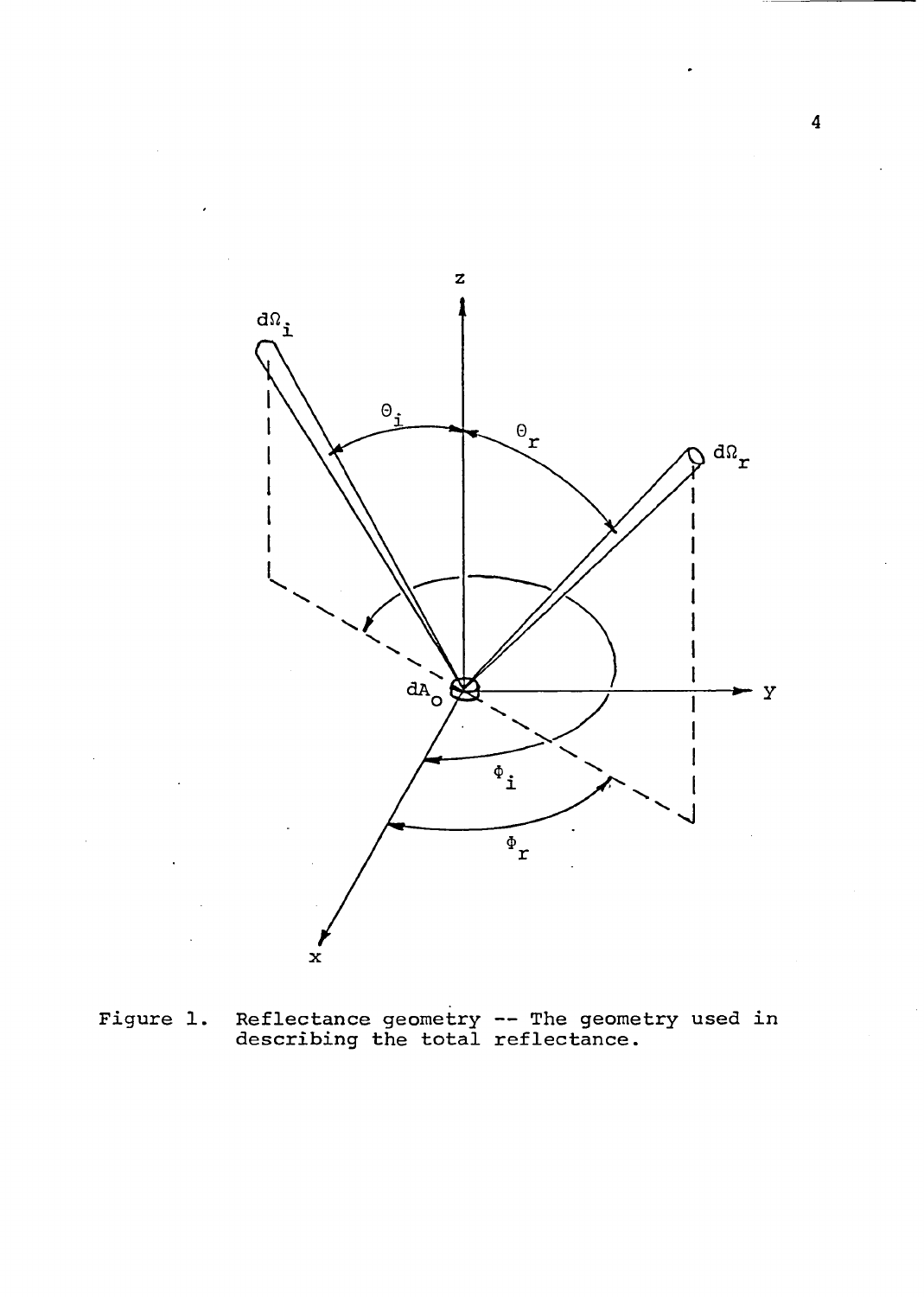$$
P_{r} = \frac{\lambda_{2}}{\lambda_{1}} \frac{2\pi}{0} \frac{\pi_{2}}{0} L_{0} (\theta_{r'} \phi_{r'} \lambda_{r}) \sin \theta_{r} \cos \theta_{r} d\theta_{r} d\lambda_{r'}
$$
 (4)

where  $L_{\alpha}(\Theta_{\mathbf{r}}, \Phi_{\mathbf{r}}, \lambda_{\mathbf{r}})$  is the reflected radiance. We can describe the reflected radiance  $L_{\alpha}(\theta_r, \phi_r, \lambda_r)$  as

$$
L_{O}(\Theta_{r'}\Phi_{r'}\lambda_{r}) = R(\Theta_{i'}\Phi_{i'}\lambda_{i})L_{S}(\Theta_{i'}\Phi_{i'}\lambda_{i}), \qquad (5)
$$

where  $R(\Theta_{\mathbf{i}}, \Phi_{\mathbf{i}}, \lambda_{\mathbf{i}})$  is the reflectance function of the **surface. The total (hemispheric) reflectance of the surface may then be expressed by**

$$
R_{t} = \frac{\frac{\lambda_{22\pi} \pi_{2}}{\int f f R(\Theta_{i}, \Phi_{i}, \lambda_{i}) L_{s}(\Theta_{i}, \Phi_{i}, \lambda_{i}) Sin\Theta_{i} Cos\Theta_{i} d\Theta_{i} d\Phi_{i} d\lambda_{r}}{\frac{\lambda_{22\pi} \pi_{2}}{\lambda_{1} 0 0} \times \frac{f f f L_{s}(\Theta_{i}, \Phi_{i}, \lambda_{i}) Sin\Theta_{i} Cos\Theta_{i} d\Theta_{i} d\Phi_{i} d\lambda_{i}}.
$$
\n(6)

**In the case of reflections from optically rough surfaces such as those of most building materials, the diffuse approximation suggested by Duffie and Beckman (1974, p. 94) can typically be applied. That is, the reflectance is assumed to be independent of direction, 0 and \$. Also, the incident and reflected bandwidths are** assumed to be the same,  $\lambda_i = \lambda_r$ . With  $\theta_i = \theta_r$  and  $\phi_i = \phi_r$ , **we see all that remains to obtain the total reflectance is to measure both the reflected radiant power and the incident radiant power and take the ratio between them.**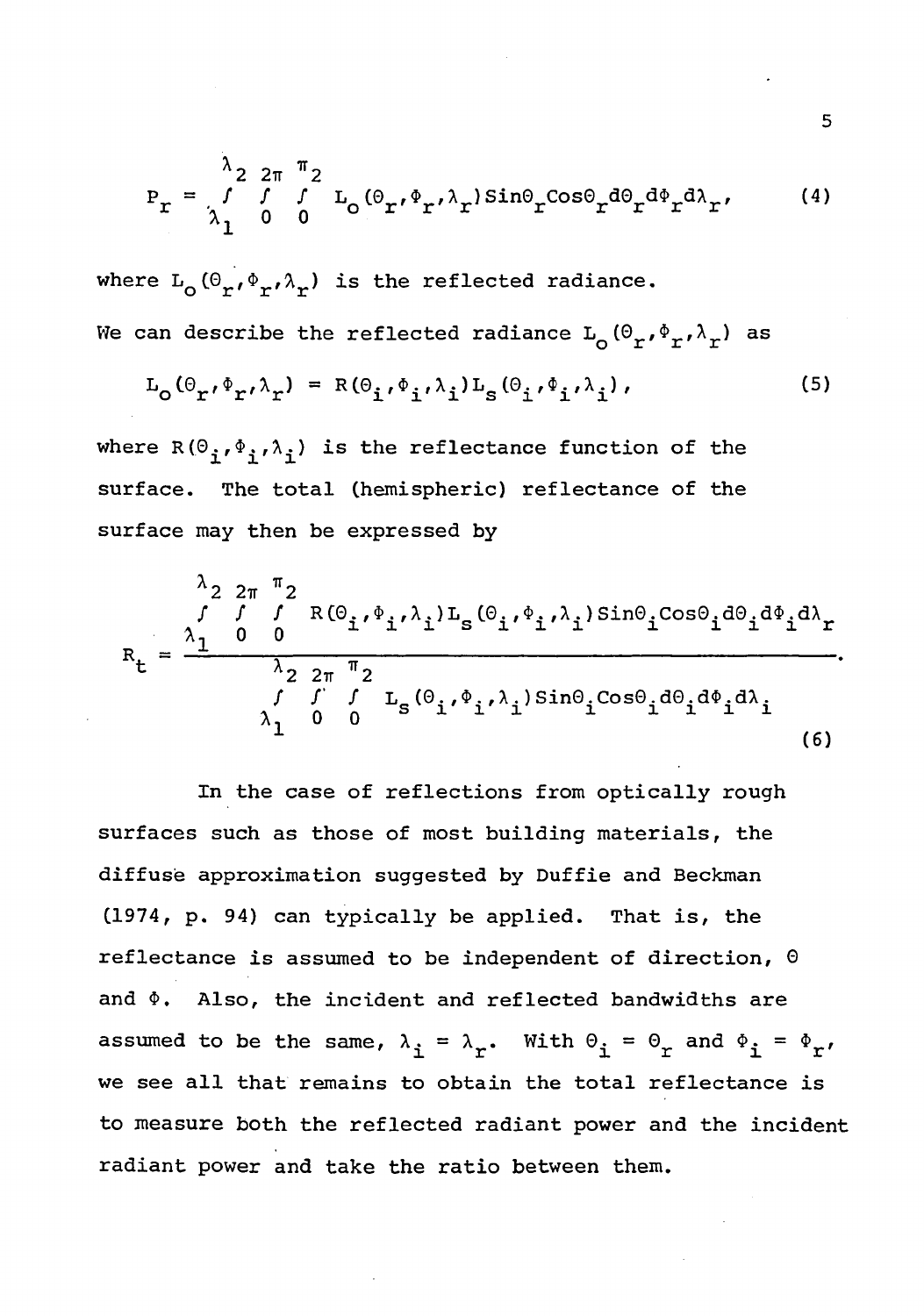#### **Lambertian Response**

**A color compensated probe with a diffuse Lambertian response receiving element was employed to measure the total radiant power described above. Referring to the geometry in Figure 2, we can examine the properties of a Lambertian response in more detail.**

If the source  $dA_1$  has a radiance  $L(\theta, \phi)$   $\frac{m\cos\theta}{2}$ , then **x m zs the differential power dP on dAg may be described as**

$$
dP = L(\theta, \phi) \frac{dA_1}{R^2} \cos\theta dA_2.
$$
 (7)

**dA Note that the term —0— Cos0 describes the solid angle Rz** subtended by  $dA_1$  onto  $dA_2$ . As  $dA_2$  may be expressed by

$$
dA_2 = R^2 \sin\theta d\theta d\phi, \qquad (8)
$$

**dP may also be written as**

$$
dP = L(\Theta, \Phi) dA_1 \cos\Theta \sin\Theta d\Theta d\phi. \qquad (9)
$$

To obtain the total hemispherical power P<sub>h</sub>, we simply **integrate and get**

$$
P_h = \int_{0}^{2\pi} \int_{0}^{\pi/2} L(\theta, \phi) dA_1 \cos\theta \sin\theta d\theta d\phi.
$$
 (10)

**If the source is Lambertian, which means that the radiance is constant and independent of direction, and dA^ being representative of a small element of area A, we can describe the radiant exitance M, as**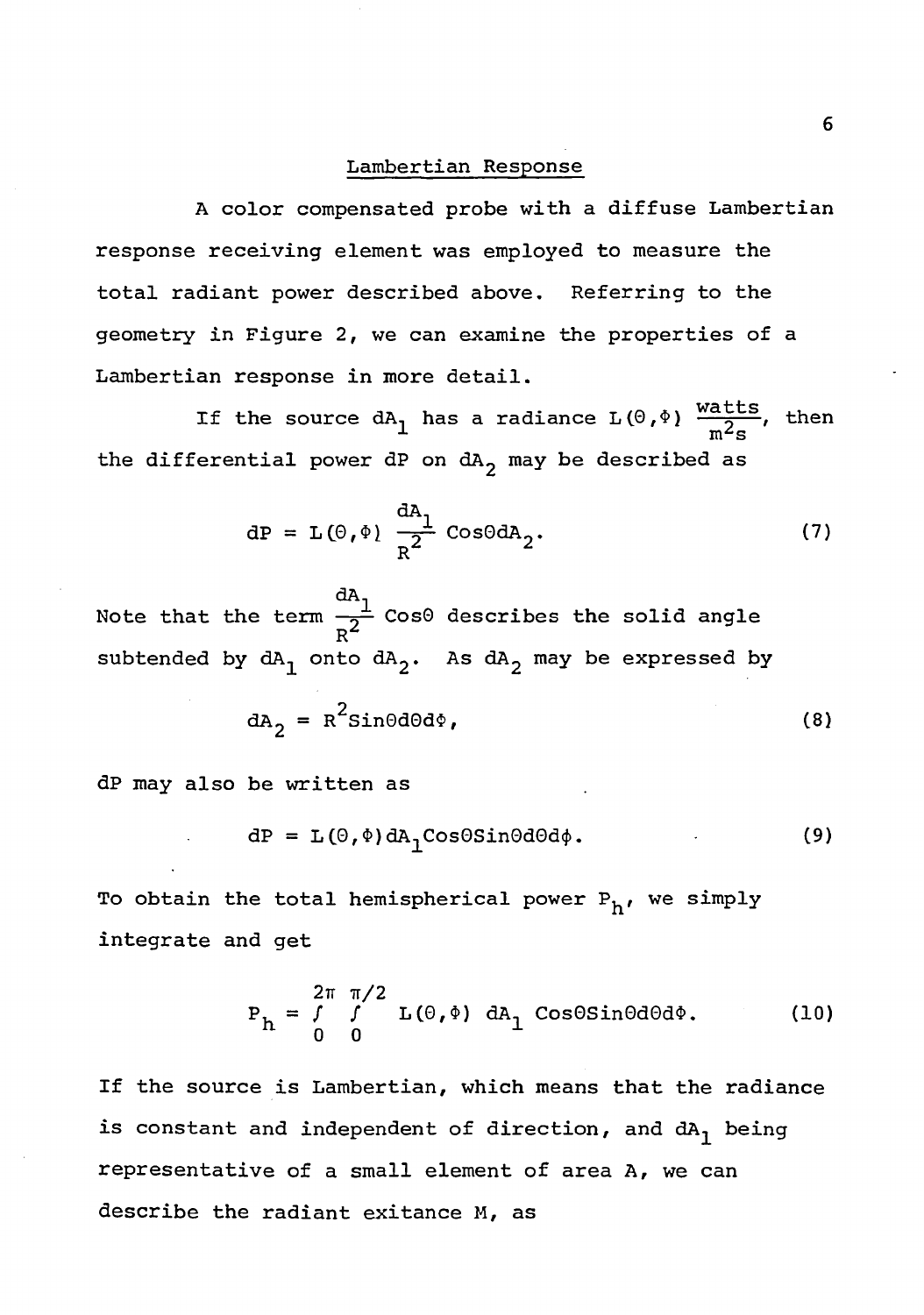

**Figure 2. Radiation geometry — The geometry used in describing a Lambertian response.**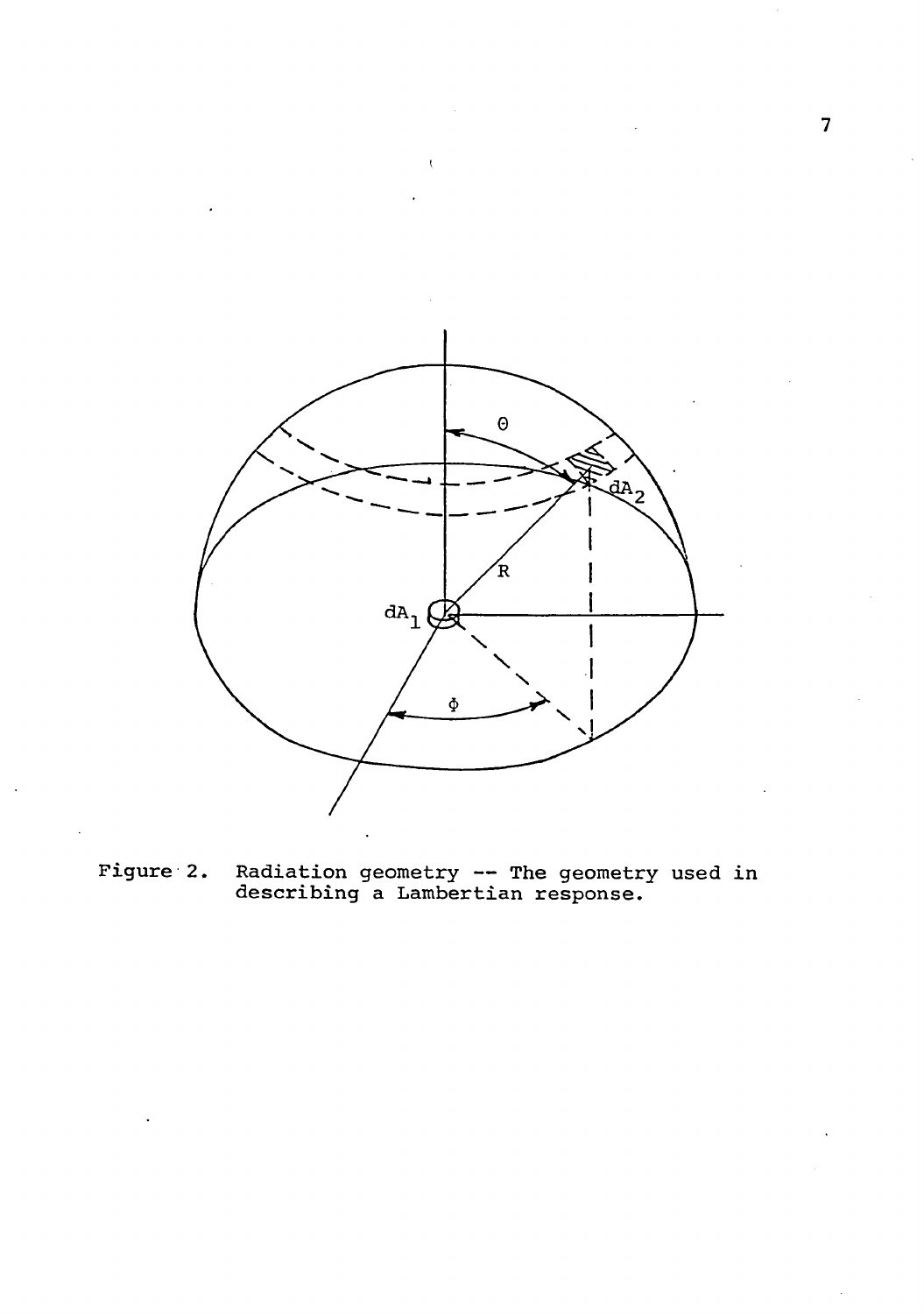$$
M = \frac{P_h}{M} = \pi L \frac{watts}{m^2}.
$$
 (11)

**Thus, the Lambertian source radiates power per unit source area into 2tt steradian, which is it times the source radiance. Now if we let dA^ be called the receiving element, we can invoke reciprocity and state that the** Lambertian receiver collects the irradiance from  $2\pi$ **steradians. Since each element of irradiance or incident flux is adjusted by the cosine of the angle from the surface normal and the receiving element is assumed diffuse and isotropic, the response of the probe is independent of elevation and azimuth. Also, with the probe being color compensated, its response is independent of the input wavelength.**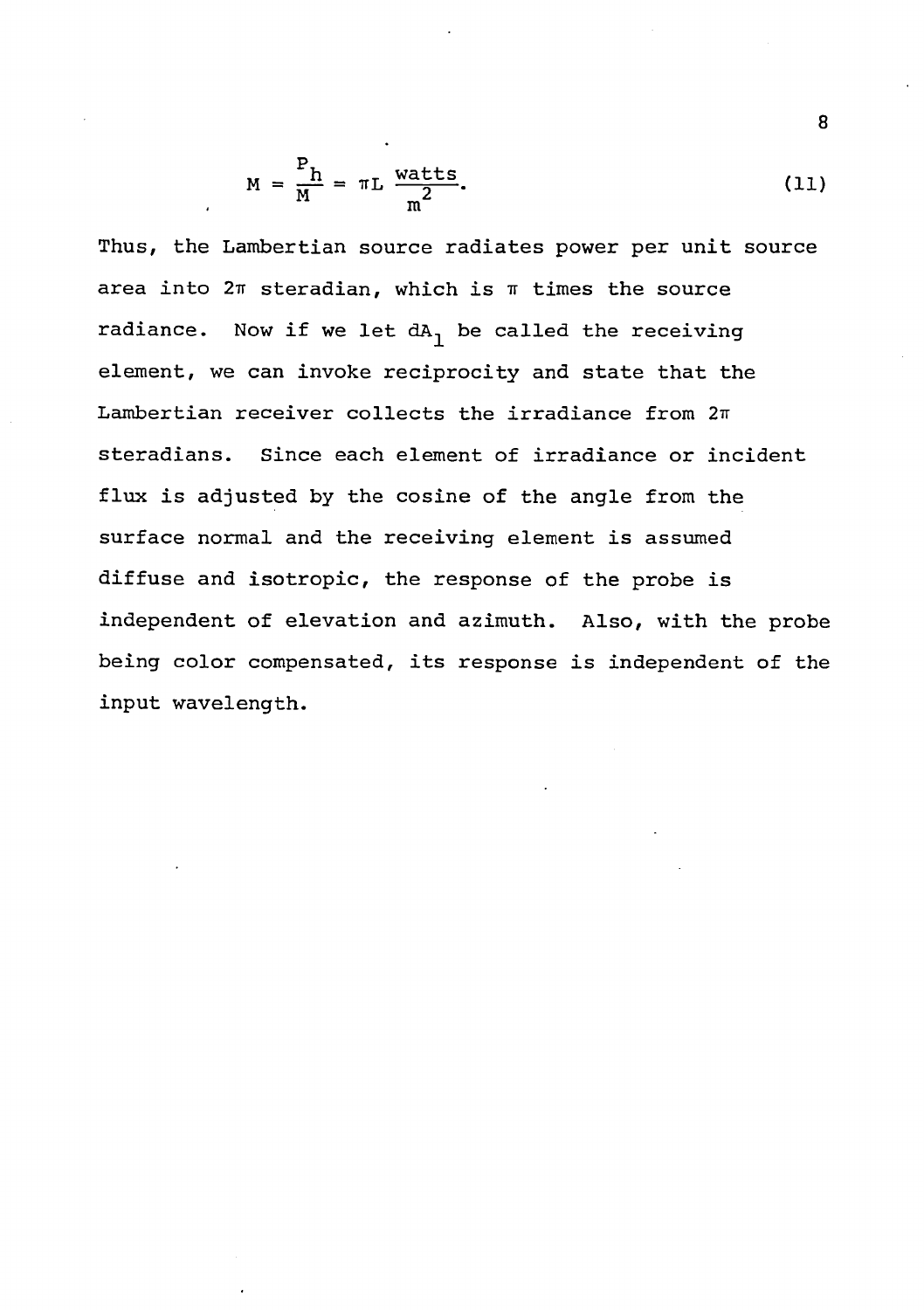#### <span id="page-15-0"></span>**INSTRUMENTATION**

**The instrumentation utilized in this study was developed during an undergraduate senior project undertaken by L. R. Anderson and this author in 1975. The system consisted of an optical probe and a digital control and display unit. The optical probe incorporated a diffuse receiving element that was designed by Huttenhow (1976) as part of his Master's thesis work at The University of Arizona. This receiving element has essentially a Lambertian response. That is, an incident ray of radiant flux is appropriately weighed by the cosine of the incident angle from the surface normal. Also, the probe uses a color compensated photodiode that makes its response essentially independent of wavelength.**

**The mechanics of the optical probe (Figure 3) consists basically of a color corrected photodiode mounted behind the diffuse receiver. The main housing was machined from aluminum and was designed to mount on a standard camera tripod. Two sets of pinhole sights (Figure 4) along with an added protracter scale on the tripod allowed for direct sun alignment of the probe and the determination of the sun elevation angle. A light pipe was used to transmit the collected radiant flux from the receiving element back through the baffled and flat black painted interior of the**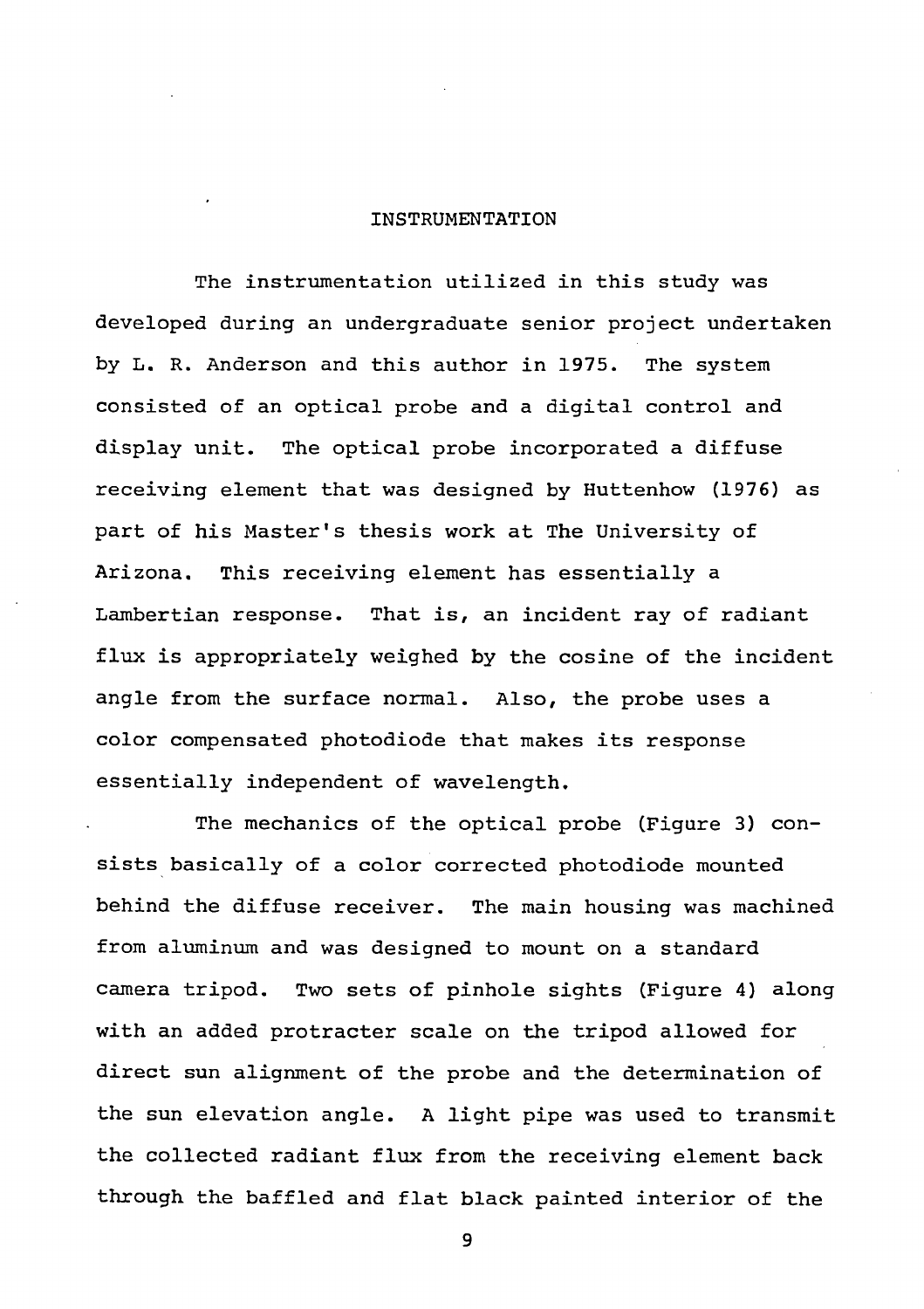

**Figure 3. Optical probe assembly.**

 $\ddot{\phantom{1}}$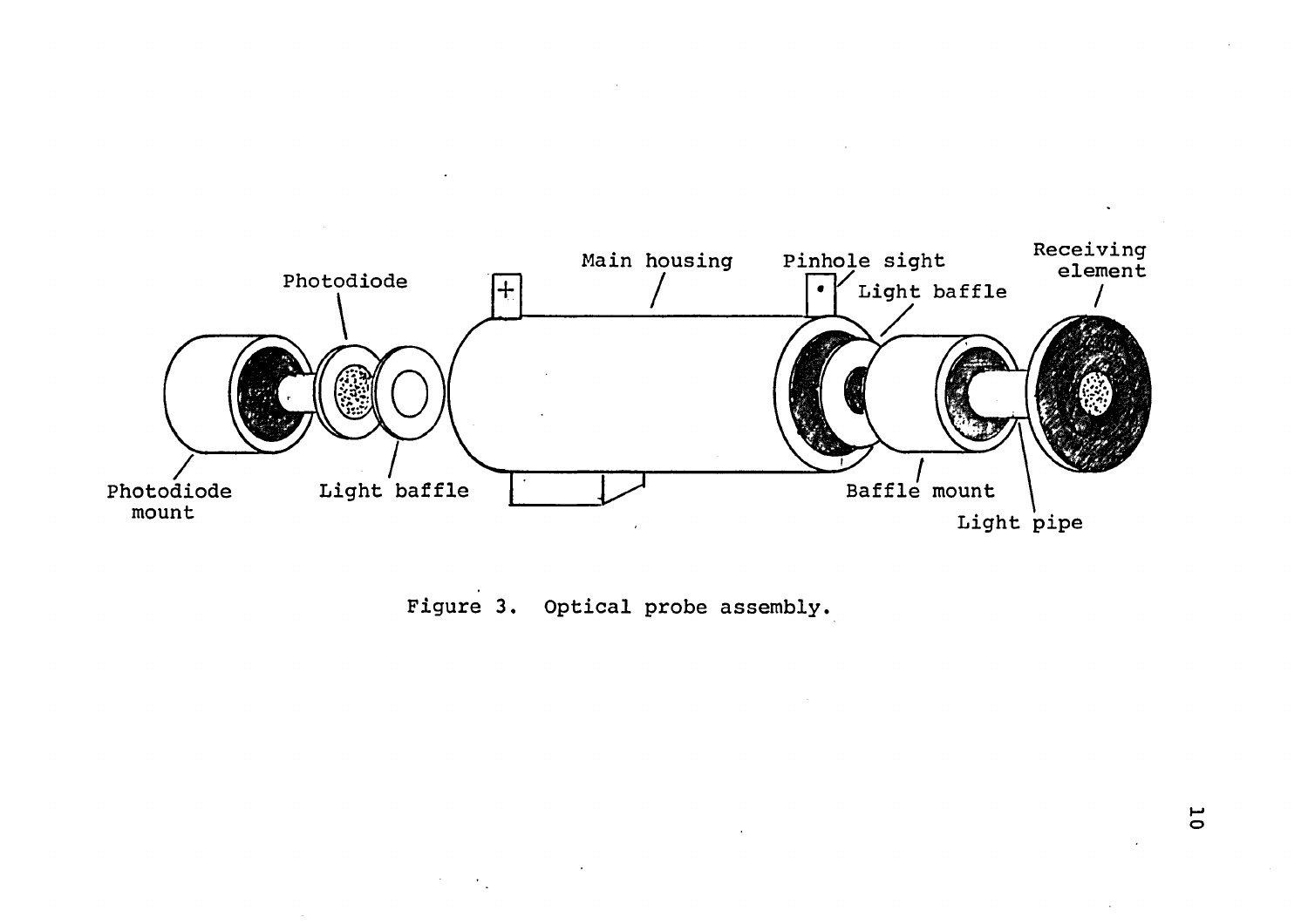

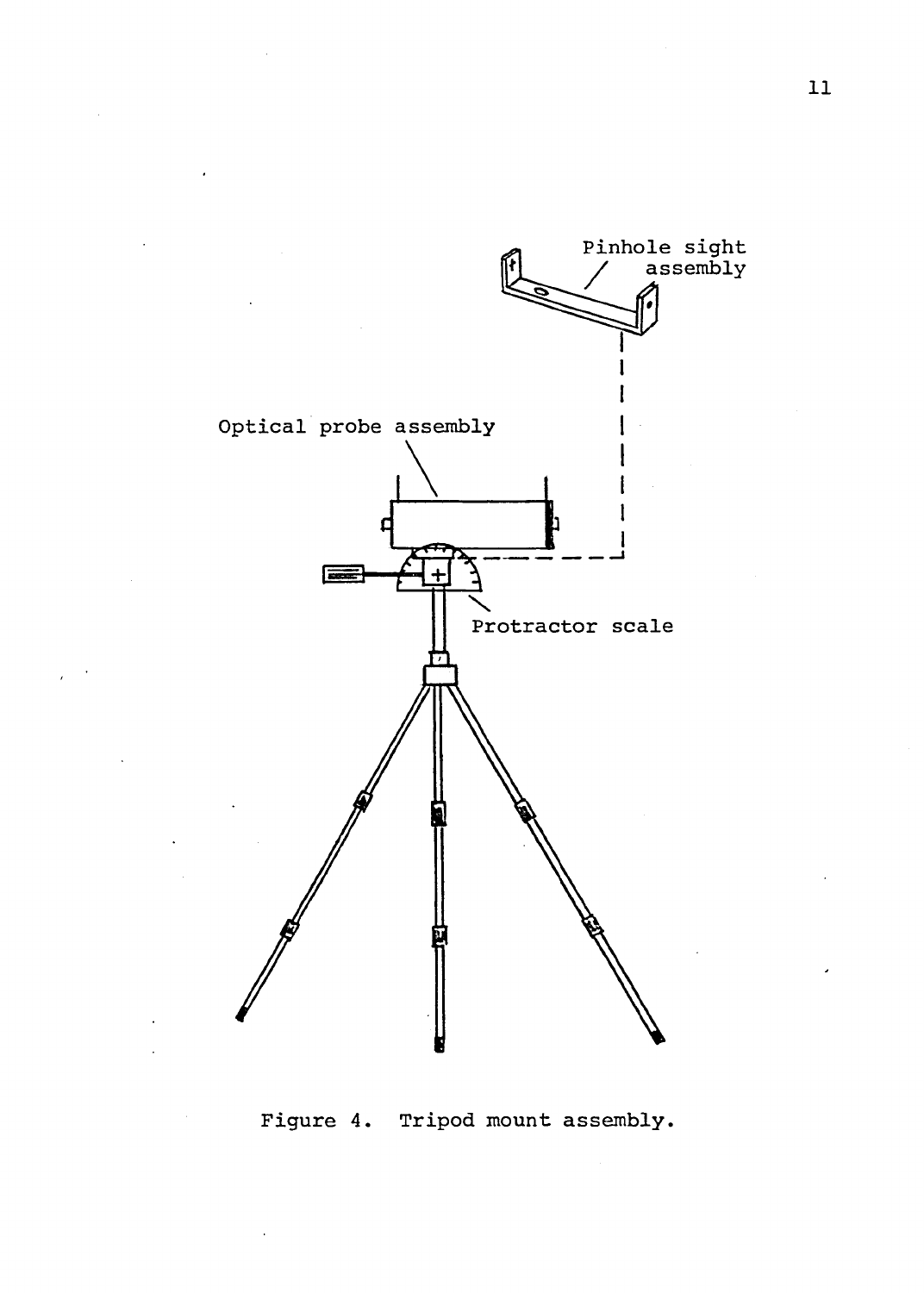**main housing to the photodiode. The photodiode utilized in the probe was a United Detector Technology Inc. PIN-10DF having a response (Figure 5) that is essentially flat over the 0.45 to 0.95 ym bandwidth. Even though this does not cover the entire solar energy spectrum (Figure 6) the probe does respond to most of the total radiant energy within this spectrum. In addition, other sources of reflectance values such as Kreith (1973, pp. 238-239) show that the reflectance values for materials typically found in building materials do not change significantly in the remaining 0.95 to 2.5 ym portion of the spectrum.**

**The diode was biased in the photovoltaic mode (Figure 7) such that the output, displayed at the radiometer Control and Display Unit, was a voltage proportional to the incident power. The Control and Display Unit contained the photovoltaic circuitry as well as the digital voltmeter circuitry,**

**• Since the optical system collected total radiant flux, which includes the direct solar, diffuse solar, and background radiant fluxes, an occulting disc was fashioped such that it could be held in front of the receiver so as to block the direct component and enable the measurement of the combined diffuse and background radiation term. An "A-Frame" type unit (Figure 8) was fabricated to mount the optical probe assembly for horizontal and sloped surface measurements. The probe could be rotated about the center**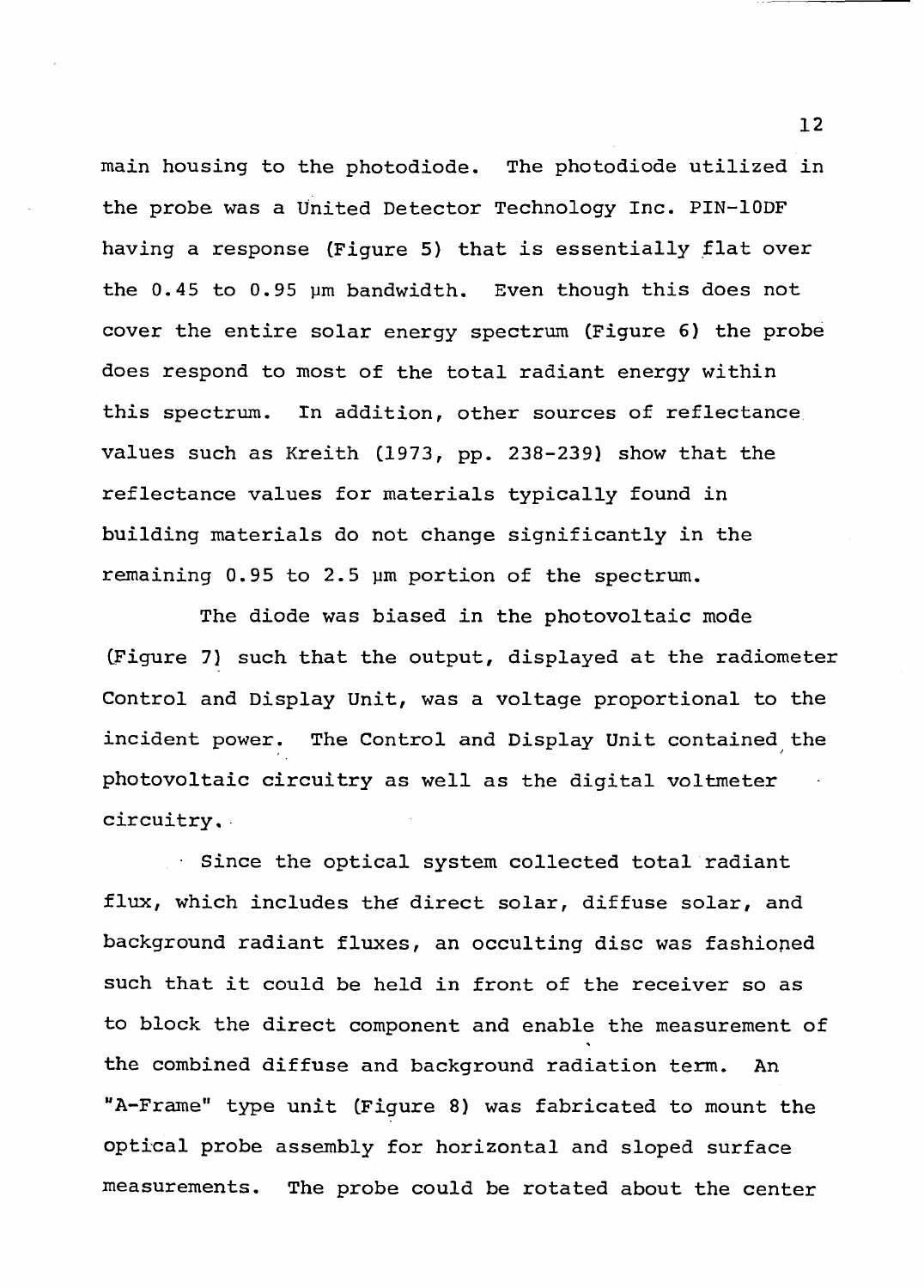

**Figure 5. Photodiode response curve — Typical response of a United Detector Technology Inc. PIN-10DF detector/filter combination.**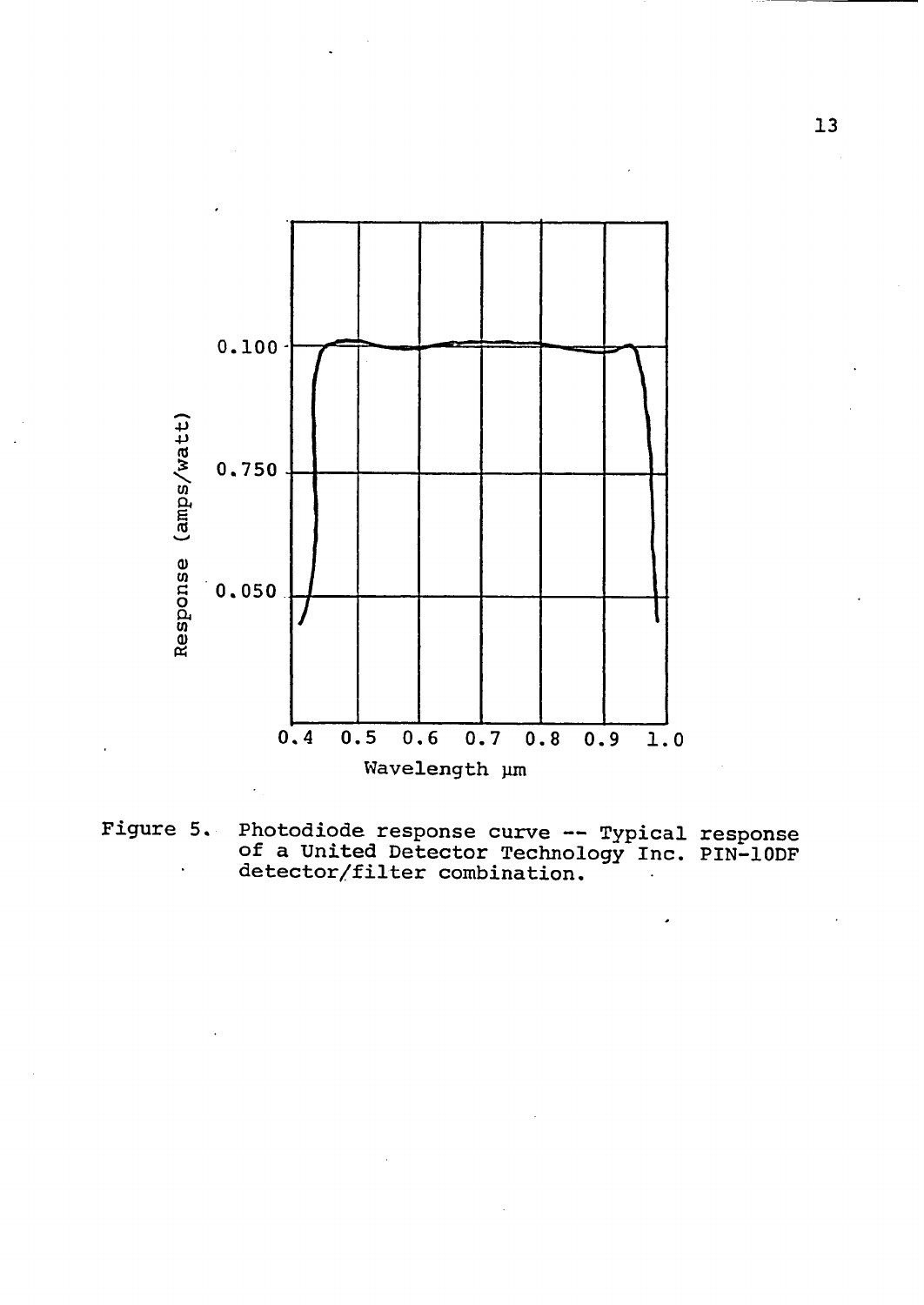

**Figure 6, Solar spectral intensity curve — Solar energy spectrum for airmass on and molecular absorption (Puffie and Beckman, 1974, p. 14).**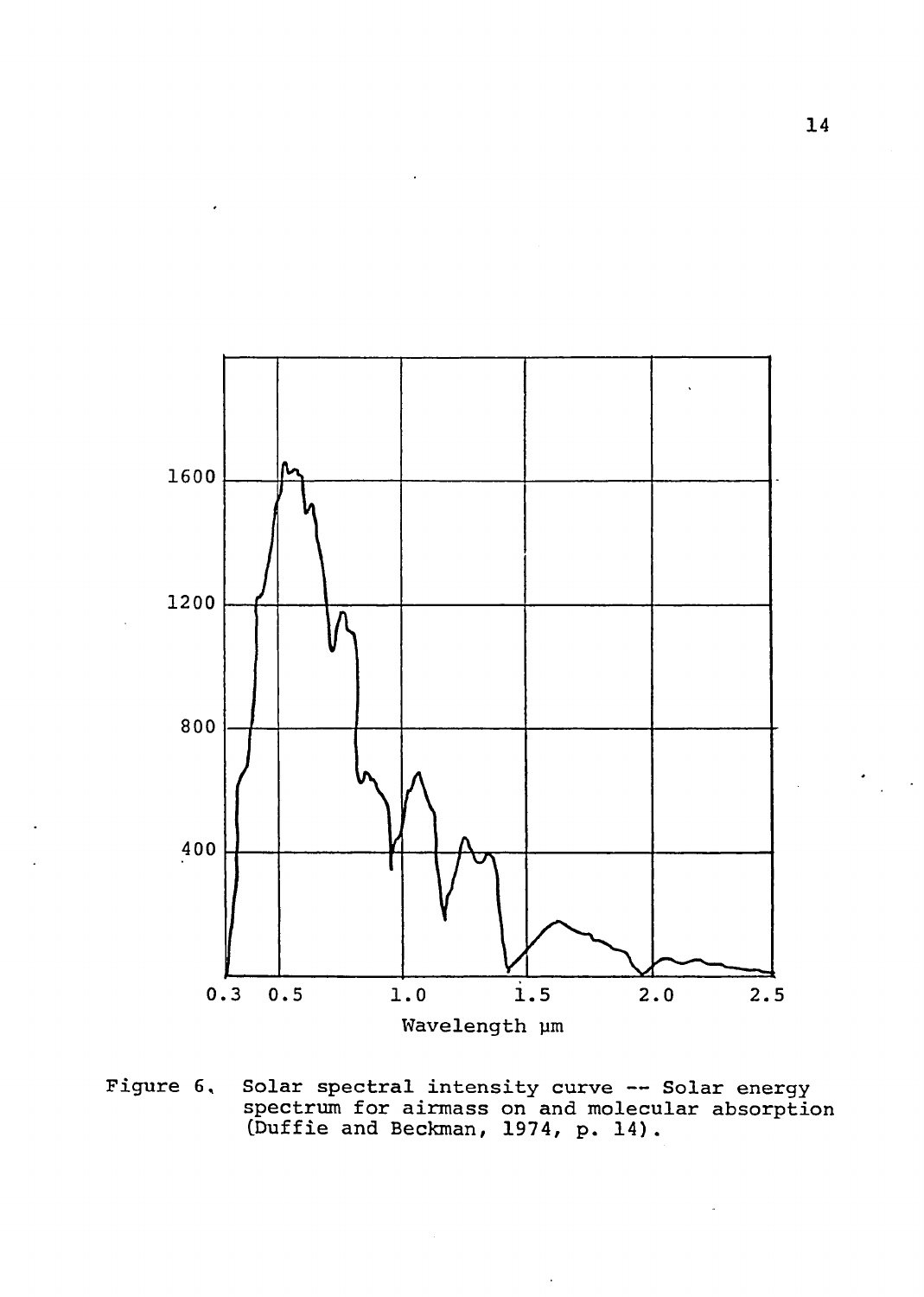

**Photovoltaic circuit — Photodiode connected in the photovoltaic mode of operation using an operational amplifier. Figure 7.**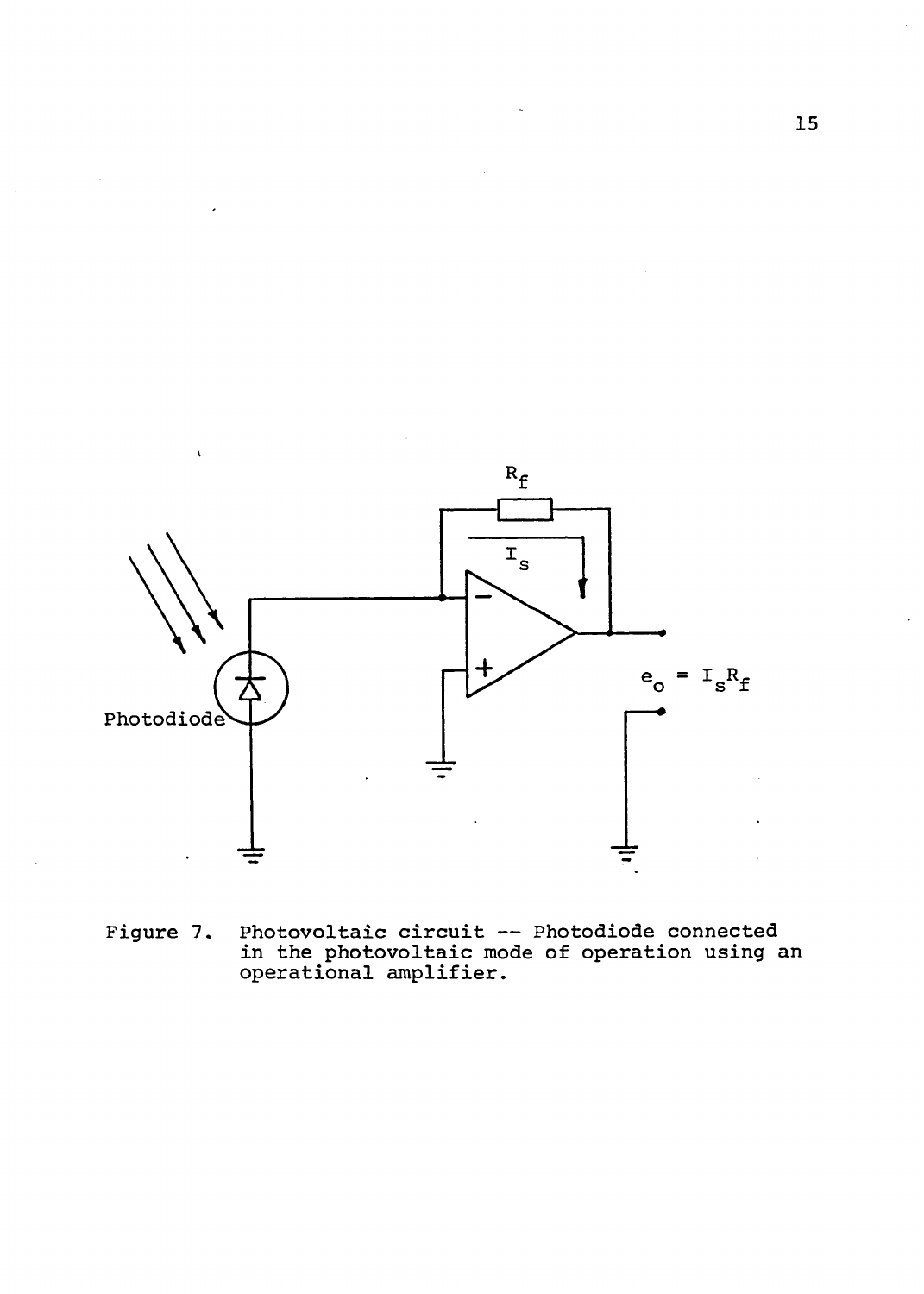

**Figure 8. "A-Frame" mount assembly.**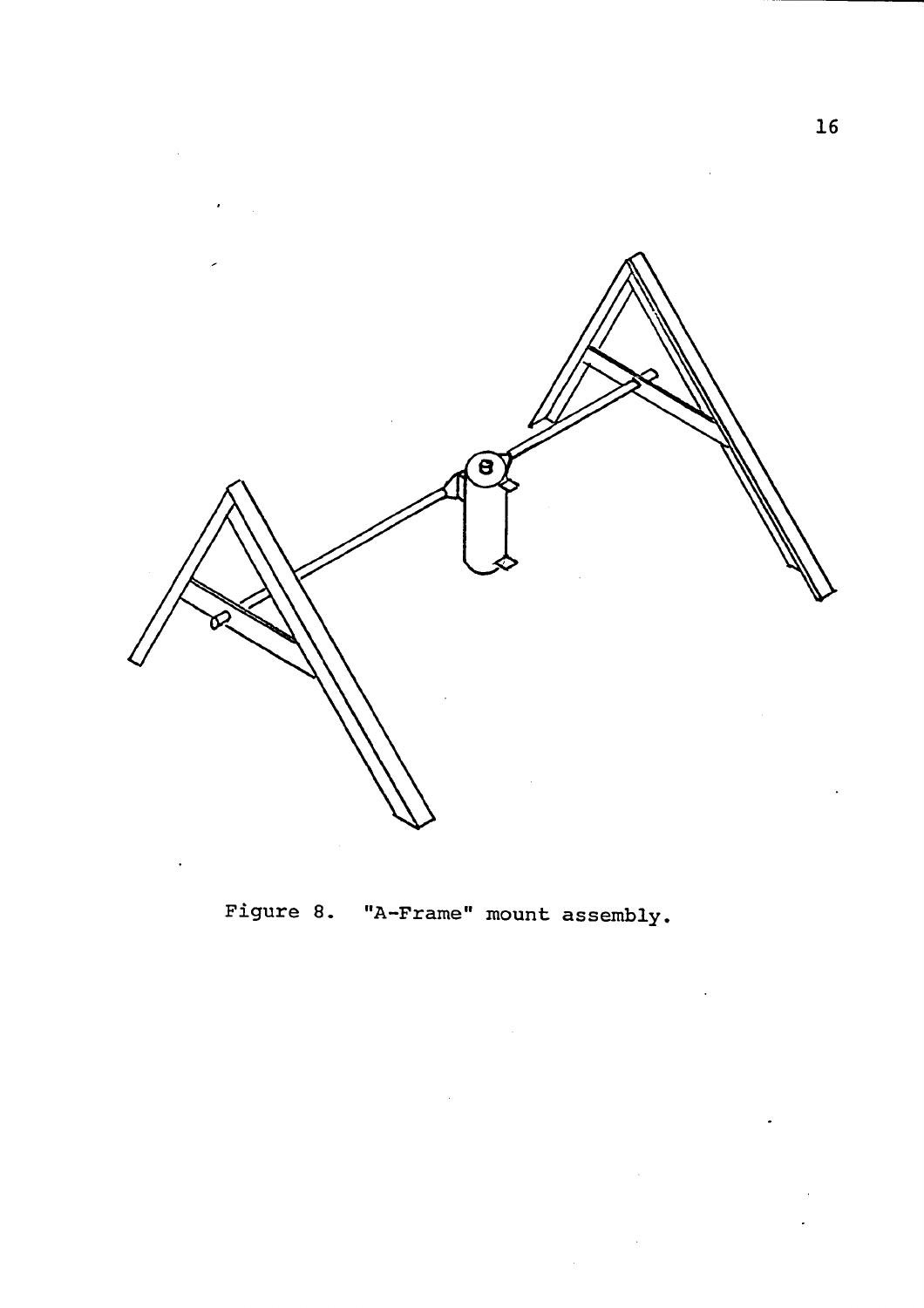**line axis and locked in any angular position. The incident sun angle measurements were realized using the tripod and pinhole sight assembly as detailed in the measurement procedures section of this thesis.**

 $\mathbf{t}$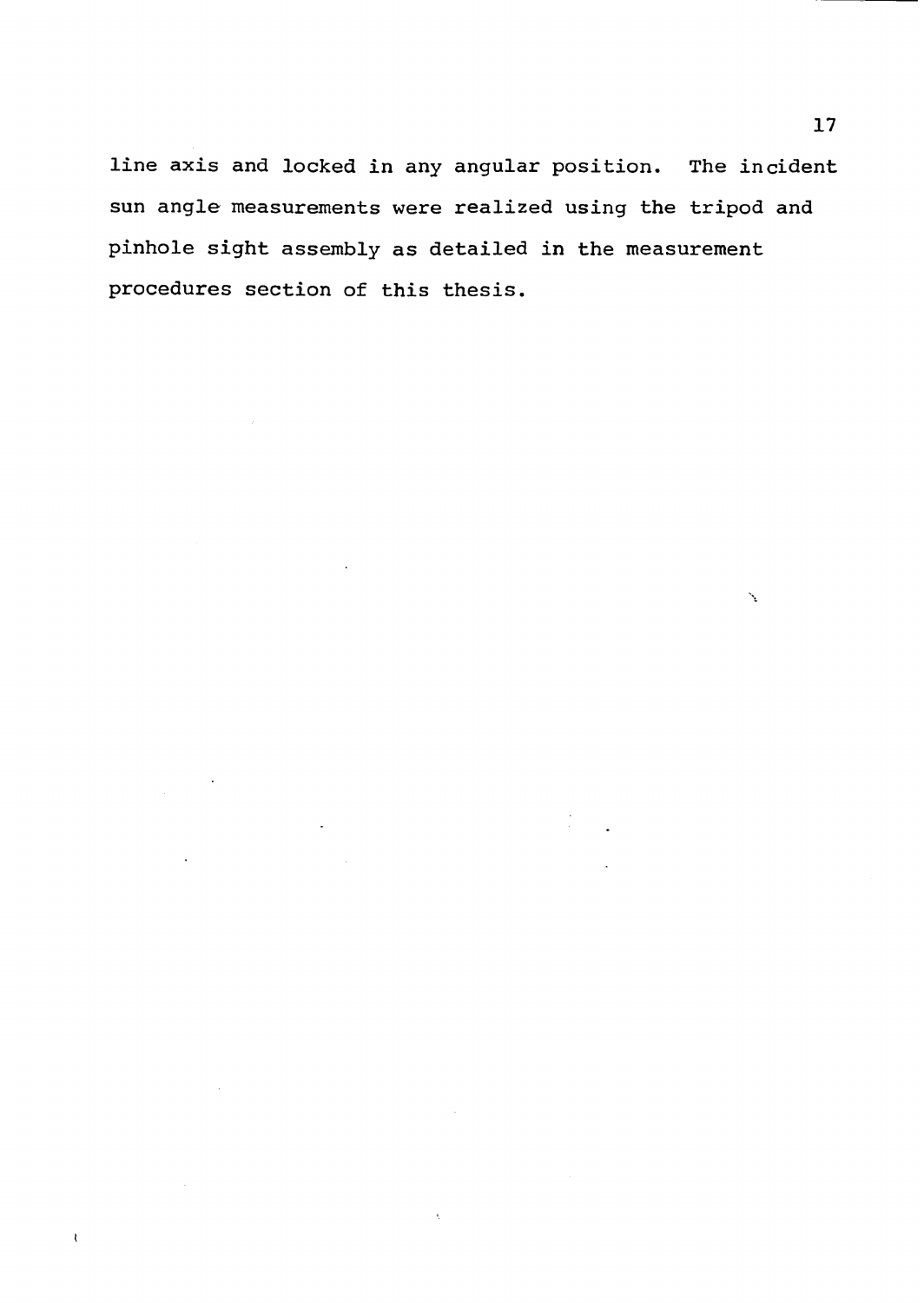#### <span id="page-24-0"></span>**EXPERIMENTATION**

### **Optical Probe Lambertian Response Verification Experiment**

**An experiment was conducted to verify that the optical probe had an acceptable Lambertian response. An occulting ball was fashioned such that it could be positioned in front of the diffuse receiving element. The ball subtended a shadow onto this element, that was approximately a half of a degree larger than the element itself. This was accomplished using**

$$
W' = W + \pi/360 R, \qquad (12)
$$

**where W is the diameter of the occulting ball, W is the diameter of the diffuse receiving element, and R is the distance between them. This occulting ball made it possible to determine the direct component of the incident radiant flux. This was accomplished by simply subtracting the occulted reading from the unocculted reading.**

**If the probe's response was nearly Lambertian, then the ratio of the normal to horizontal direct components would have to be equal to the cosine of the incident sun angle. Measurements were made over a large range of incident sun angles and the results (Table 1) show that the probe did have a response which was very close to being perfectly Lambertian.**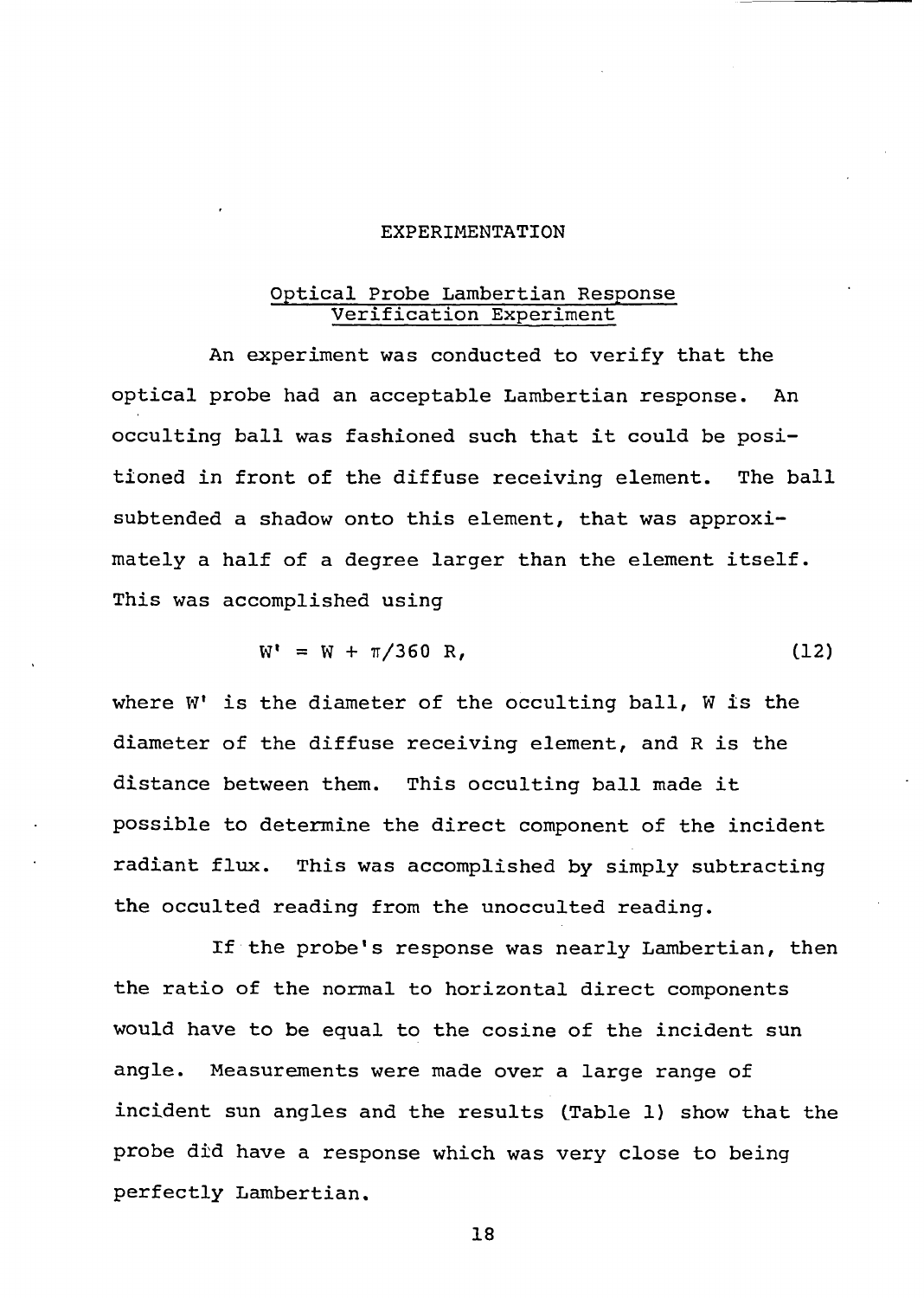| Incident<br>sun angle | Cosine of<br>sun angle | Ratio of normal<br>to horizontal |
|-----------------------|------------------------|----------------------------------|
| 24                    | 0.9135                 | 0.9102                           |
| 25                    | 0.9063                 | 0.9048                           |
| 26                    | 0.8988                 | 0.8988                           |
| 29                    | 0.8745                 | 0.8698                           |
| 32                    | 0.8480                 | 0.8383                           |
| 37                    | 0.7986                 | 0.8025                           |
| 39                    | 0.7771                 | 0.7791                           |
| 43                    | 0.7314                 | 0.7222                           |
| 46                    | 0.6947                 | 0.7070                           |
| 49                    | 0.6561                 | 0.6471                           |
| 52                    | 0.6157                 | 0.6194                           |
| 55                    | 0.4736                 | 0.5724                           |
| 61                    | 0.4848                 | 0.4722                           |
| 67                    | 0.3907                 | 0.3846                           |
| 76                    | 0.2419                 | 0.2404                           |
| 81                    | 0.1564                 | 0.1395                           |
| 84                    | 0.1045                 | 0.0952                           |
| 89                    | 0.0175                 | 0.0103                           |

**Table 1. Lambertian response verification experiment data.**

#### **Optical Probe Target Size Response Experiment**

**This experiment was undertaken to examine the optical probes response to a specific change in target size. Since the probe senses total radiant flux, it actually sees more than just the surface we are measuring. However, with the probe placed near the surface, the reflected flux collected by the probe should be essentially that reflected from the surface we are interested in.**

**Physical limitations on the probe and tripod assembly dictated a six inch probe to surface separation. Wall and roof structures generally are large enough such**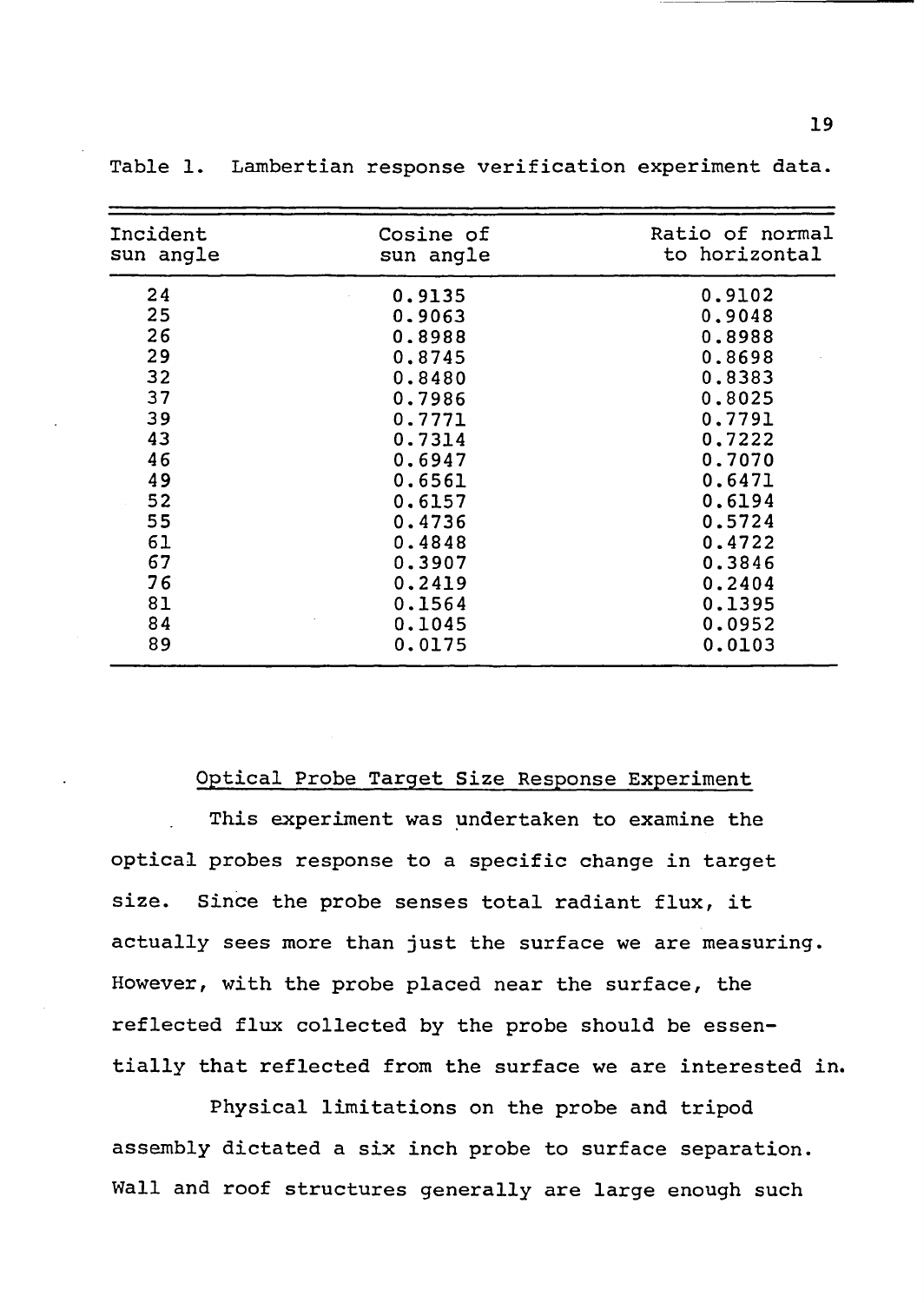**that at this distance they will subtend almost a full 90 degree solid angle. This is probably a better assumption for a roof than a wall because walls are generally obstructed with overhangs, windows, and surrounding vegetation. Thus we are usually confined to about a four to six foot diameter circular target area for the wall measurements.**

**Theoretically, the four foot diameter target would subtend a 75 degree solid angle and a six foot diameter target would subtend an 81 degree solid angle at the six inch probe separation. We can determine the total reflectance- from Equation (6) which yields**

$$
R_{t} = R_{1} \sin^{2} \theta \int_{0}^{a} + R_{2} \sin^{2} \theta \int_{a}^{90^{\circ}} ,
$$
 (13)

**where the diffuse approximation has been made to bring the** terms  $R_1$  and  $R_2$  outside the integrals. The term  $R_1$  is the target reflectance and R<sub>2</sub> is the reflectance outside the **target area. From this we find that a six foot diameter target would contribute 97 percent of the total reflectance value, a four foot diameter target would contribute 93 percent. It is my contention that the remaining three to** seven percent of the total reflectance value, the R<sub>2</sub> term, **will contain enough of the desired surface reflectance value as long as the target area is selected appropriately.**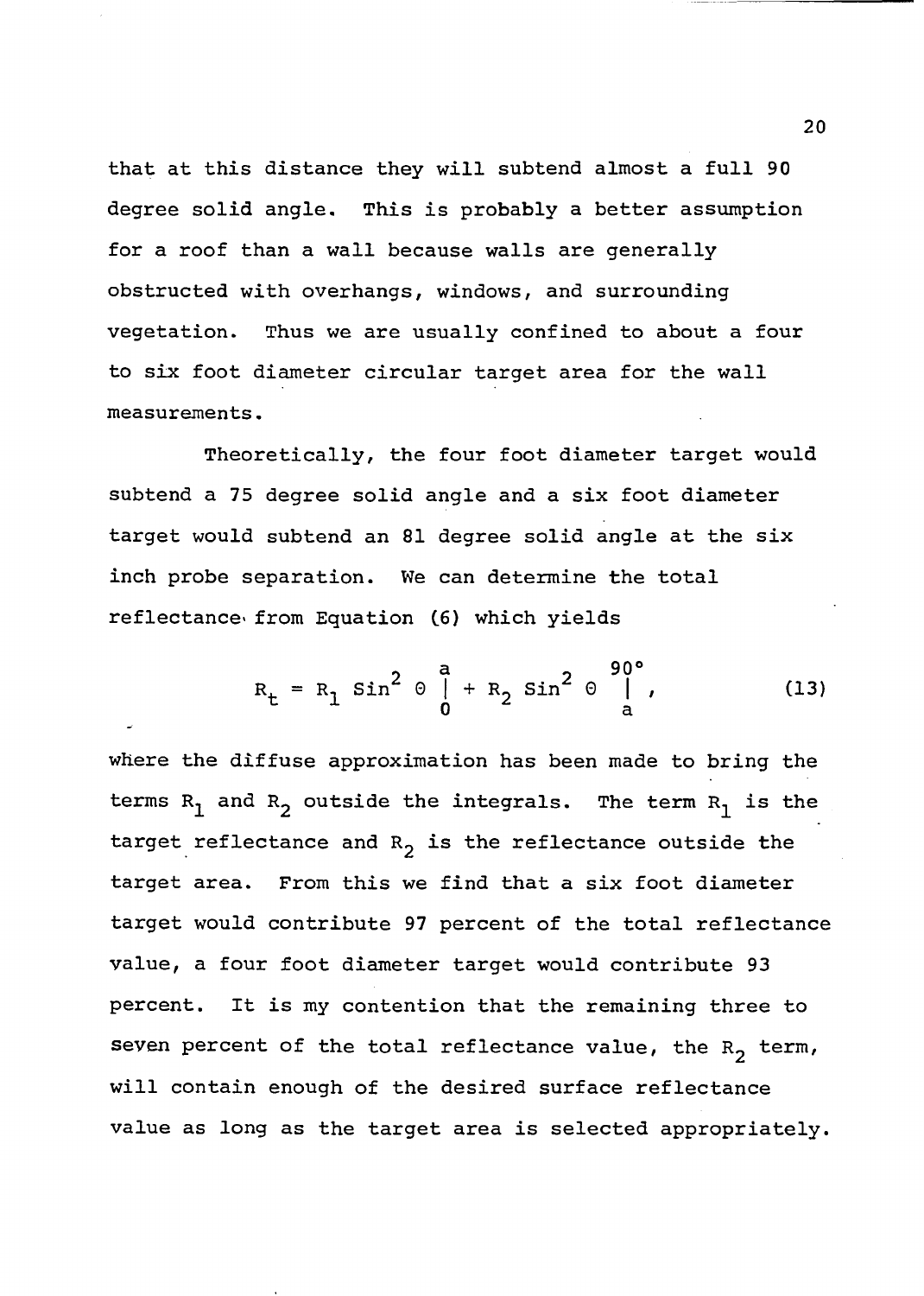**That is, there should be a minimum of sharp contrasts, obstructions and shadows in and just outside the target area.**

**To examine the probe's response to a change in target size, a six by seven foot plywood target was constructed. The target was positioned in a good solar exposure. Four reflectance values were measured using the tripod mounted probe at a six inch separation. These were first the plywood, then a six foot target area, then a four foot target area, both of which were plain plywood masked off using black paint, and last the entire target painted black. Theoretically, the six foot target total reflectance, call it Rg, is made up of**

$$
R_6 = R_2 \sin^2 \theta \bigg|_0^{\frac{81^{\circ}}{1}} + R_0,
$$
 (14)

**where R^ is the reflectance of the plywood and Rq is the reflectance value of the mask and background residuals. By subtracting the measured value of Rg from the measured value of R<sub>w</sub> we are left with a value for R<sub>O</sub>.** 

**For the four foot diameter target the total reflectance value, R^, is made up of**

$$
R_{4} = R_{w} \sin^{2} \theta \Big|_{0}^{75} + R_{p} \sin^{2} \theta \Big|_{75}^{81} + R_{0}, \qquad (15)
$$

**where R is the measured value of reflectance of the black P paint. From Equations (14) and (15) and the measured**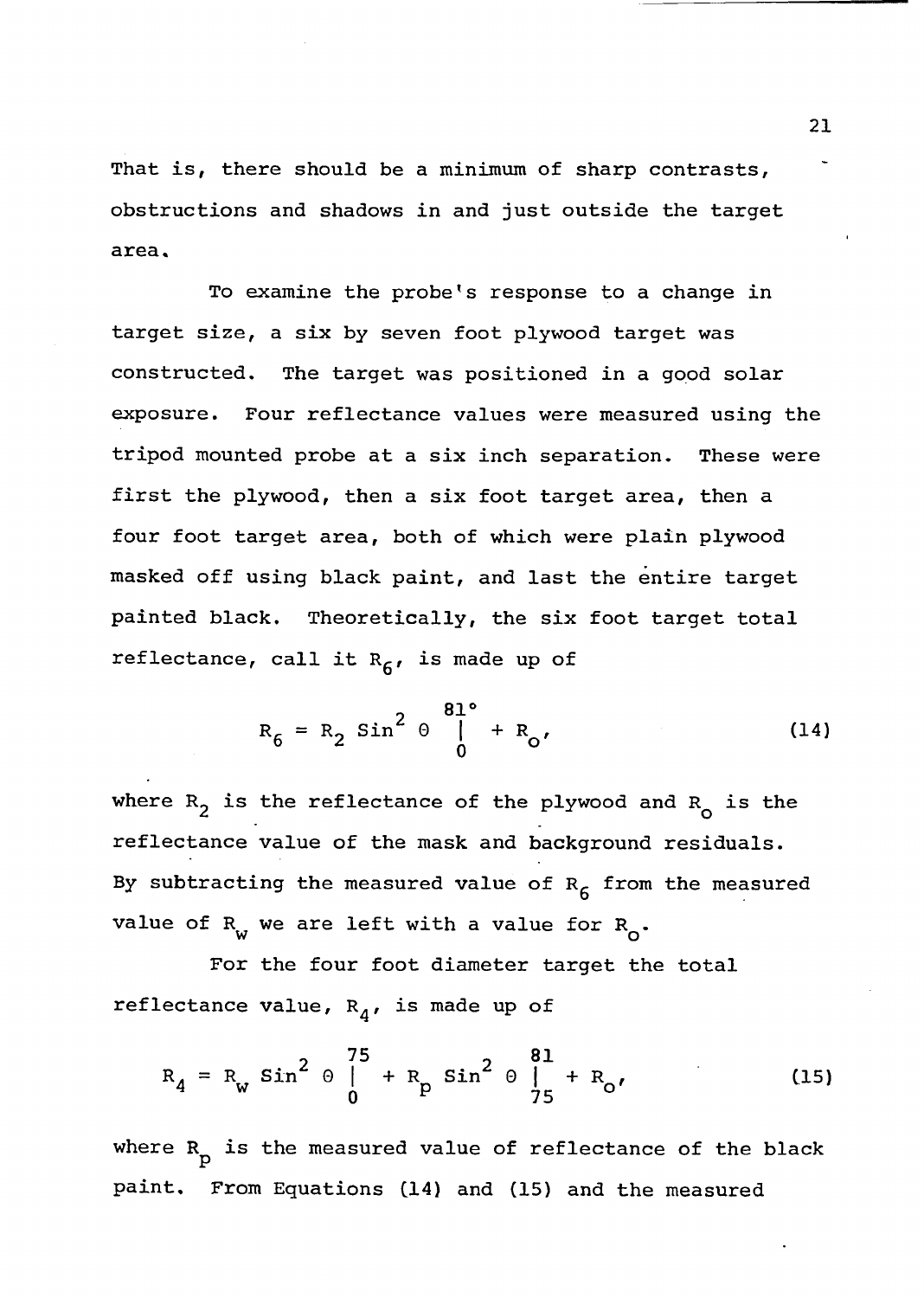values of  $R_6$ ,  $R_0$ , and  $R_p$ , we can then predict that  $R_4$ **will be •**

$$
R_4 = (R_6 - R_0) 0.9564 + (R_p) 0.0425 + R_0.
$$
 (16)

**The results of this experiment (Table 2) show that the probe was able to predictably detect the change of reflectance value for this change in target size. However, these values are small even though the target size was reduced using a sharply contrasting mask. Thus we see that the probe will yield a representative reflectance value for the surface being measured.**

**Table 2. Optical probe response to a target size change.**

| Measured values |                        |  |  | Predicted value |        |
|-----------------|------------------------|--|--|-----------------|--------|
|                 |                        |  |  | $R_{\rm A}$     |        |
| 0.5813          | $0.5714$ 0.0579 0.0099 |  |  | 0.5555          | 0.5494 |

## **Optical Probe Azimuth and Elevation Independence Experiment**

**This experiment was conducted on the premise that the optical probe's Lambertian response was independent of the incident sun angle. The desired result of this experiment should show that the instrumentation can obtain**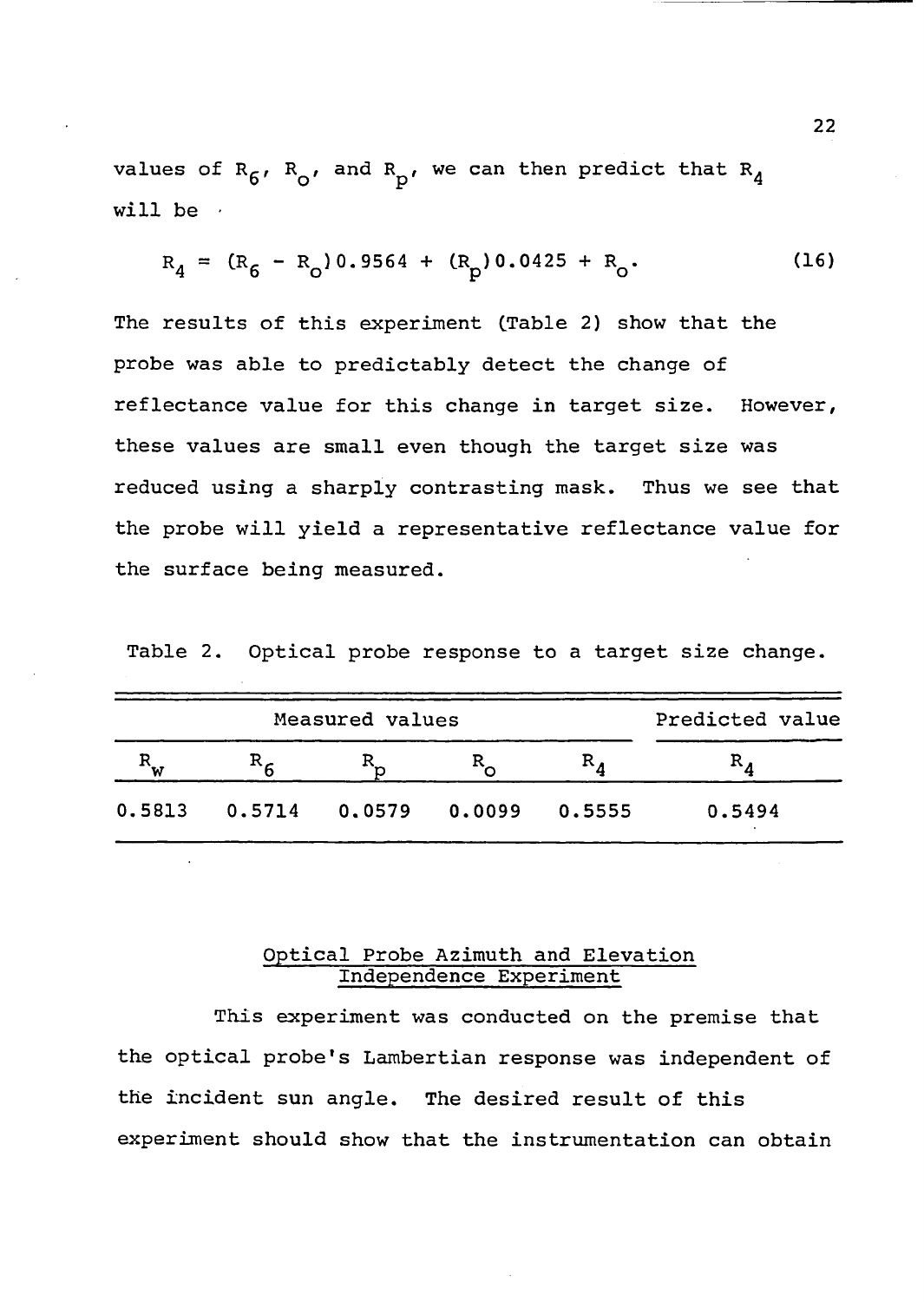**essentially the same reflectance value for a surface regardless of the incident sun angle.**

**A six foot diameter target, painted white, was constructed. The target was first positioned vertically and in a western solar exposure. Reflectance measurements were made at fifteen minute intervals over a four hour period. The experiment was conducted again for an eastern and southern solar exposure. Finally, the experiment was conducted for a horizontal target position. The results of these observations are shown in Figure 9. The reflectance values measured in this experiment show that the probe is essentially independent of the azimuth and elevation incident sun angle. Also it should be noted that the results demonstrate that the reflectance of the surface itself follows the diffuse approximation by remaining constant over this angular range for which the measurements were made.**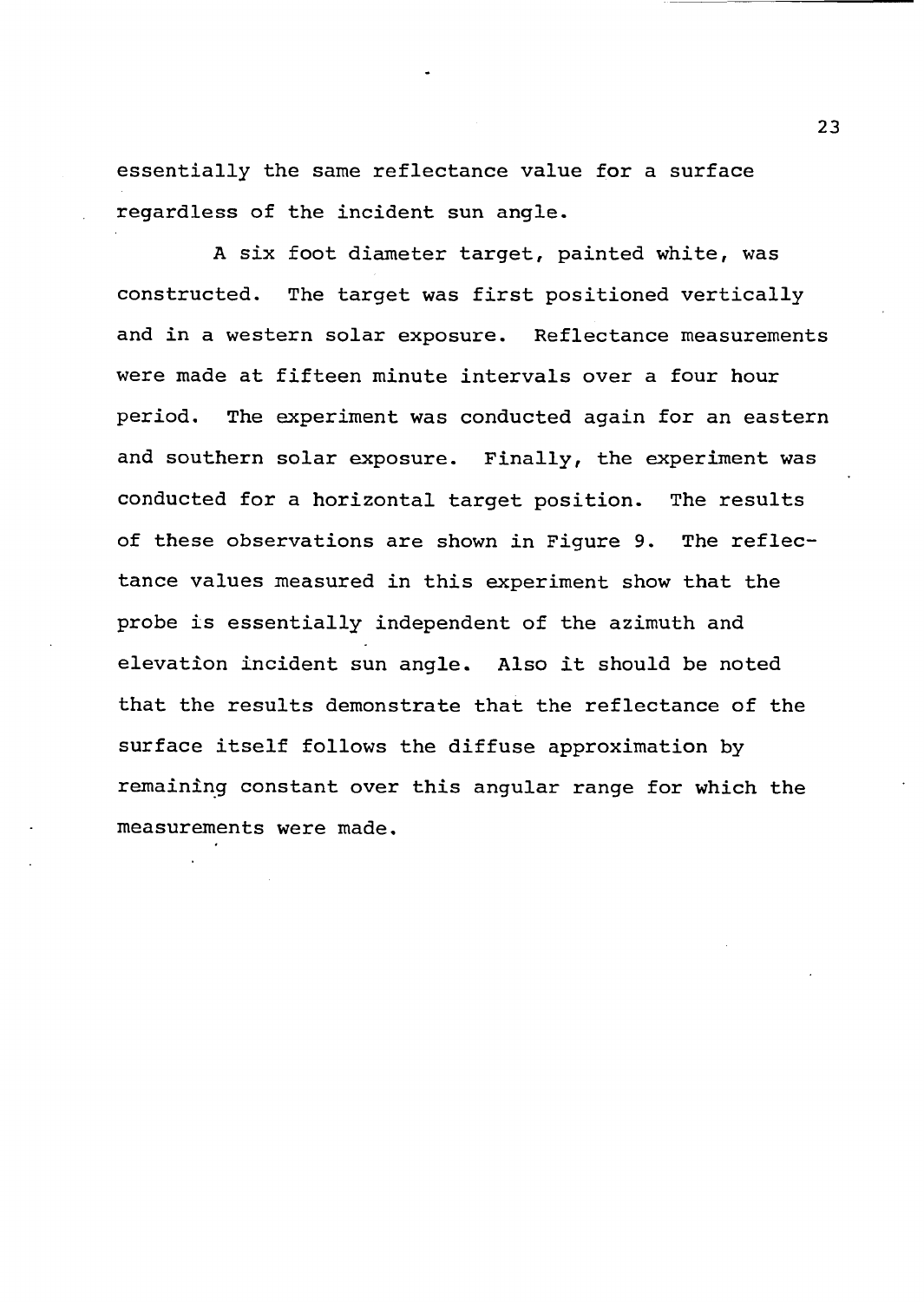

**Figure 9. Reflectance plot — Reflectance of a six foot diameter test target for east, west, south, and horizontal exposures and over varying incident sun angles.**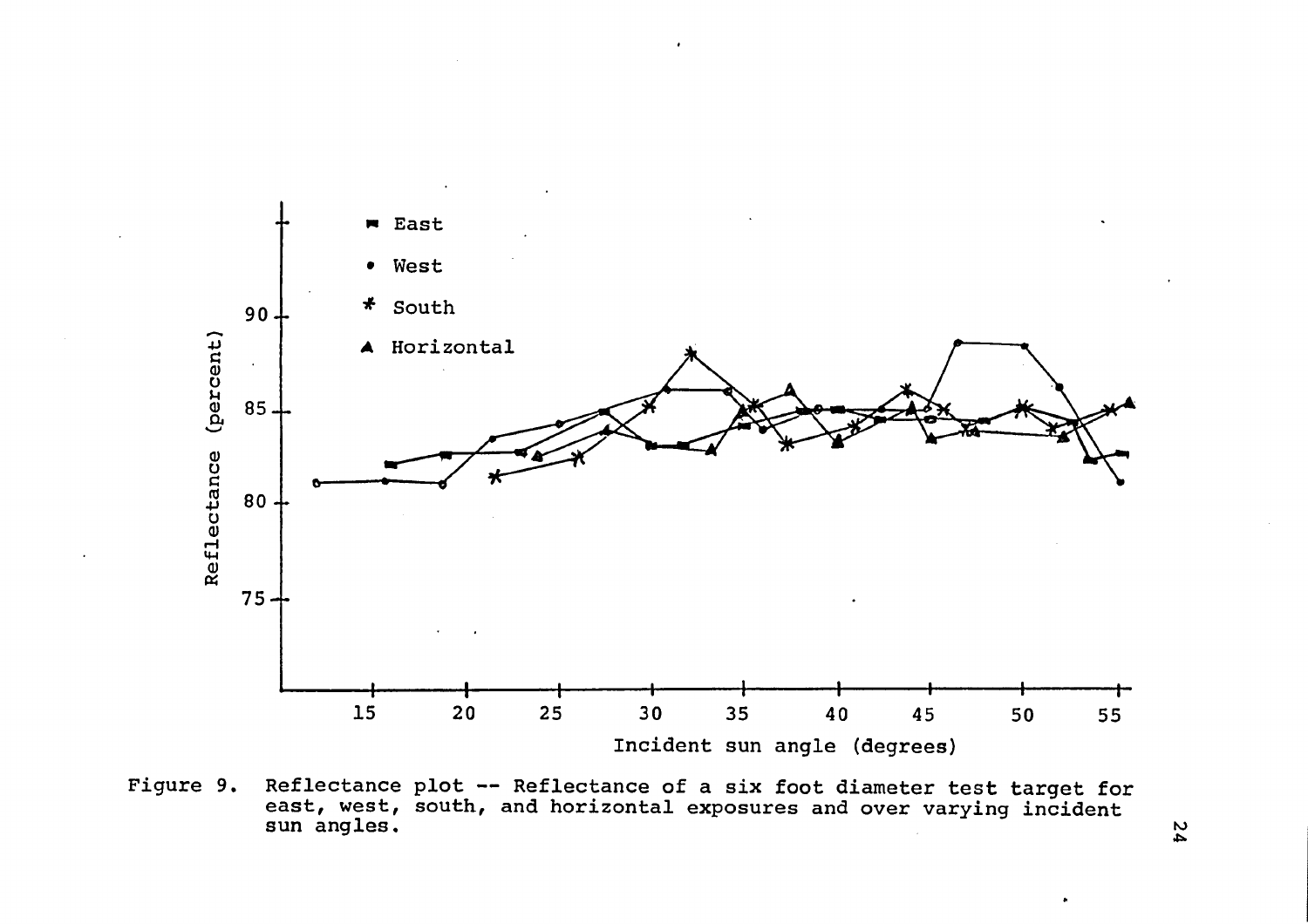### <span id="page-31-0"></span>**MEASUREMENT PROCEDURES**

#### **Vertical Surface Measurement**

**This type of measurement proved to be the most difficult. The major difficulty was that of finding a target surface area with good solar exposure which was not obstructed by surrounding vegetation. Generally, this could be realized only at certain times of the day when that particular target area would have the proper exposure. Consequently, it was not possible to measure all surfaces of interest.**

**What constituted a target surface area was that region of an unobstructed portion of wall in which a circle of diameter of approximately four to six feet, could be inscribed. Depending on the specific surface texture the target area should have a minimum, of self shadowing, a factor that could be obtained by avoiding high direct sun angles. The surfaces were selected so that a minimum of two such target areas were available so that an average reflection value could be obtained.**

**After the surface was located it was then documented on a data sheet as to its type of structure, material, color, and exposure, along with its location, cloud condition, and compass orientation. With the surface identified, the optical probe was then set up. The probe was**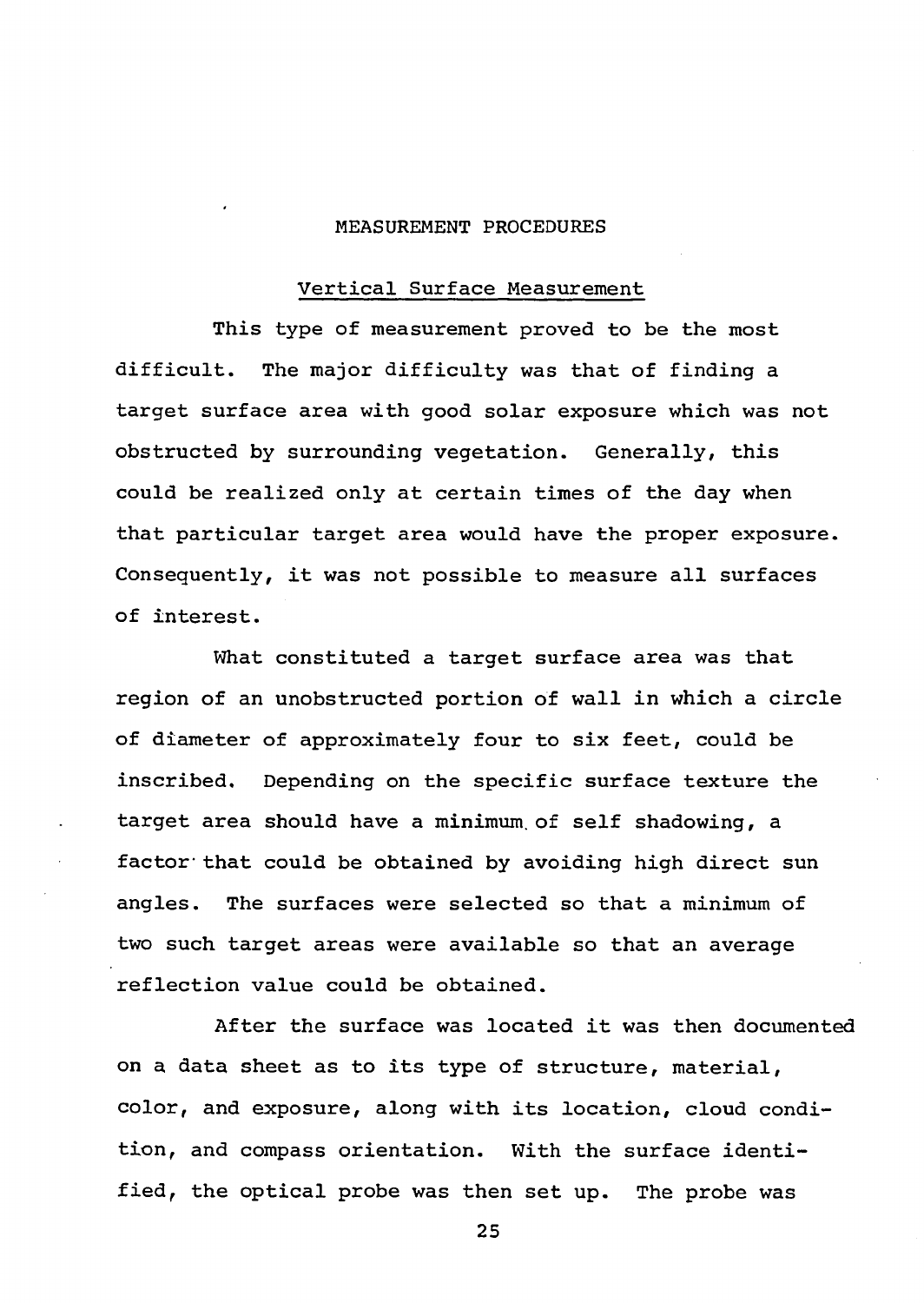**mounted on the tripod and then adjusted and leveled using a bubble level so that the receiving element was aimed at the target area center and was six inches away from the surface. This alignment constituted the reflected measurement position. Next, the optical probe was rotated 180 degrees and leveled again. This left the probe looking directly away and normal to the target area center which defined the appropriate orientation to measure the incident flux. By using an occulting disc to block out the direct sun, the diffuse component of the incident flux could be measured. Next, by utilizing the pinhole sight system on the optical probe housing, the unit was positioned in azimuth and elevation so that it was aimed directly at the sun for the direct sun measurement. By adjusting the probe in elevation only to the leveled horizontal position and setting the protractor scale on the tripod to the zero reference position, the direct sun elevation angle could be measured upon reacquisition of the direct sun measurement position.**

## **Horizontal and Sloped Surface Measurements**

**This type of measurement differed slightly from the vertical surface type measurement. The "A-Frame" optical probe mount could be used only for measuring the incident, diffuse, and reflected flux values. The absence of an azimuth adjustment on this unit prevented the making of**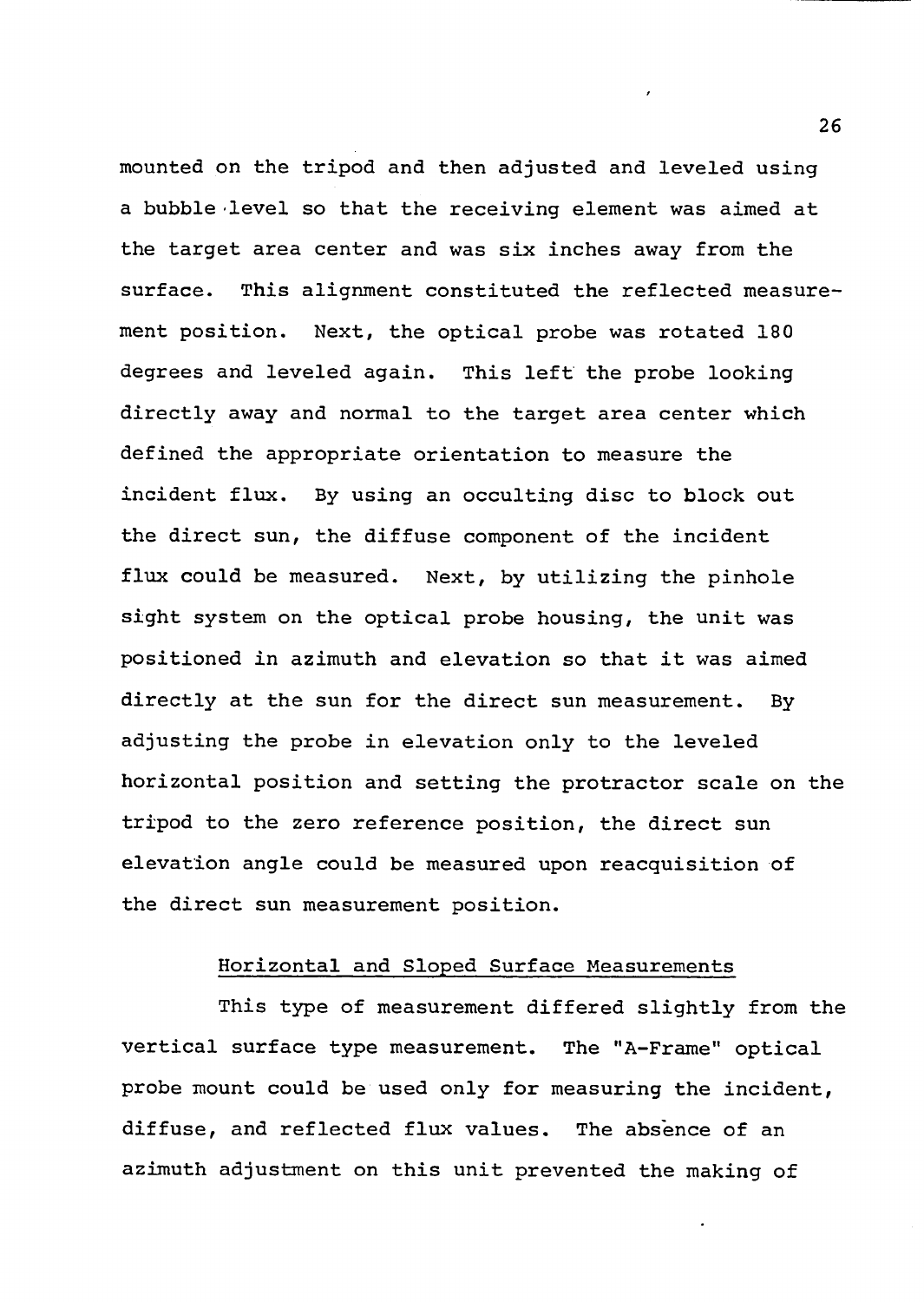**the direct sun measurement. Sloped surface observations were also limited to an "eye-ball" type of alignment for both the incident total and reflected positions due to the unusability of a bubble level in this type of observation. However, after a little practice on a horizontal surface and with the aid of an alignment mark on the "A-Frame" center line shaft, this type of measurement was made with essentially no variation from that of a bubble leveled type of measurement.**

**The direct sun angle was determined by utilizing the tripod assembly with a pinhole sight bracket mounted in place of the optical probe. In the case of a sloped surface, the complete tripod and sight had to be leveled, using a bubble level, on a level surface. The protracted scale was then adjusted to the zero position. With the "A-Frame" mounted optical probe assembly positioned on the sloped target surface, the pinhole sight and tripod assembly was positioned at the target area in azimuth with the incident direct sun. By adjusting the pinhole sight in elevation to the direct sun alignment position, the direct sun angle, in elevation from the target surface normal, could be measured.**

**The total reflectance value was obtained by simply taking the ratio of the reflected measurement voltmeter reading to that of the incident measurement voltmeter reading. Since exterior walls and roofs are quite**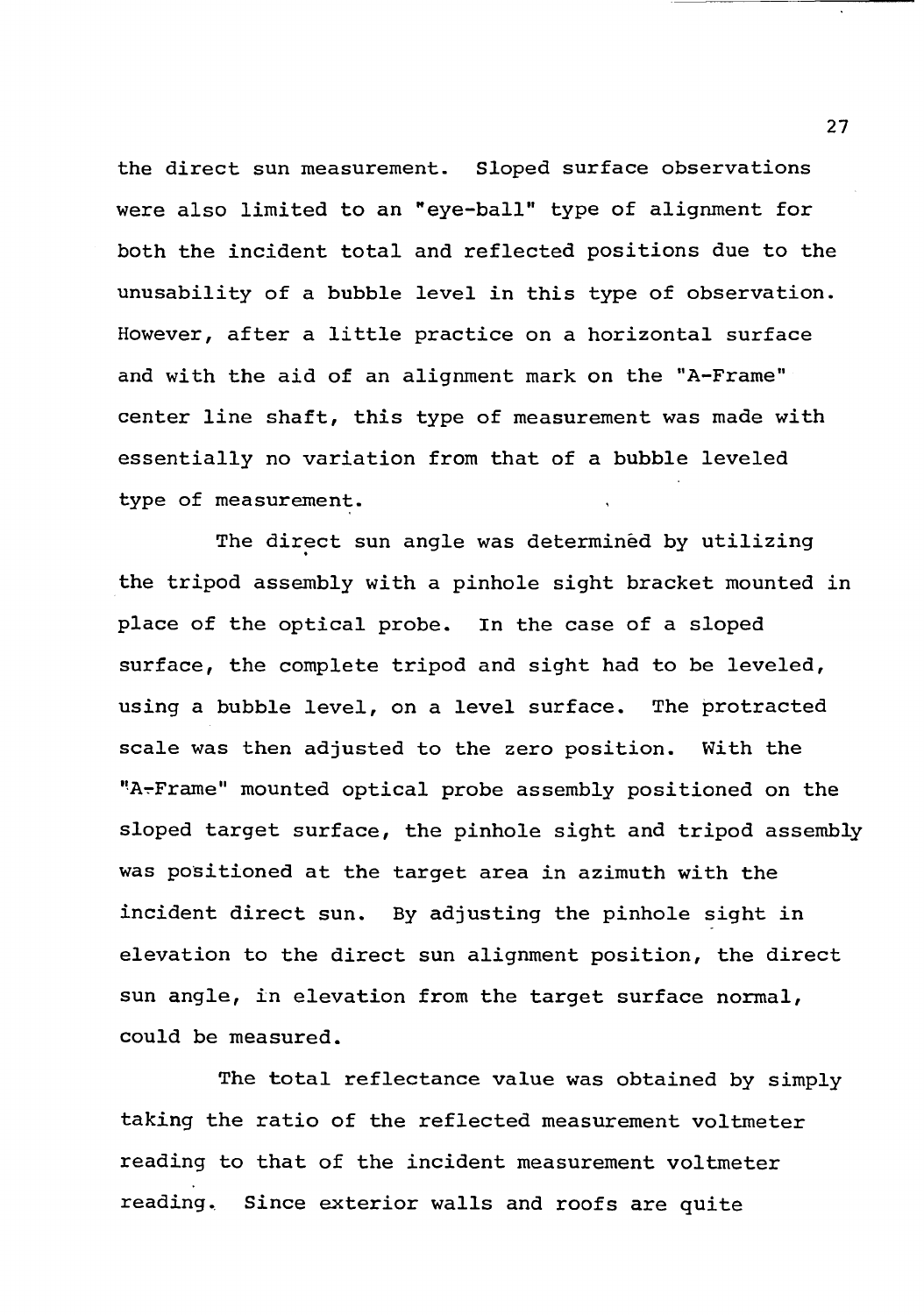**heterogeneous and anisotropic in the general sense, averaging of the measurements was made to minimize these effects.**

 $\mathcal{A}$ 

J.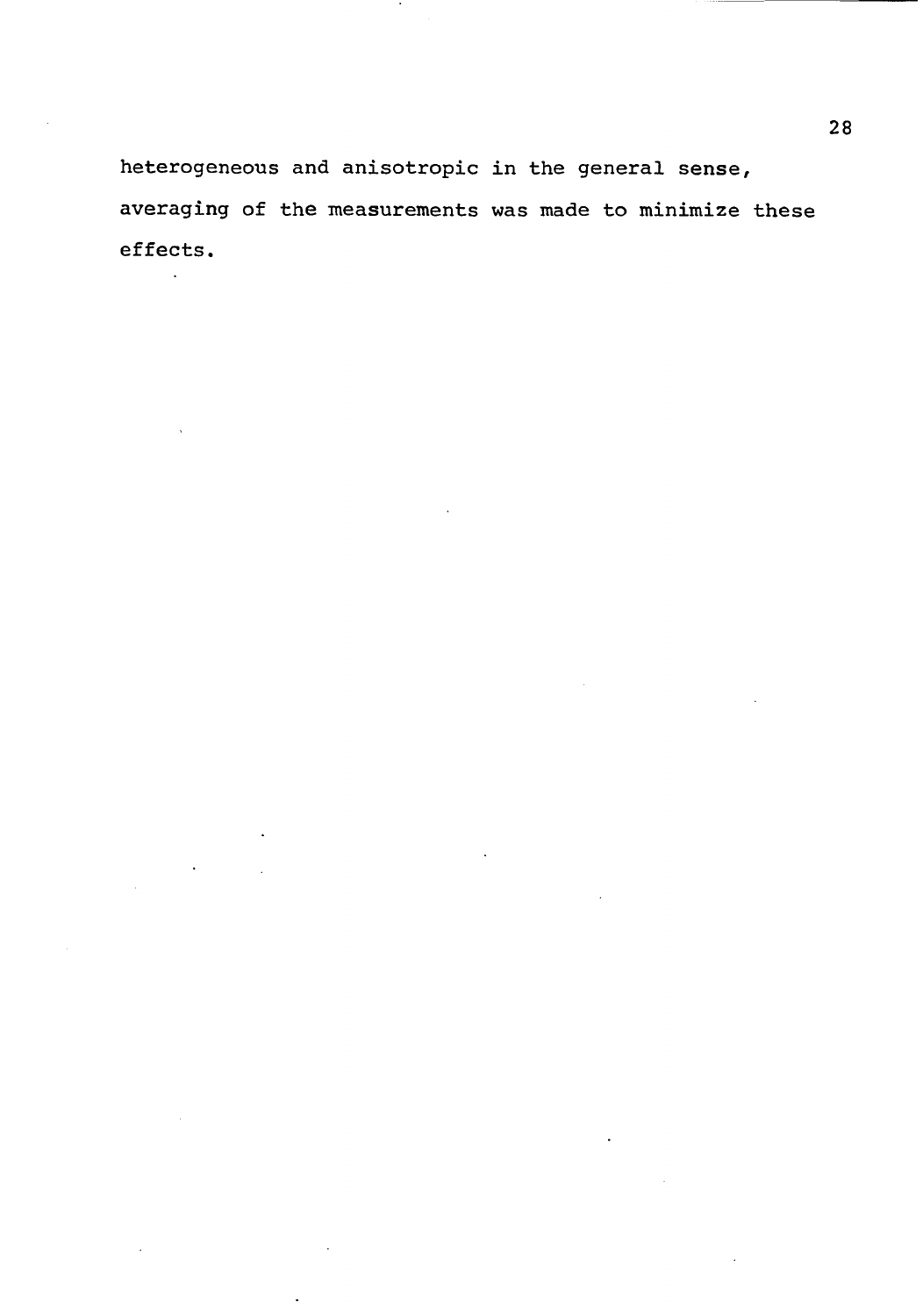## <span id="page-35-0"></span>**RESULTS AND DISCUSSION**

**The intent of this thesis was to measure solar reflectance values associated with building materials. Sixty-eight different building material surfaces and six miscellaneous ground surfaces were measured and cataloged. All of these observations are cataloged in Tables 3 through 9.**

**The reflection values obtained were found to be in general agreement to what was expected. That is, surfaces which appeared to be light, medium, or dark in color generally yielded, when measured, comparable reflectance values. Also, surfaces that had rough textures were typically found to have lower reflectance values than comparably colored surfaces with smooth textures. This was most likely due to the rough texture trapping more of the incident radiant flux thus allowing less of the radiant flux to be reflected.**

**There were two measurements that were found to be exceptions to what was expected. The Avocado Green paint (Table 6) appeared to be a medium color. However, when measured it was found to be quite dark. This was a case where the photopic response of the human eye was deceived. Another exception was for an asphalt shingled roof colored Snow White (Table 7). Again the surface appeared to be**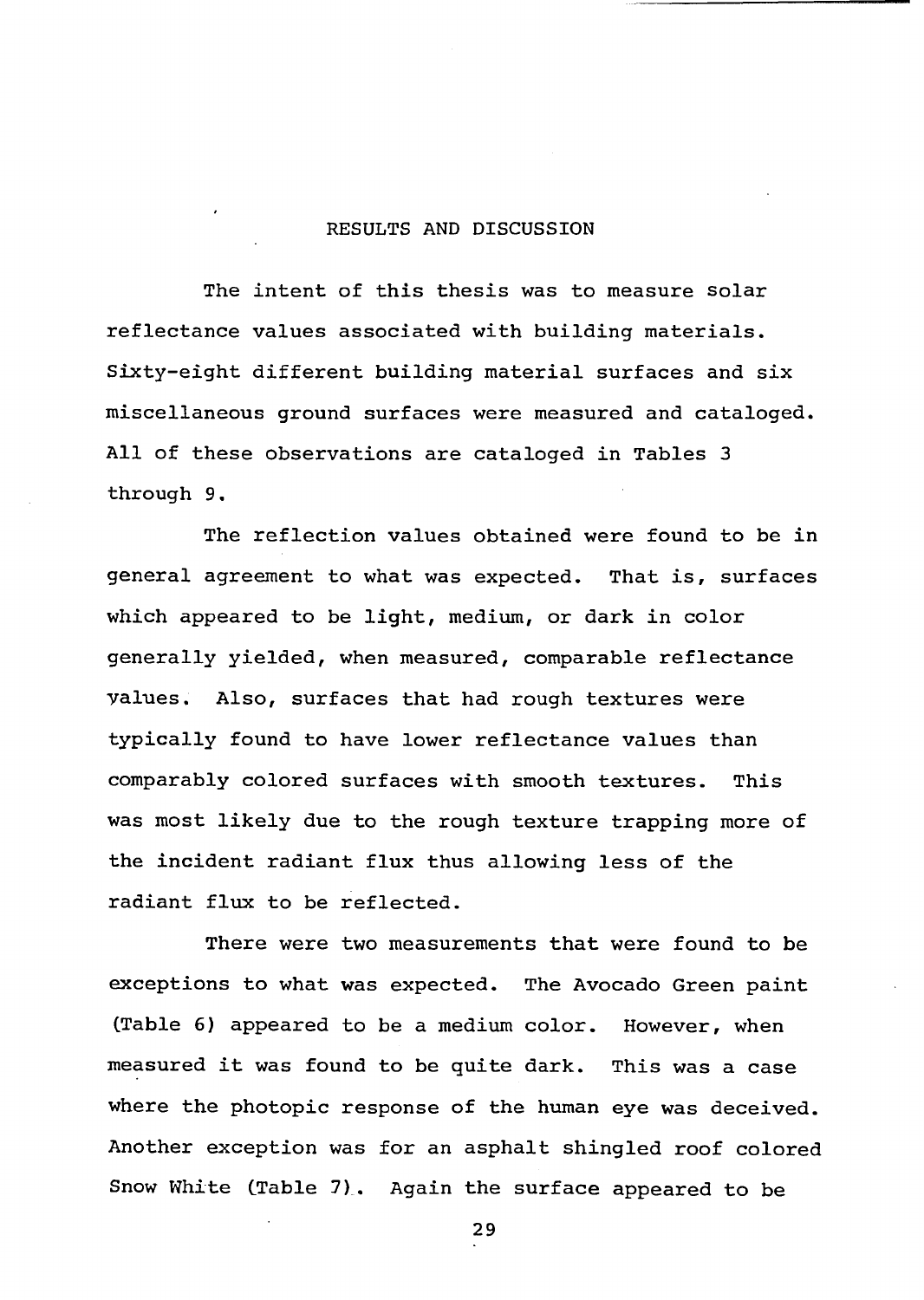| Description                                                                                                                                                                                                                                                                                                                  | Reflectance value                             |
|------------------------------------------------------------------------------------------------------------------------------------------------------------------------------------------------------------------------------------------------------------------------------------------------------------------------------|-----------------------------------------------|
| Burnt adobe block, running bond,<br>tooled light grey mortar joint<br>Same with raked joint                                                                                                                                                                                                                                  | 36%<br>34%                                    |
| Colored slump block, running bond,<br>concave low contrast mortar joint<br>Tan (San Xavier SX-15)<br>$\mathbf{a}^{(1)}$ .<br>Plain (San Xavier SX-16)<br>Buff (Columbia Block)<br>Santa Rosa (Columbia Block)<br>Palo Verde (San Xavier SX-17)<br>Coral San Xavier (SX-14)<br>Adobe Red (Columbia Block) with raked<br>joint | 43%<br>448<br>39%<br>36%<br>33%<br>38%<br>218 |
| Colored CMU (concrete masonry unit)<br>running bond, concave low contrast<br>mortar joint<br>Coral (San Xavier SX-14)<br>Adobe Red (San Xavier SX-26)<br>Buff (Columbia Block)<br>Plain or grey<br>Same with plain joint                                                                                                     | 34%<br>32%<br>31%<br>39%<br>45%               |

**Table 3. Walls, block construction.**

 $\bar{z}$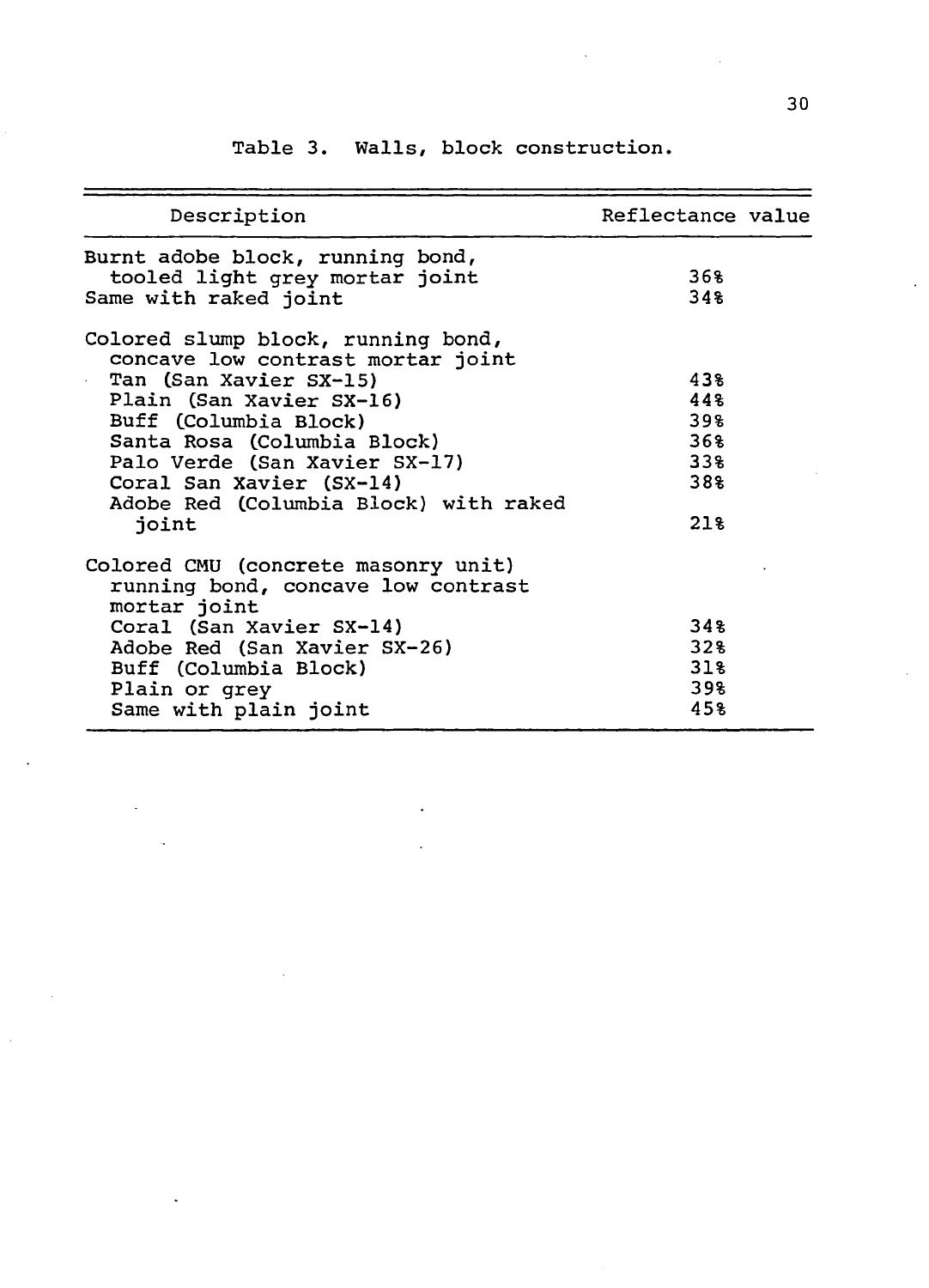## **Table 4. Walls, brick construction**

| Description                                                                                                                                                                  | Reflectance value |  |
|------------------------------------------------------------------------------------------------------------------------------------------------------------------------------|-------------------|--|
| Brown (PBY <sup>a</sup> color #19) scratch brick,<br>common bond, concave medium grey<br>mortar joint                                                                        | 28%               |  |
| Same color ruffled brick, basket weave<br>bond, same color and type joint<br>Same with herringbone bond                                                                      | 368<br>33%        |  |
| Light red (PBY color #16) scratch brick,<br>common bond, concave medium grey mortar<br>joint                                                                                 | 38%               |  |
| Orange (PBY color #06) ruffled brick,<br>plain medium grey mortar joint                                                                                                      | 418               |  |
| Buff (PBY color #94) plain brick, stack<br>bond stretchers, raked medium grey<br>mortar joint<br>Same color ruffled brick, English cross<br>bond, concave medium grey mortar | 51%               |  |
| joint                                                                                                                                                                        | 43%               |  |
| Same color scratch brick, running bond,<br>plain medium grey mortar joint                                                                                                    | 418               |  |
| Red (PBY color #04) ruffled brick, third<br>bond oversize brick, raked medium grey<br>mortar joint<br>Same color and type brick, English                                     | 35 <sup>8</sup>   |  |
| cross bond, concave medium grey mortar<br>joint                                                                                                                              | 348               |  |

**a Phoenix Brick Yard/Tucson Division color index.**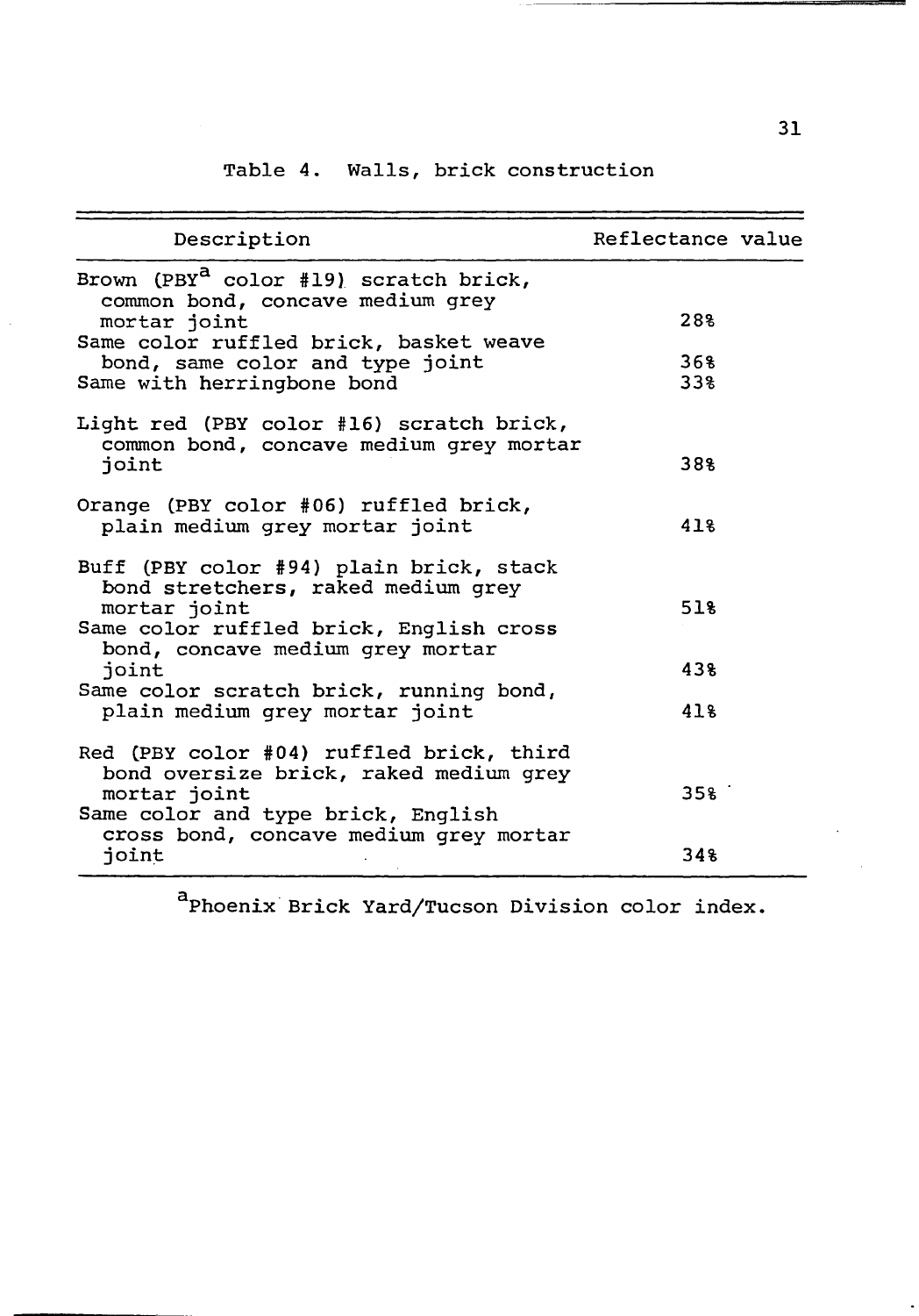**Table 5. Walls, painted, block construction.**

 $\ddot{\phantom{a}}$ 

| Description                                                               | Reflectance value |
|---------------------------------------------------------------------------|-------------------|
| Painted slump block, running bond,<br>concave joint                       |                   |
| Pearl White (Pioneer Paints)                                              | 748               |
| Navaho White (Pioneer Paints)                                             | 70%               |
| White (Pioneer Paints)                                                    | 71%               |
| Spanish White (Pioneer Paints)                                            | 68%               |
| Egg Shell White (Pioneer Paints)                                          | 658               |
| Mortar washed, solid grey coverage on<br>slump block, same bond and joint | 498               |
| Painted CMU (concrete masonry unit),<br>same bond and joint               |                   |
| Bone White (Southwestern Paints)                                          | 73%               |
| Navaho White (Pioneer Paints)                                             | 728               |
| Sea Sheel Beige (Pioneer Paints)                                          | 55%               |
| Pearl White (Pioneer Paints)                                              | 698               |
| Desert Sand (Sears)                                                       | 42%               |

**Table 6. Walls, painted or stained surfaces.**

| Description                                                                                                          | Reflectance value |
|----------------------------------------------------------------------------------------------------------------------|-------------------|
| Painted stucco, Bone White (Southwestern<br>Paints)                                                                  | 658               |
| Painted wood paneling<br>Avocado Green (Pioneer Paints)<br>Sand Dune (Pioneer Paints)<br>Beige (brand unknown)       | 15%<br>268<br>40% |
| Stained wood paneling<br>Weathered Brown (2310 Southwestern's<br>wood stain)<br>Dark Brown (2302 Southwestern's wood | 10%               |
| stain)                                                                                                               | 13%               |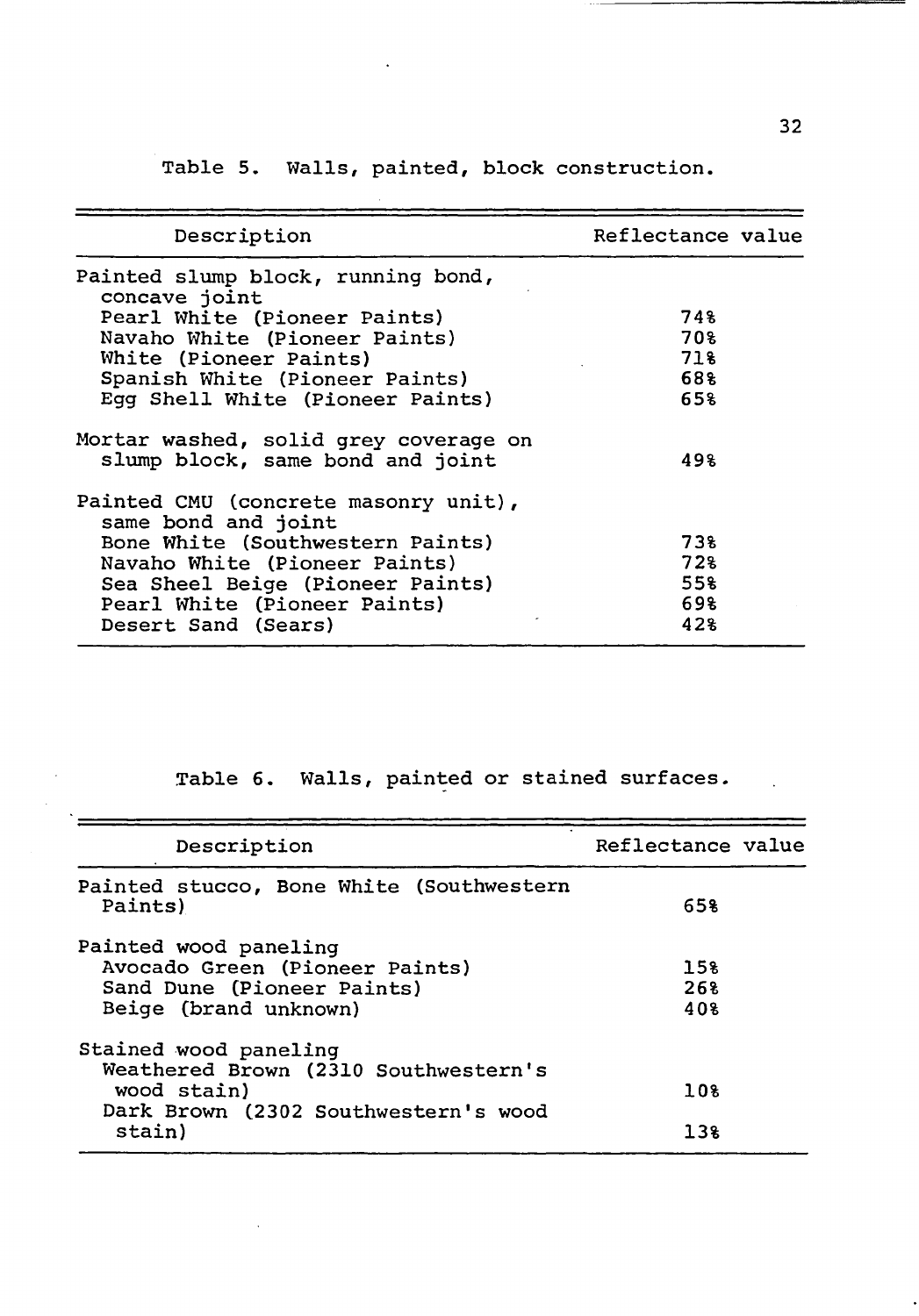| Description                             | Reflectance value |
|-----------------------------------------|-------------------|
| Asphalt tab shingles, common lay        |                   |
| Woodblend (GAF)                         | 178               |
| Russet Blend (GAF)                      | - 98              |
| Autumn (Flintkote)                      | 10%               |
| Frosted Red (Flintkote)                 | 20%               |
| Canyon Red (Flintkote)                  | 13%               |
| Snow White (Flintkote)                  | 24%               |
| Dark Mahogany (GAF)                     | 88                |
| Pastel Green (GAF)                      | 16%               |
| Earthtone Brown (GAF)                   | 98                |
| Blizzard (Fire King)                    | 348               |
| White (JM)                              | 338               |
| $Red$ $(JM)$                            | 14%               |
| Clover Green (Flintkote)                | 118               |
| Shake cedar wood shingles, new, unoiled | 32%               |
| Same but oiled                          | 28%               |
| Red clay mission tile .                 | 268               |

 $\bar{z}$ 

## **Table 7. Roofs, shingled**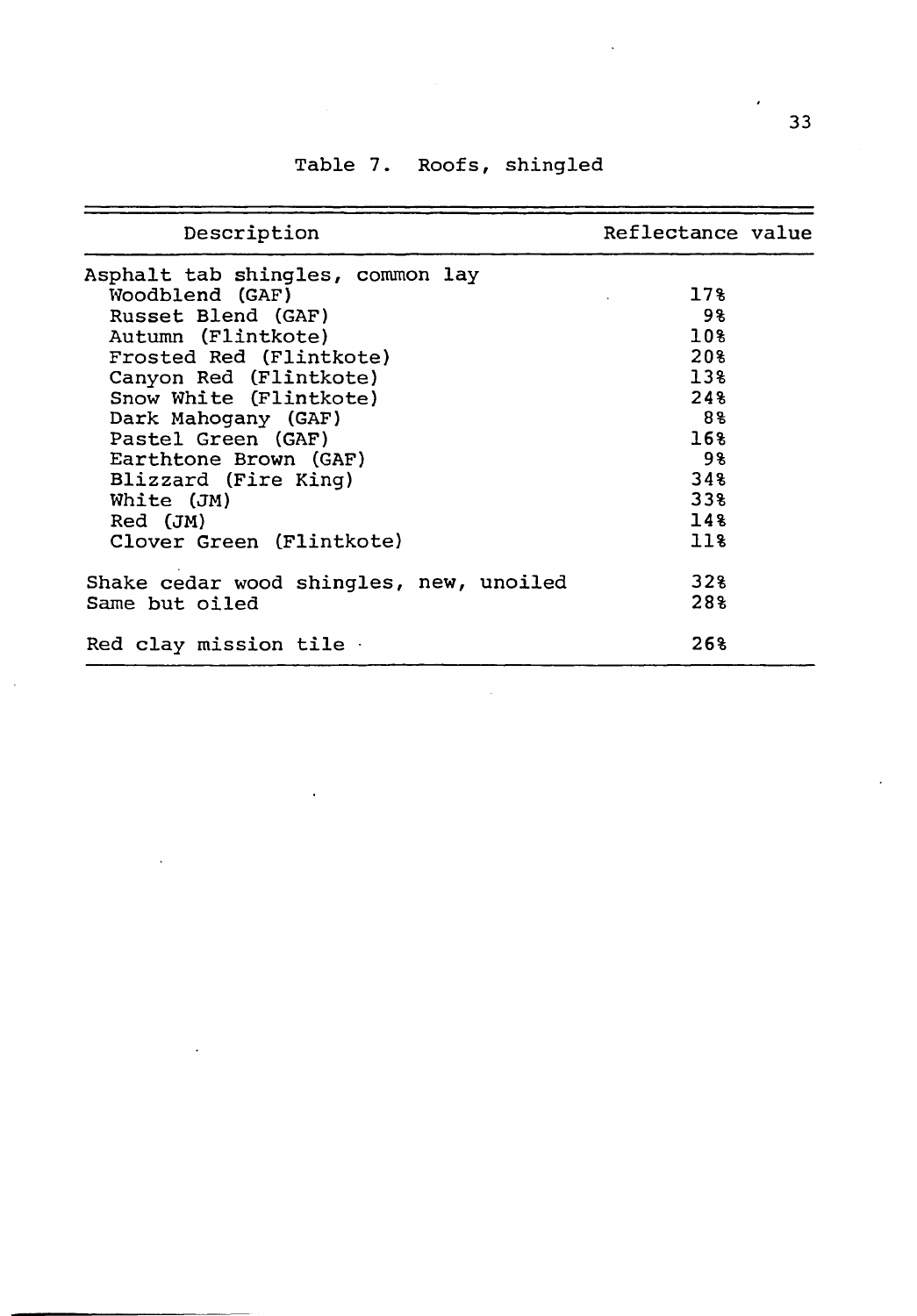| Description                                                     | Reflectance value |  |
|-----------------------------------------------------------------|-------------------|--|
| Pea gravel covered<br>Dark blend<br>Medium blend<br>Light blend | 128<br>248<br>34% |  |
| Crushed used brick, red, covered                                | 34%               |  |
| White marble chips covered                                      | 49%               |  |
| Flexstone or mineral chip roll type,<br>white                   | 268               |  |
| Polyurethane foam, white coated<br>Same with tan coating        | 708<br>41%        |  |
| Silver, aluminum painted tar paper                              | 518               |  |
| White coated, smooth, Kool Kote<br>(Corbett Roofing Co.)        | 75%               |  |
| Tarpaper, "bleach out"                                          | 41%               |  |

**Table 8. Roofs, built up construction.**

**Table 9. Miscellaneous, ground surfaces.**

 $\mathbb{R}^n$ 

 $\mathcal{L}^{\text{max}}_{\text{max}}$  , where  $\mathcal{L}^{\text{max}}_{\text{max}}$ 

<u> 1950 - Johann John Stone, mars</u>

 $\mathcal{L}$  . The set of  $\mathcal{L}$ 

 $\sim 10^7$ 

| Description                                      | Reflectance value |
|--------------------------------------------------|-------------------|
| Grass, mowed                                     | 25%               |
| Desert soil, natural                             | 29%               |
| Weathered asphalt driveway                       | 19%               |
| Redwood decorative chips, weathered              | 19%               |
| Concrete slab, smooth, light grey                | 368               |
| Crushed used brick, red, decorative<br>landscape | 30%               |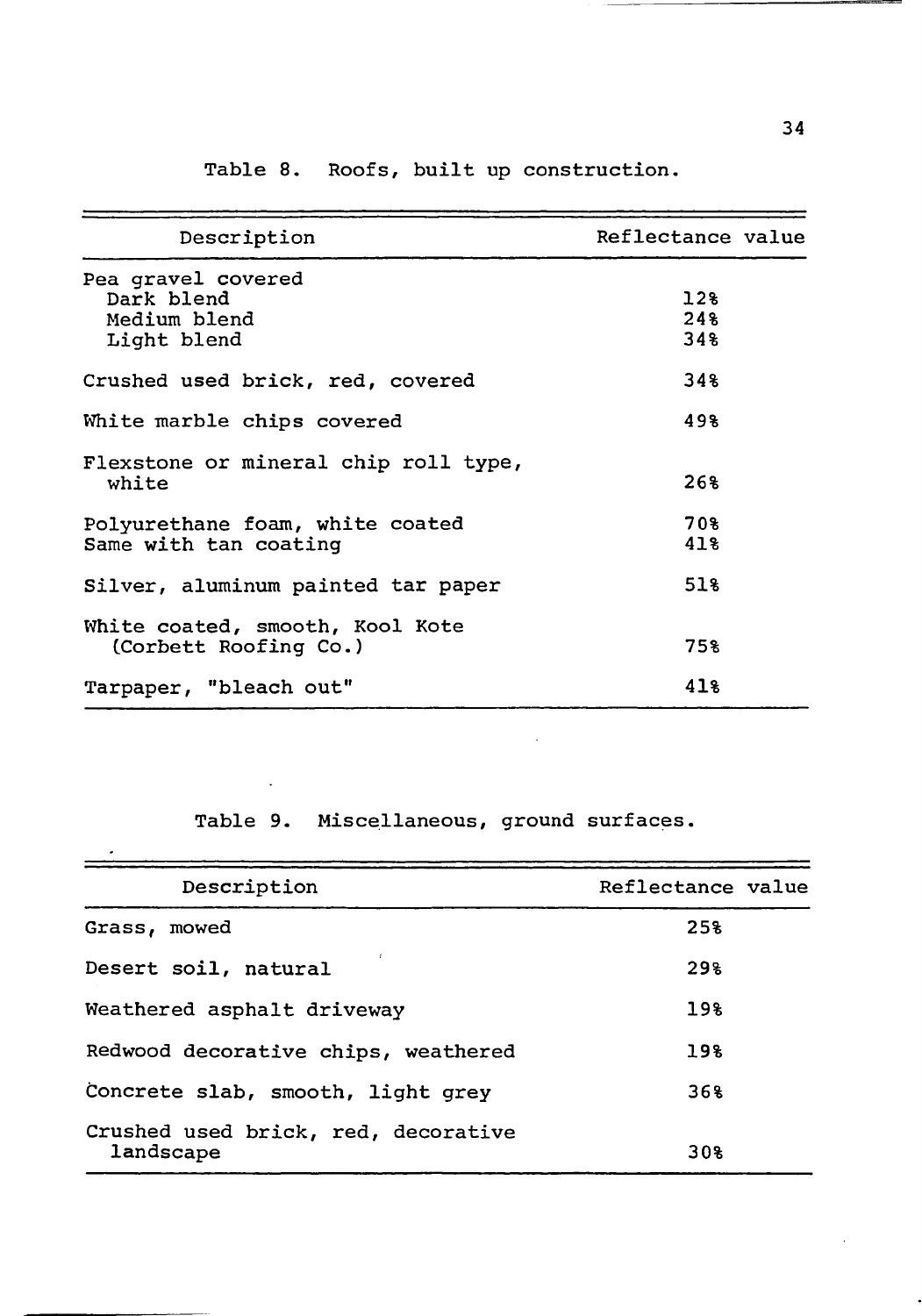**a light color but when measured it was found to be rather dark. However, after a closer examination of the shingles, the reason for the low value of reflectance became more obvious. The coverage of the white mineral particles on the shingles was found to be rather thin and thus exposed a good portion of the asphalt base. Also, the edges of the shingles were very dark. Thus this particular roof was really more a grey color than white.**

**Brand names were used only to aid in the identification of the surface being measured. By no means was an attempt made to rate the quality of these products. For an example, there are an almost uncountable number of paint manufacturers that produce house paint in the color off white. Each one, although having the same color name, can differ slightly in shade. In addition, the ocular appearance alone does not determine the reflectance value** of the paint. The constituants of the paint and even the **surface that it is applied to also affect the reflectance value. Thus, by using these brand names, we are simply able to better identify the surface reflectance value obtained.**

**These reflectance values presented here should be of value in the determination of the heating/cooling loads of structures common to the Southwest by providing information that has not been readily available in the past. The total reflectance value is particularly important in**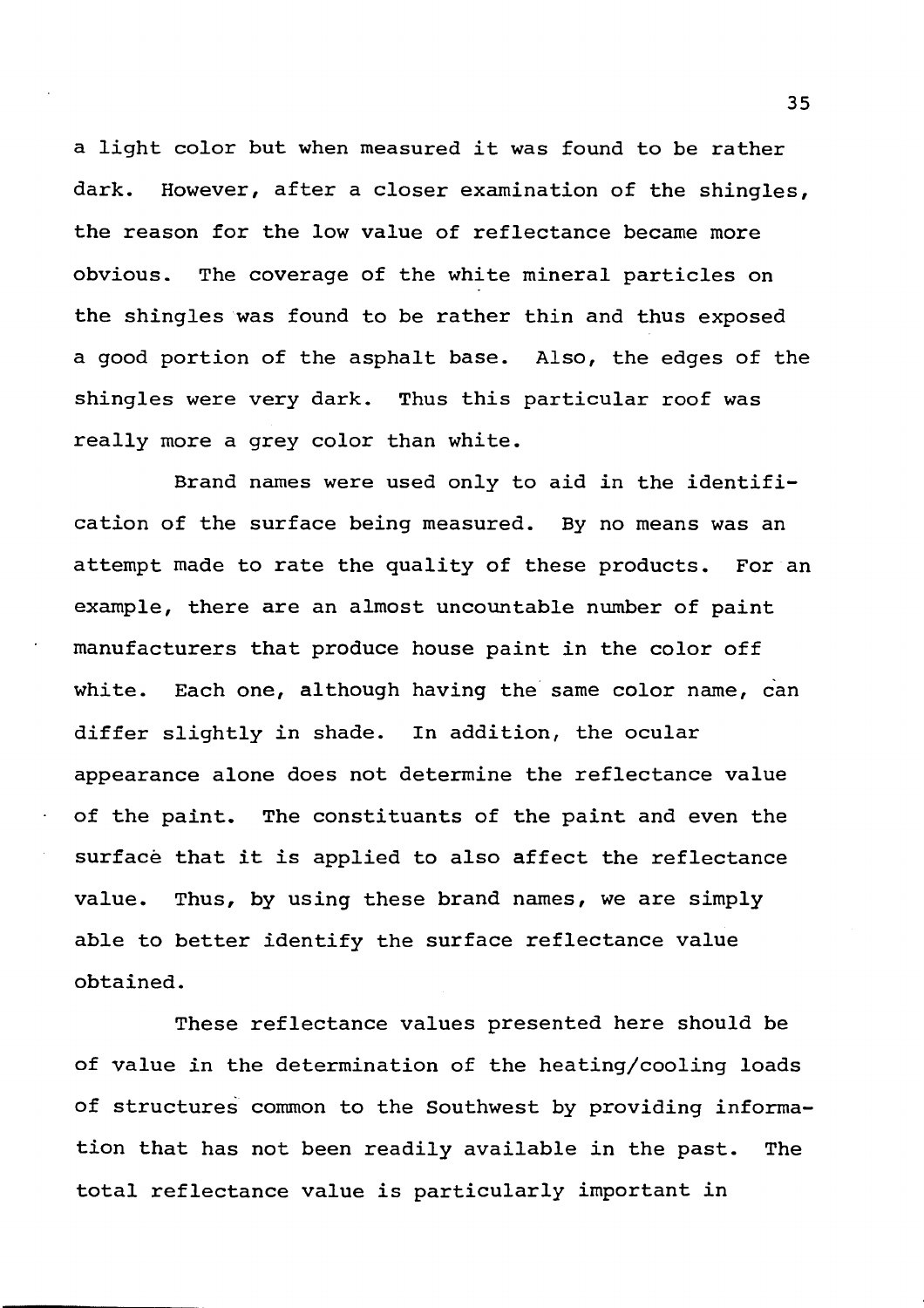**characterizing the solar contribution to the net transfer of heat through a sunlit opaque building element. This can be seen by the fact that the total reflectance value Rj., for an opaque surface is related to the absorbance value a, by**

$$
\alpha = 1 - R_{+}.
$$
 (17)

**This absorbance value must be known in order to calculate the heat flow into a sunlit surface. From the ASHRAE Handbook of Fundamentals (1972, p. 410), we see that the heat flux q, per unit area A, into a surface is**

$$
q/A = \alpha I_t + h_o(t_o - t_s) - \epsilon \Delta R. \qquad (18)
$$

The term  $I_t$  is the total solar radiation incident on the surface. The term h<sub>o</sub> is the coefficient of heat transfer **for the surface air film, typically a value of 3 to 4.** The (t<sub>0</sub>-t<sub>s</sub>) term is the difference between the outside air **temperature and the surface termperature. The e Ar term is made up of e, the hemispherical emittance value of the surface, and AR which is the difference between the longwave radiation incident on the surface and that which would be emitted from a black body at this surface temperature. 2 A typical value for cAR is about 20 BTU/HrFt . From absorbance values inferred from these measurements of reflectance, it is evident that the absorbance value of the surface is a major factor in this heat flow calculation.**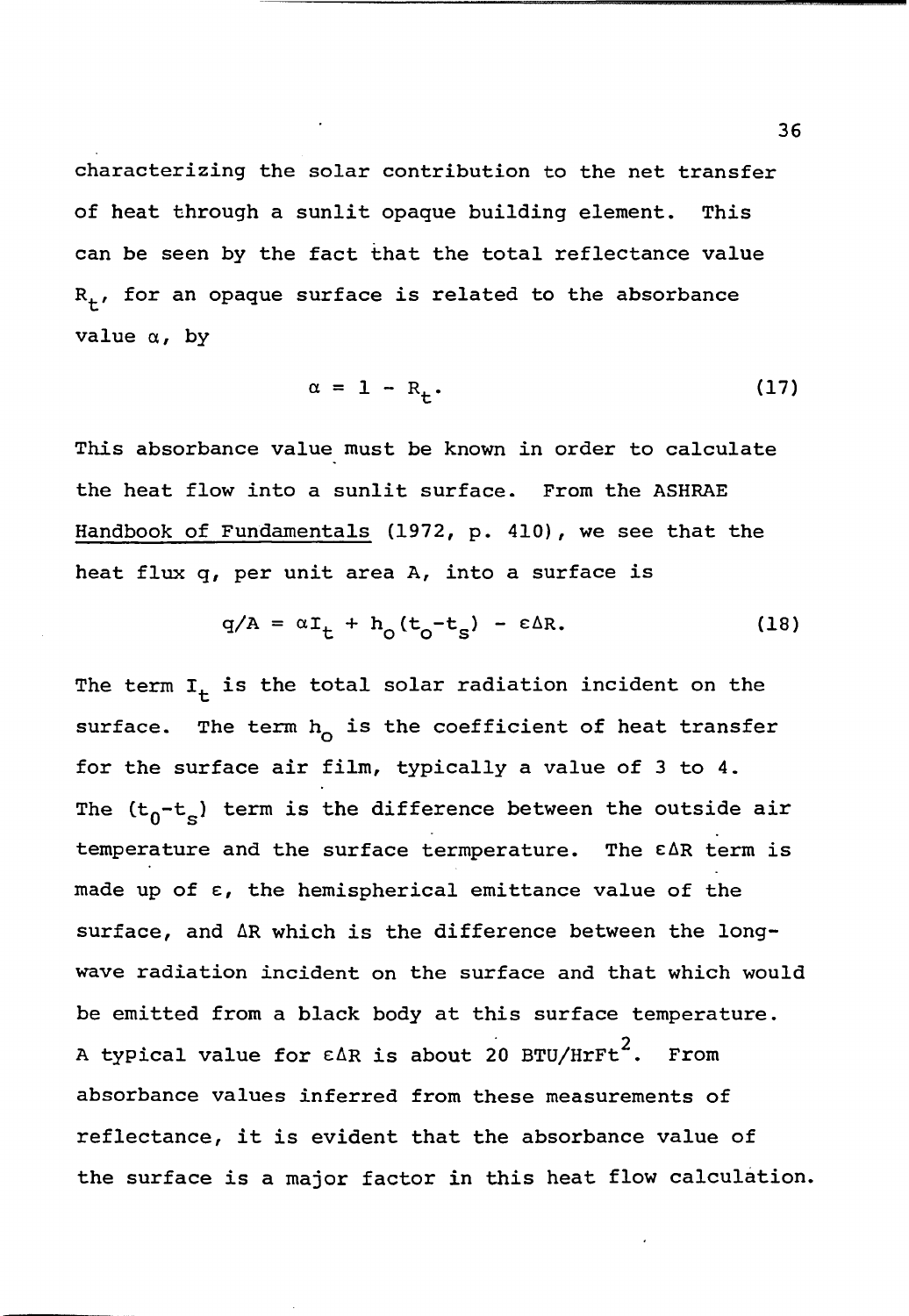**In addition to the reflectance values obtained from these observations, these data yielded two other values related to the cooling load calculations. In the ASHRAE Handbook of Fundamentals (1972), the diffuse solar radiation factor, C, is tabulated for the 21st day of each month. This factor can be expressed as the ratio of the** diffuse solar radiation, I<sub>ds</sub>, for a clear sky, to the direct normal solar radiation, I<sub>DN</sub>. It can also be related to the total horizontal radiation, I<sub>+h</sub>, as

$$
C = (I_{th}/I_{DN}) - Sin \beta, \qquad (19)
$$

**where 3 is the sun elevation angle from horizontal.**

**During the month of June, several observations were made of horizontal surfaces. Data from these observations were used to compute values of C. Since the "A" frame probe mount did not allow for a direct sun measurement, the** I<sub>DN</sub> term also had to be computed. This was accomplished **using the values from the horizontal surface observations as indicated.**

$$
I_{DN} = \frac{Incident total horizontal - diffuse horizontal}{Sin \beta}
$$
 (20)

**The results of these calculations, along with the measured data are shown in Table 10. The calculated values of C are compared to the interpolated values of C from the ASHRAE Handbook of Fundamentals (1972) table. The computed**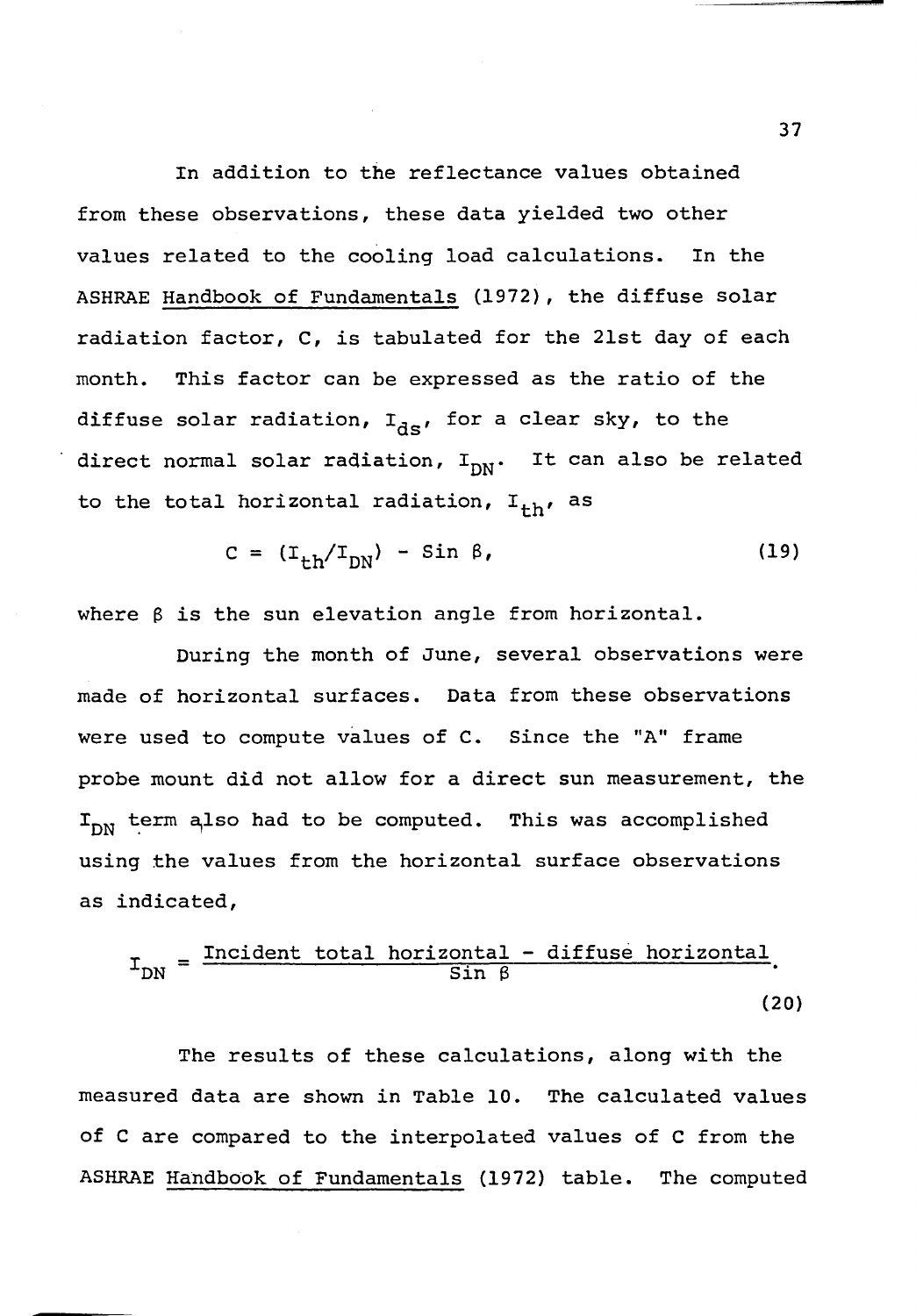| Date                                                      | β<br>(degrees)                                           | $I_{\text{th}}$<br>(volts)                                                   | $\mathtt{I}_{\mathtt{ds}}$<br>(volts)                                        | $\texttt{I}_{\texttt{DN}}$<br>(volts)                                        | C                                                                            | $C^{\star}$                                                                            |
|-----------------------------------------------------------|----------------------------------------------------------|------------------------------------------------------------------------------|------------------------------------------------------------------------------|------------------------------------------------------------------------------|------------------------------------------------------------------------------|----------------------------------------------------------------------------------------|
| 14<br>14<br>15<br>15<br>15<br>18<br>20<br>24<br>28<br>.28 | 58<br>79<br>71<br>81<br>78<br>60<br>61<br>47<br>72<br>61 | 2.08<br>2.22<br>2.16<br>2.06<br>2.04<br>1.99<br>1.99<br>1.56<br>2.10<br>1.77 | 0.17<br>0.16<br>0.16<br>0.16<br>0.17<br>0.21<br>0.27<br>0.22<br>0.16<br>0.15 | 2.25<br>2.10<br>2.10<br>1.92<br>1.91<br>2.06<br>1.97<br>1.86<br>2.04<br>1.85 | 0.08<br>0.08<br>0.07<br>0.09<br>0.09<br>0.09<br>0.14<br>0.11<br>0.08<br>0.08 | 0.131<br>0.131<br>0.131<br>0.131<br>0.131<br>0.133<br>0.134<br>0.134<br>0.134<br>0.134 |

**Table 10. Diffuse solar radiation factor data from observations made in June.**

**\*Interpolated from ASHRAE Handbood of Fundamentals (1972) value.**

 $M$ ote:  $I_{\text{th}}$ ,  $I_{\text{ds}}$ , and  $I_{\text{DN}}$  are in relative units of **volts proportional to the sensed flux values.**

**values are slightly lower but of the same order of magnitude as the tabulated values. This I suspect can be attributed somewhat to the method I used to occult the sun for the diffuse measurement but mainly to the clearness of the Tucson sky. The Lambertian response verification experiment, accomplished in September, also yielded some data that this factor, C, could be computed from. In this experiment, the occulting device was constructed so that it would reliably occult the solar disc plus an additional** half of a degree. All the values of  $I_{th}$ ,  $I_{ds}$ ,  $I_{DN}$  and  $\beta$ **were measured, so that computed values for C could be**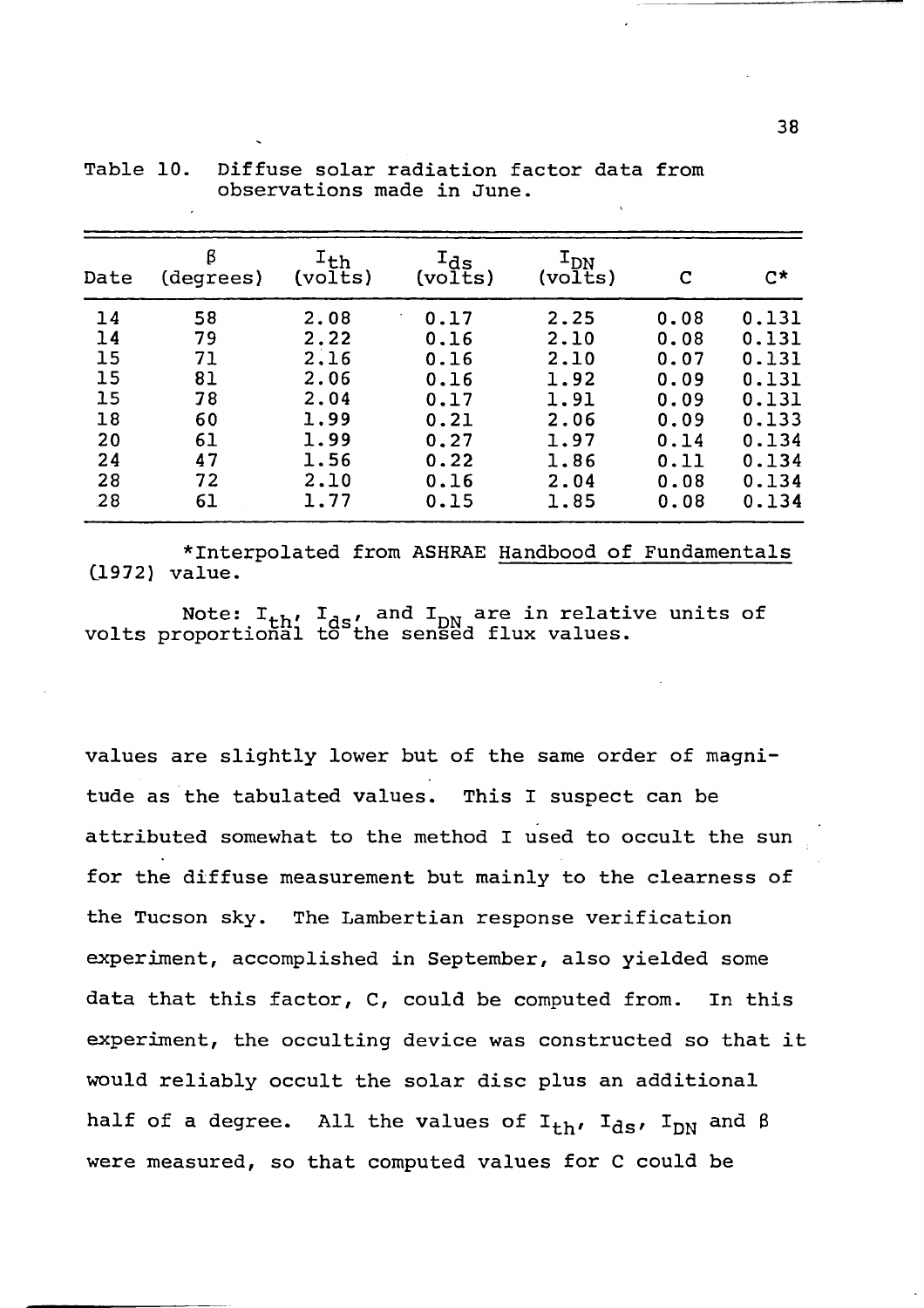obtained from both the ratio of  $I_{\text{ds}}$  to  $I_{\text{DN}}$  and by Equation **(20) . The results of using the two methods for computing C are compared in Table 11. It can be seen that they are consistent and in close agreement. However, the interpolated value of C from the ASHRAE Handbook of Fundamentals (1972) is not in close agreement. This can be expected since only a single day's observation was used and the ASHRAE value is based on an average over many days.**

**The ASHRAE Handbook of Fundamentals (1972) also tabulates solar heat gain factors for the specific compass orientation at 32 degrees north latitude. Since the instrumentation used in this study was not an absolute measuring device, that is, it only indicated a proportional voltage value to the incident radiant flux collected by the receiver, this heat gain factor was not directly measurable. However, data were obtained that could be compared with the tabulated values by determining the ratios of the incident total measurements for the specific** compass orientation to that of the computed I<sub>DN</sub>. Data **taken on the 23rd of June at 2:30 p.m. solar time were used to make this comparison with that interpolated data from the handbook. The results of this are presented in Table 12. Again it can be seen that these measured values are comparable to those of the handbook.**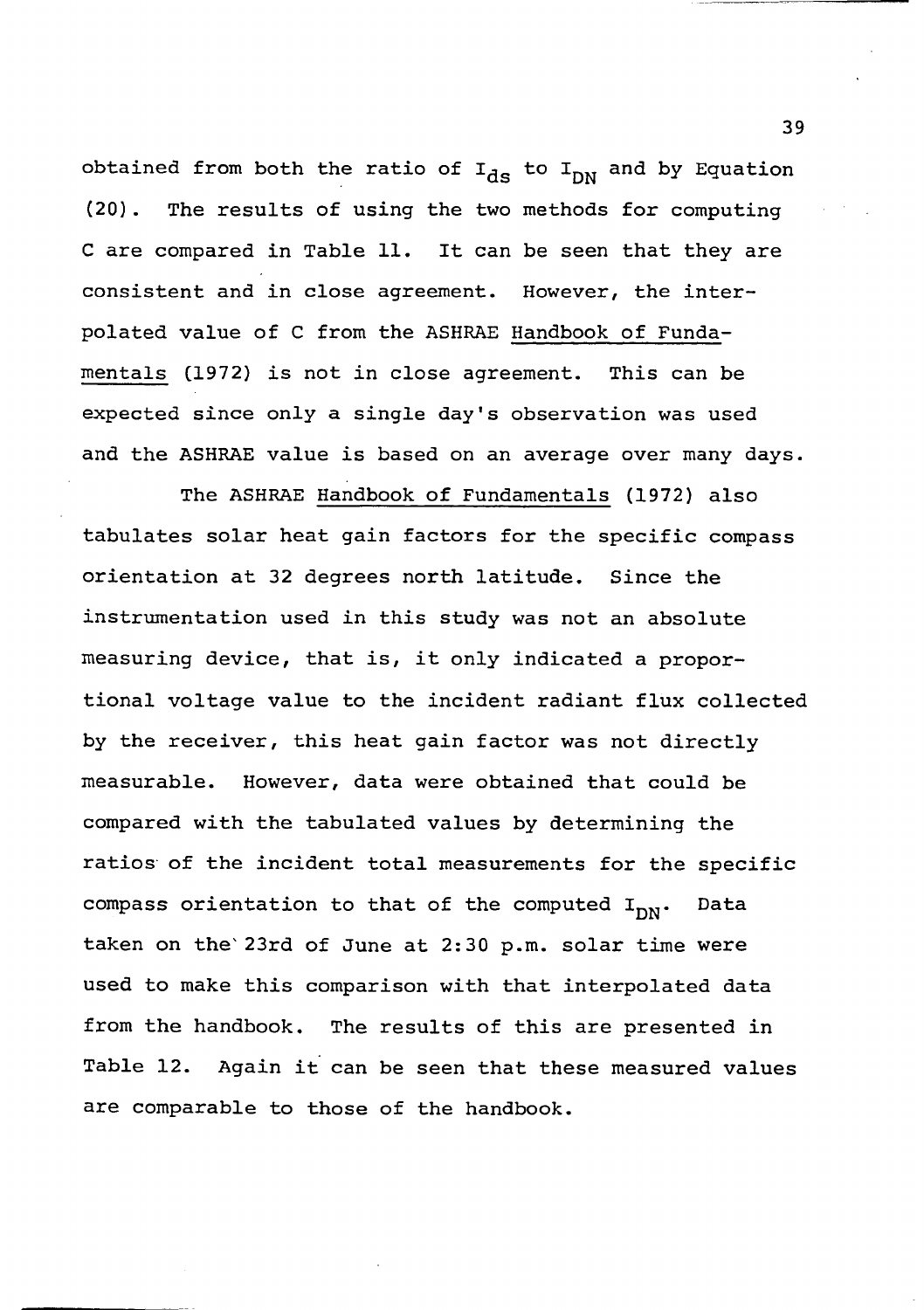| β<br>$I_{ds}$<br>$I_{DN}$<br>$I_{th}$<br>$C^{\star}$<br>(degrees)<br>Solar time<br>(volts)<br>(volts)<br>(volts)<br>C<br>38<br>9:00 a.m.<br>1.16<br>0.20<br>1.55<br>0.13<br>0.13<br>44<br>1.36<br>0.25<br>1.57<br>0.17<br>9:35<br>0.16<br>51<br>1.52<br>0.25<br>1.63<br>0.16<br>0.15<br>10:05<br>58<br>0.26<br>1.66<br>1.67<br>0.15<br>0.16<br>10:35<br>61<br>1.69<br>0.26<br>1,73<br>0.15<br>0.15<br>11:05<br>64<br>0.29<br>1.80<br>1.68<br>0.17<br>0.17<br>11:35<br>66<br>0.31<br>1.83<br>1.67<br>0.18<br>0.19<br>$12:05$ p.m.<br>65<br>1.84<br>0.32<br>1.68<br>0.19<br>0.19<br>12:35<br>61<br>0.28<br>1.75<br>1.67<br>0.17<br>0.17<br>1:05<br>58<br>0.27<br>1.68<br>1.65<br>0.17<br>0.16<br>1:35<br>53<br>0.25<br>1.62<br>2:05<br>1.55<br>0.16<br>0.15<br>47<br>1.62<br>1,43<br>0.26<br>0.15<br>2:35<br>0.16<br>41<br>0.24<br>0.15<br>1,23<br>1.53<br>3:05<br>0.16<br>0.21<br>35<br>1.08<br>1.52<br>0.14<br>0.16<br>3:35<br>1.44<br>29<br>0.87<br>0.19<br>0.12<br>4:05<br>0.12<br>23<br>1.34<br>0.15<br>0.70<br>0.20<br>0.15<br>4:35<br>14<br>0.20<br>1.04<br>0.22<br>0.48<br>5:15<br>0.19 |   |      |      |      |      |      |      |  |
|-----------------------------------------------------------------------------------------------------------------------------------------------------------------------------------------------------------------------------------------------------------------------------------------------------------------------------------------------------------------------------------------------------------------------------------------------------------------------------------------------------------------------------------------------------------------------------------------------------------------------------------------------------------------------------------------------------------------------------------------------------------------------------------------------------------------------------------------------------------------------------------------------------------------------------------------------------------------------------------------------------------------------------------------------------------------------------------------------|---|------|------|------|------|------|------|--|
|                                                                                                                                                                                                                                                                                                                                                                                                                                                                                                                                                                                                                                                                                                                                                                                                                                                                                                                                                                                                                                                                                               |   |      |      |      |      |      |      |  |
|                                                                                                                                                                                                                                                                                                                                                                                                                                                                                                                                                                                                                                                                                                                                                                                                                                                                                                                                                                                                                                                                                               | 9 | 0.34 | 0.22 | 0.86 | 0.24 | 0.26 | 5:55 |  |

**Table 11. Diffuse solar radiation factor data from September 5th observations.**

$$
c = (I_{th}/I_{DN}) - \sin .
$$

 $C^* = I_{ds}/I_{DN}$ 

**The interpolated value of C from the ASHRAE Handbook of Fundamentals (1972) is 0.107.**

**Note: I^h' ^ds an<^ ^d n are relative units of volts proportional to the sensed flux values.**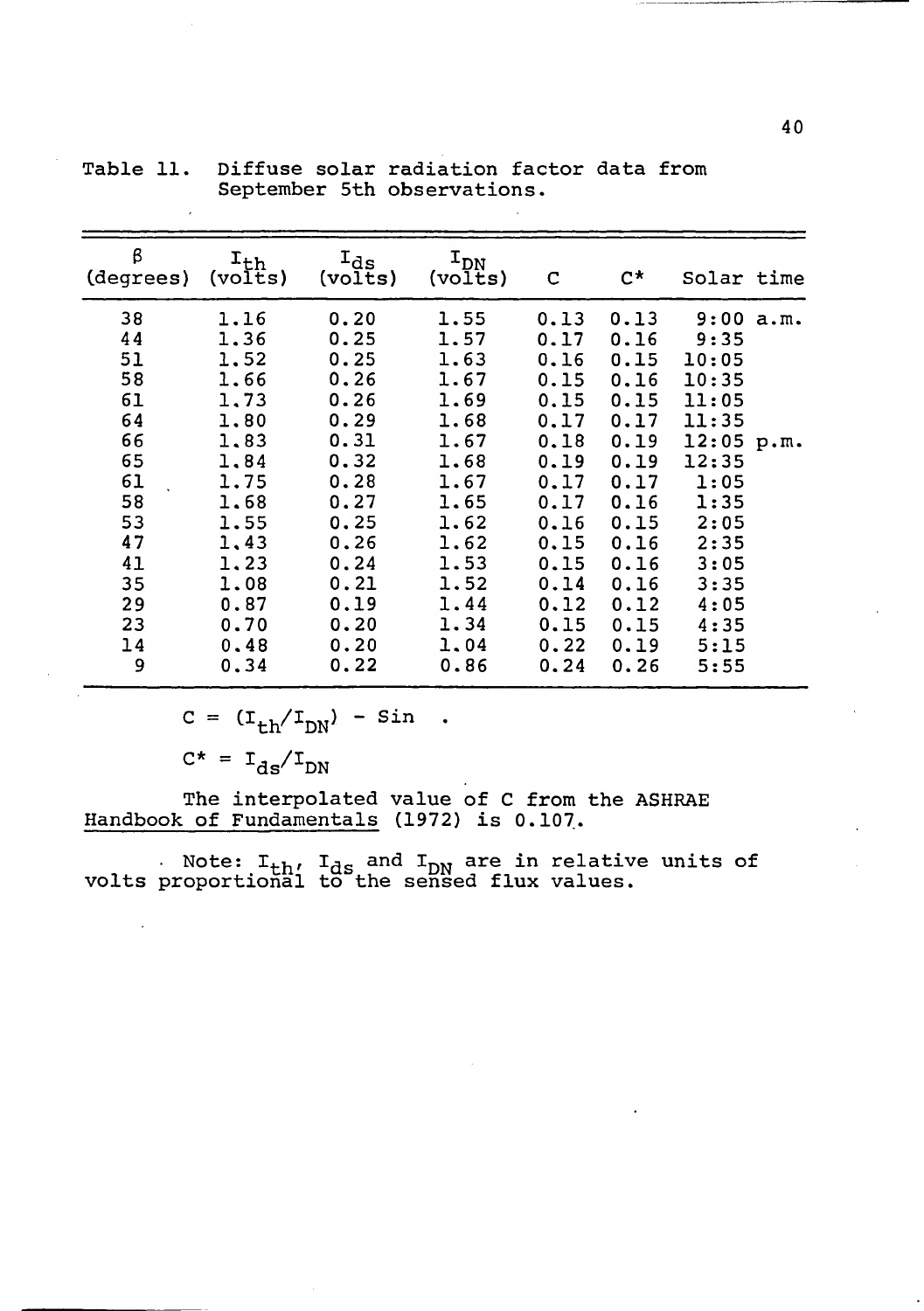|                                                                                                                       | N | NW. | w | SW                                                             | S. | SE | Е | ΝE | $\mathbf H$ |
|-----------------------------------------------------------------------------------------------------------------------|---|-----|---|----------------------------------------------------------------|----|----|---|----|-------------|
| Calculated from<br>ASHRAE Handbook<br>data $(1.15$ SHG/<br>$\mathrm{r}_{\mathrm{DN}}$                                 |   |     |   | $0.15$ $0.47$ $0.72$ $0.56$ $0.17$ $0.15$ $0.15$ $0.15$ $0.95$ |    |    |   |    |             |
| Calculated from<br>measured data<br>Incident total reading,<br>( $\overline{\text{computed } I_{\text{DN}}}$ reading) |   |     |   | $0.08$ 0.23 0.48 0.48 0.24 0.09 0.09 0.09 0.62                 |    |    |   |    |             |
| SHG = Solar Heat Gain Factor (BTU/sq ft).                                                                             |   |     |   |                                                                |    |    |   |    |             |

**Table 12. Solar heat gain factor data comparison for June 23, at 2:30 solar time.**

**IDN = Direct Normal Irradiation (BTU/sq ft).**

**Incident total reading (volts)**

Computed I<sub>DN</sub> reading (volts)

 $\lambda$ 

**Note: The ASHRAE SHG factor must be multiplied by 1.15 to remove the effect of single pane 1/8" double-strength sheet glass.**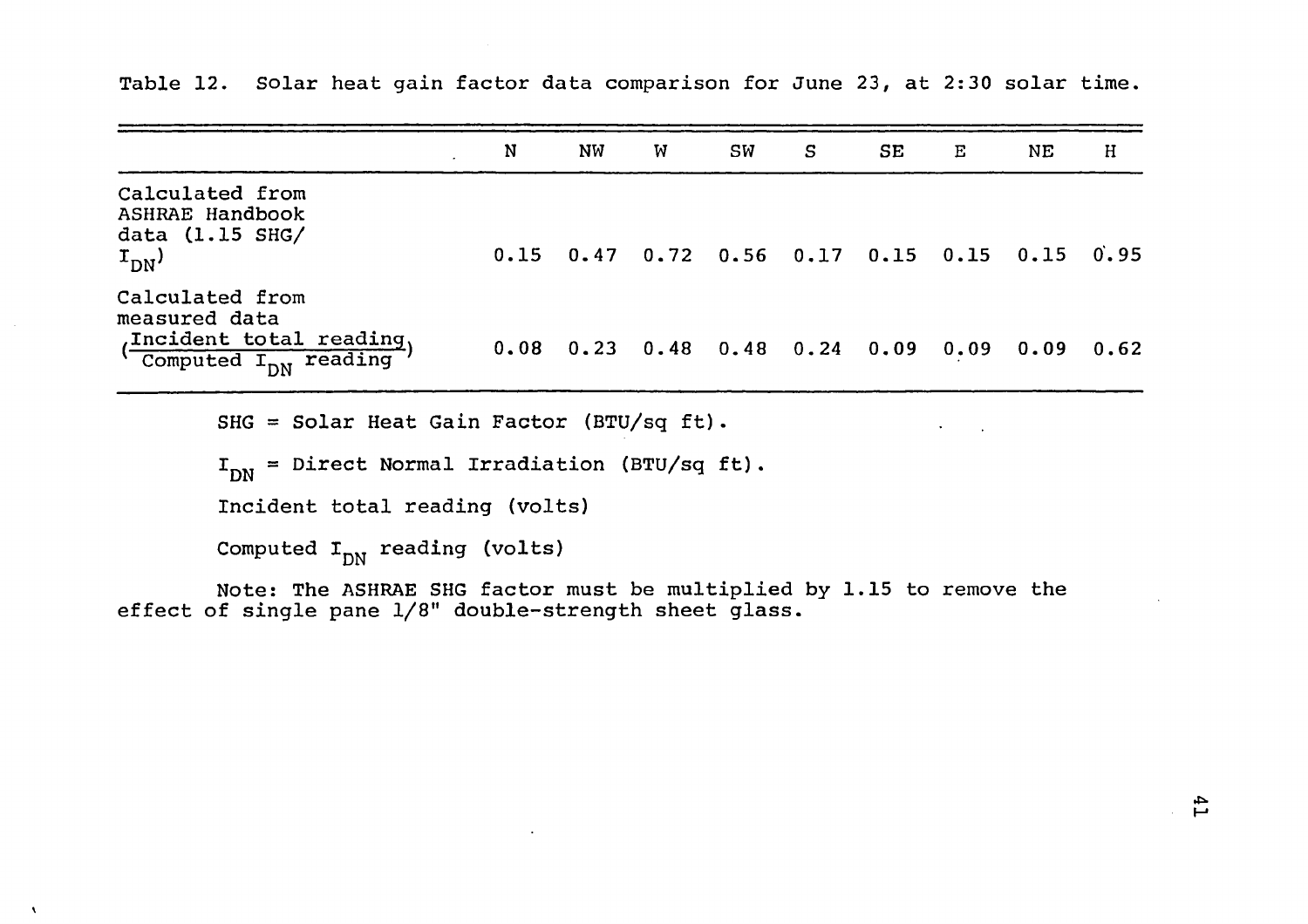#### **SELECTED BIBLIOGRAPHY**

- **Acklam, David M. , and Lester R. Anderson. 1975. "Thermometer/Radiometer," EE203/299 Report, Dept, of Elec. Engr., Univ. of Arizona., Tucson.**
- **ASHRAE Handbook of Fundamentals. 1972. Published by American Society of Heating, Refrigeration and Air-Conditioning Engineers, New York.**
- **ASHRAE Standard 74-73, 1973. "Method of Measuring Solar-Optical Properties of Materials." Published by ASHRAE, New York.**
- **Beckett, H. E. 1931. "The Reflecting Powers of Rough Surfaces at Solar Wave-Lengths," The Proceedings of the Physical Society, Vol. 43, Part 3, No. 238, pp. 227-241.**
- **Cottony, Herman V., and Richard S. Dill. 1941. "Solar Heating of Various Surfaces," National Bureau of Standards Report, B.M.S. 64.**
- **Duffie, John A., and William A. Beckman. 1974. Solar Energy Thermal Processes. New York: John Wiley & Sons, Inc.**
- **Hechler, F. G., and E. R. Queer. 1933. "Surface Absorption of Heat from Solar Radiation," Refrigerating Engineer, Vol. 25, No. 2, pp. 86-91.**
- **Heilman, R. H., and R. W. Ortmiller. 1950. "Effective Solar Absorption of Various Colored Paints," Trans. Am. Soc. Heat. Vent. Engrs., 50, pp. 399- 410.**
- **Huttenhow, Jay D. 1976. "Design and Analysis of a Spectrally Narrow-Band Radiometer." Master's thesis, Dept, of Elec. Engr., Univ. of Ariz., Tucson,**
- **Kreith, Frank. 1973. Principles of Heat Transfer. New York: Educational Publishers, pp. 238-239.**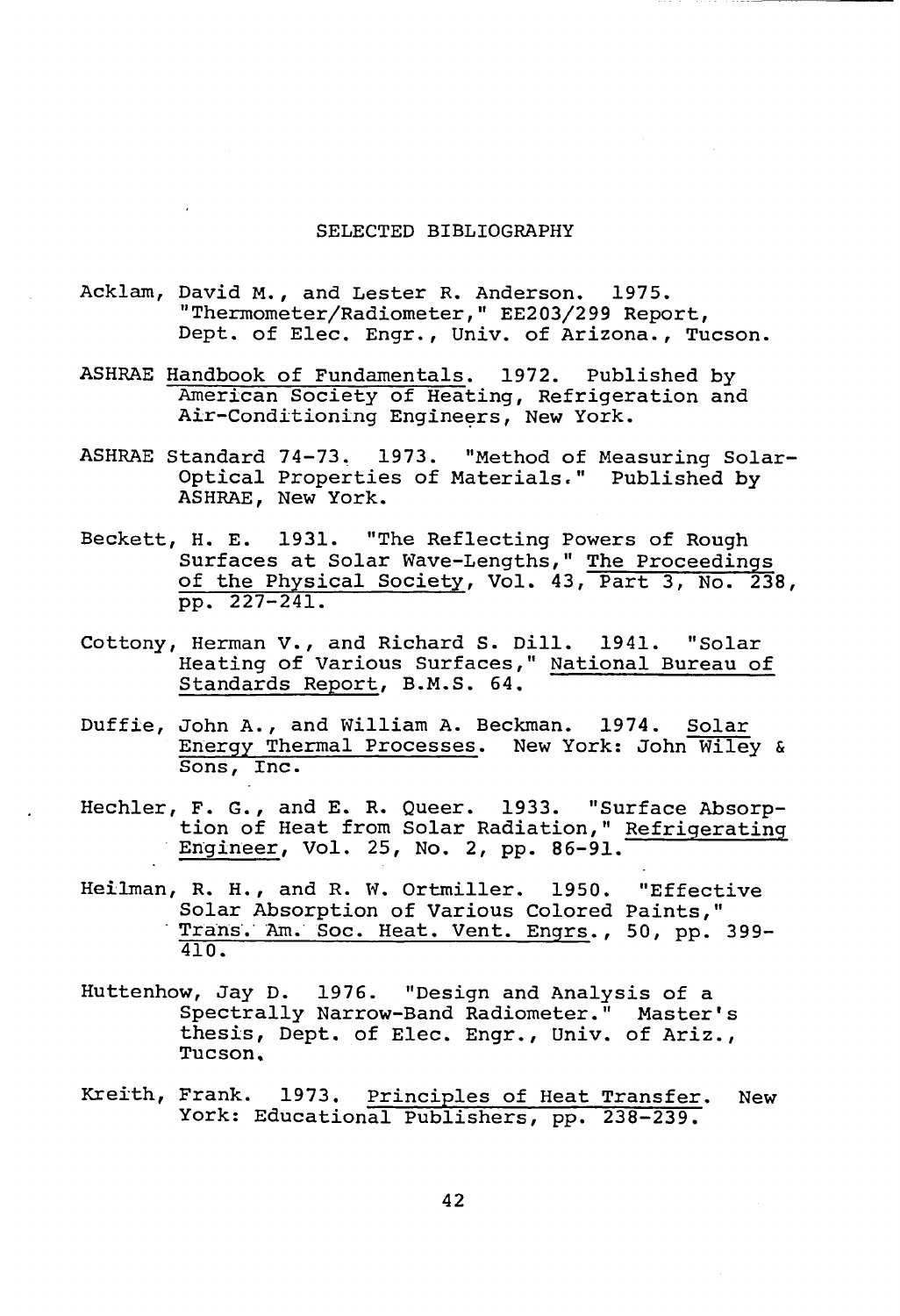**Stimson, Allen. 1974. Photometry and Radiometry for Engineers. New York: John Wiley & Sons, Inc.**

**Wolfe, William L. 1965. Handbook of Military Infrared Technology. U. S. Government Printing Office, Washington, D. C.**